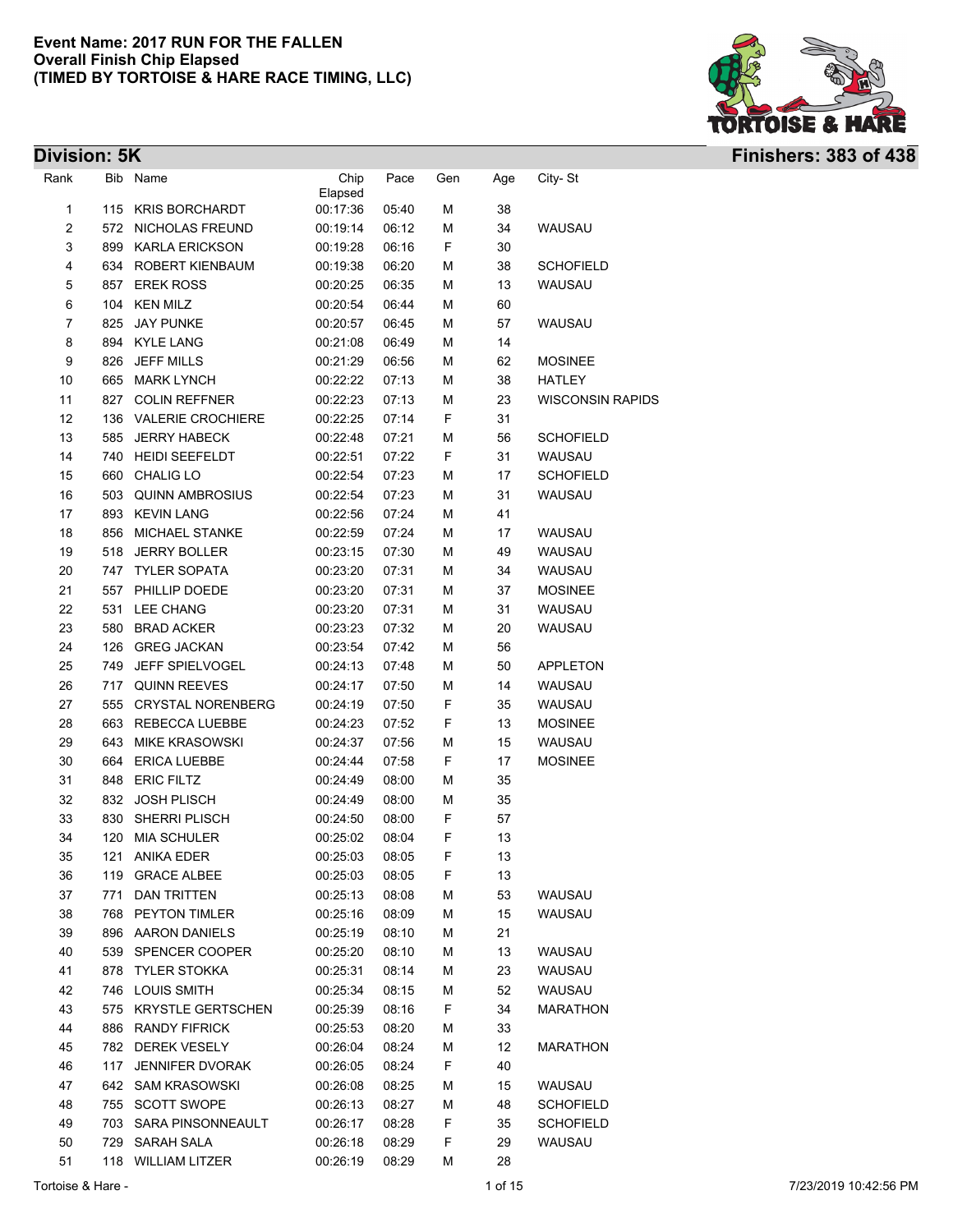

| Rank |     | Bib Name                                    | Chip<br>Elapsed      | Pace           | Gen | Age               | City-St                 |
|------|-----|---------------------------------------------|----------------------|----------------|-----|-------------------|-------------------------|
| 52   |     | 602 LUCAS HINTZ                             | 00:26:19             | 08:29          | M   | 25                | <b>MOSINEE</b>          |
| 53   |     | 772 BETH TRITTEN                            | 00:26:21             | 08:30          | F   | 25                | <b>SCHOFIELD</b>        |
| 54   |     | 615 LESLI IVERSON                           | 00:26:27             | 08:31          | F   | 57                | WAUSAU                  |
| 55   |     | 813 ANTHONY GARBACZ                         | 00:26:27             | 08:31          | М   | 10                | <b>ROTHSCHILD</b>       |
| 56   |     | 814 BENJAMIN STROMBERG                      | 00:26:27             | 08:31          | M   | 32                | <b>ROTHSCHILD</b>       |
| 57   |     | 543 ISAAC CZLAPINSKI                        | 00:26:35             | 08:34          | M   | 10                | <b>JUNCTION CITY</b>    |
| 58   |     | 657 MARCY LEWENS                            | 00:26:48             | 08:38          | F   | 68                | <b>SCHOFIELD</b>        |
| 59   |     | 824 JUDY PUNKE                              | 00:26:51             | 08:39          | F   | 63                | WAUSAU                  |
| 60   |     | 876 BRAD VEARA                              | 00:26:51             | 08:39          | М   | 17                | <b>MOSINEE</b>          |
| 61   |     | 759 NAISHA TEASLEY                          | 00:27:01             | 08:43          | F   | 31                | WAUSAU                  |
| 62   |     | 883 MATTHEW LANGDON                         | 00:27:02             | 08:43          | М   | 33                |                         |
| 63   |     | 884 JANE REILLY-SMITH                       | 00:27:05             | 08:44          | F   | 59                |                         |
| 64   |     | 576 SHELLY GERTZ                            | 00:27:13             | 08:46          | М   | 33                | WAUSAU                  |
| 65   |     | 774 LESLIE TRUDEAU                          | 00:27:17             | 08:48          | F   | 31                | WAUSAU                  |
| 66   |     | 604 JULIA HINTZ                             | 00:27:25             | 08:50          | F   | 31                | <b>MOSINEE</b>          |
| 67   |     | 895 CLAYTON ROSE                            | 00:27:28             | 08:51          | М   | 13                |                         |
| 68   |     | 789 CARLA WEBER                             | 00:27:33             | 08:53          | F   | 25                | <b>SCHOFIELD</b>        |
| 69   | 823 | <b>NIKKI BROST</b>                          | 00:27:33             | 08:53          | F   | 31                | <b>MEDFORD</b>          |
| 70   |     | 105 SUE HOFFMAN                             | 00:27:38             | 08:55          | F   | 32                |                         |
| 71   |     | 773 BRETT TRITTEN                           | 00:27:46             | 08:57          | М   | 27                | <b>SCHOFIELD</b>        |
| 72   |     | 145 NICK MINNIECHESL                        | 00:27:47             | 08:58          | М   | 35                |                         |
| 73   |     | 828 AMY MISKOWSKI                           | 00:27:53             | 08:59          | F   | 23                | <b>WISCONSIN RAPIDS</b> |
| 74   | 890 | <b>JOEL STROUP</b>                          | 00:27:54             | 09:00          | М   | 48                |                         |
| 75   |     | 743 SARAH SICKLER                           | 00:27:55             | 09:00          | F   | 36                | <b>SCHOFIELD</b>        |
| 76   | 141 | <b>MARISOL SWENSON</b>                      | 00:27:59             | 09:01          | F   | $12 \overline{ }$ |                         |
| 77   | 821 | <b>HEIDI LATENDRESSE</b>                    | 00:28:02             | 09:02          | F   | 43                | <b>MOSINEE</b>          |
| 78   | 701 | <b>MELISSA PETERSEN</b>                     | 00:28:05             | 09:03          | F   | 30                | <b>REEDSBURG</b>        |
| 79   |     | 730 JESSICA                                 | 00:28:06             | 09:03          | F   | 28                | <b>JUNCTION CITY</b>    |
| 80   |     | 865 AMBER HELDL                             | 00:28:11             | 09:05          | F   | 17                | <b>MOSINEE</b>          |
| 81   |     | 632 DAWN KERSKE                             | 00:28:11             | 09:05          | F   | 47                | <b>STEVENS POINT</b>    |
| 82   |     | 631 MARK KERN                               | 00:28:16             | 09:07          | М   | 53                | <b>MOSINEE</b>          |
| 83   |     | 816 CASSANDRA ROBEL                         | 00:28:16             | 09:07          | F   | 33                | <b>STEVENS POINT</b>    |
| 84   |     | 792 KATHLEEN WENZEL                         | 00:28:17             | 09:07          | F   | 30                | ROTHSCHILD              |
| 85   |     | 630 MARIETTA KERN                           | 00:28:18             | 09:07          | F   | 53                | <b>MOSINEE</b>          |
| 86   |     | 142 JANA SWENSON                            | 00:28:19             | 09:08          | F   | 40                |                         |
| 87   |     | 706 CHAR PLOWMAN                            | 00:28:20             | 09:08          | F   | 56                | <b>WISCONSIN RAPIDS</b> |
| 88   | 591 | NICOLE HALL                                 | 00:28:21             | 09:08          | F   | 35                | <b>MARATHON</b>         |
| 89   |     | 748 GABBY SORANO                            | 00:28:23             | 09:09          | F   | 27                | <b>ANTIGO</b>           |
| 90   | 811 | KYLE HOLLENBECK                             | 00:28:24             | 09:09          | М   | 13                | <b>MARATHON</b>         |
| 91   |     |                                             |                      |                | F   |                   |                         |
| 92   |     | 815 BETHANY FULLER<br><b>MATTHEW STANKE</b> | 00:28:29<br>00:28:31 | 09:11<br>09:12 |     | 33                | ANIWA<br>WAUSAU         |
|      | 855 |                                             |                      |                | М   | 15                |                         |
| 93   | 667 | <b>JACKIE MAJEWSKI</b>                      | 00:28:32             | 09:12          | F   | 37                | WAUSAU                  |
| 94   |     | 502 KC ALFT                                 | 00:28:32             | 09:12          | F   | 29                | WAUSAU                  |
| 95   |     | 595 NOAH HARTER                             | 00:28:33             | 09:12          | M   | 15                | WAUSAU                  |
| 96   | 853 | <b>JASON NOVAK</b>                          | 00:28:38             | 09:14          | M   | 48                | <b>WAUPACA</b>          |
| 97   | 850 | <b>GILBERT NOVAK</b>                        | 00:28:39             | 09:14          | M   | 14                | <b>WAUPACA</b>          |
| 98   | 765 | NICHOLAS THUMS                              | 00:28:45             | 09:16          | М   | 14                | <b>SCHOFIELD</b>        |
| 99   |     | 626 ALYSSA KELNHOFER                        | 00:28:46             | 09:16          | F.  | 14                | <b>SCHOFIELD</b>        |
| 100  |     | 670 RACHEL MANLEY                           | 00:29:11             | 09:25          | F   | 37                | <b>MOSINEE</b>          |
| 101  |     | 662 ANTHONY LUCHINI                         | 00:29:13             | 09:25          | M   | 34                | <b>MARSHFIELD</b>       |
| 102  |     | 798 JASON WOLF                              | 00:29:14             | 09:26          | М   | 36                | <b>MOSINEE</b>          |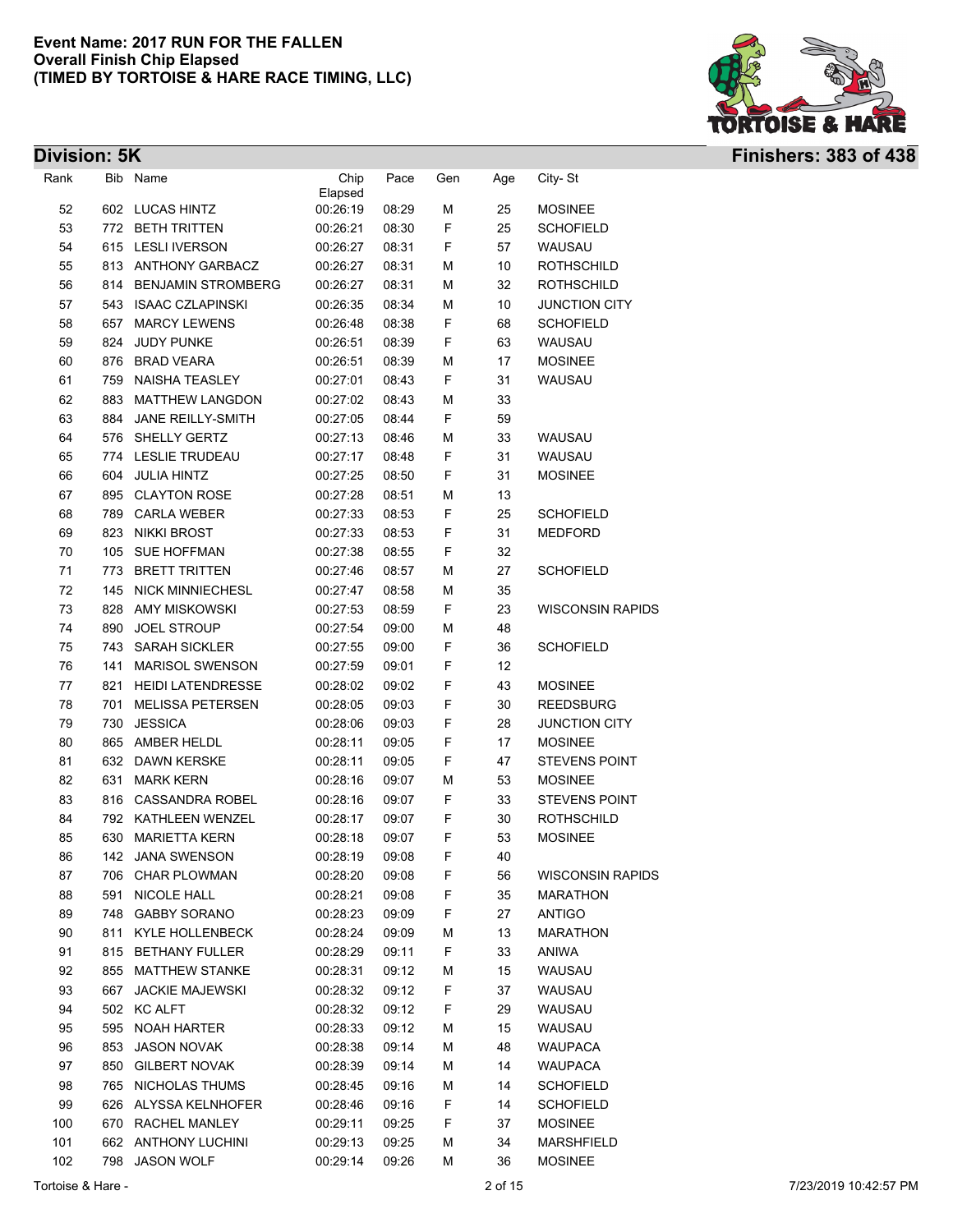

| <b>Division: 5K</b> |     |                         |                 |       |     |     |                      | <b>Finishers: 383 of 438</b> |
|---------------------|-----|-------------------------|-----------------|-------|-----|-----|----------------------|------------------------------|
| Rank                |     | Bib Name                | Chip<br>Elapsed | Pace  | Gen | Age | City-St              |                              |
| 103                 |     | 860 TYLER SOULSBY       | 00:29:17        | 09:26 | М   | 12  | AMHERST              |                              |
| 104                 | 101 | JOHN DOEPKE             | 00:29:18        | 09:27 | М   | 41  |                      |                              |
| 105                 |     | 568 JAY FERGE           | 00:29:25        | 09:29 | М   | 47  | <b>SCHOFIELD</b>     |                              |
| 106                 |     | 137 WHITNEY CROCHIERE   | 00:29:33        | 09:32 | F   | 29  |                      |                              |
| 107                 |     | 530 SARAH CHADWICK      | 00:29:33        | 09:32 | F   | 24  | <b>SCHOFIELD</b>     |                              |
| 108                 |     | 726 LINDSAY ROSS        | 00:29:34        | 09:32 | F   | 29  | <b>STEVENS POINT</b> |                              |
| 109                 |     | 144 HANNAH CHADWICK     | 00:29:35        | 09:32 | F   | 24  |                      |                              |
| 110                 |     | 544 SONYA CZLAPINSKI    | 00:29:42        | 09:34 | F   | 34  | <b>JUNCTION CITY</b> |                              |
| 111                 |     | 842 HEATHER GRUSZYNSKI  | 00:29:45        | 09:36 | F   | 41  |                      |                              |
| 112                 |     | 843 CARRIE BABIASH      | 00:29:46        | 09:36 | F   | 39  |                      |                              |
| 113                 |     | 589 RON HAHN            | 00:29:48        | 09:36 | М   | 49  | <b>MOSINEE</b>       |                              |
| 114                 |     | 594 HANNAH HANSEN       | 00:29:51        | 09:37 | F   | 28  | <b>MERRILL</b>       |                              |
| 115                 |     | 659 SAMMANTHA LEWITZKE  | 00:30:01        | 09:41 | F   | 30  | <b>SCHOFIELD</b>     |                              |
| 116                 |     | 579 JAMIE GOLDSMITH     | 00:30:02        | 09:41 | F   | 40  | ROTHSCHILD           |                              |
| 117                 |     | 513 CONNIE BENISHEK     | 00:30:03        | 09:41 | F   | 47  | <b>MOSINEE</b>       |                              |
| 118                 |     | 146 BRAD HATHBE         | 00:30:10        | 09:43 | М   | 36  |                      |                              |
| 119                 |     | 692 EMILY NEWTON        | 00:30:14        | 09:45 | F   | 33  | <b>MOSINEE</b>       |                              |
| 120                 |     | 596 LAURA HAYDEN        | 00:30:15        | 09:45 | F   | 54  | <b>STETSONVILLE</b>  |                              |
| 121                 |     | 722 NICHOL RIEDEL       | 00:30:18        | 09:46 | F   | 51  | <b>SCHOFIELD</b>     |                              |
| 122                 |     | 112 KETA OETTINGER      | 00:30:24        | 09:48 | F   | 17  |                      |                              |
| 123                 |     | 113 JULI BIRKENMEIRER   | 00:30:25        | 09:48 | F   | 35  |                      |                              |
| 124                 |     | 652 BOB LARSEN          | 00:30:28        | 09:49 | М   | 49  | <b>MARSHFIELD</b>    |                              |
| 125                 |     | 501 PATTI ABT           | 00:30:30        | 09:50 | F   | 35  | WAUSAU               |                              |
| 126                 |     | 583 SARA GRIESBACH      | 00:30:33        | 09:51 | F   | 29  | <b>STRATFORD</b>     |                              |
| 127                 |     | 565 SARA EDWARDSON      | 00:30:33        | 09:51 | F   | 33  | WAUSAU               |                              |
| 128                 |     | 767 ALLEN THUMS         | 00:30:44        | 09:54 | М   | 46  | <b>SCHOFIELD</b>     |                              |
| 129                 |     | 620 SPENCER JONES       | 00:30:56        | 09:58 | М   | 25  | <b>SCHOFIELD</b>     |                              |
| 130                 |     | 509 STEPHEN BAUMANN     | 00:31:00        | 10:00 | М   | 39  | <b>SCHOFIELD</b>     |                              |
| 131                 | 541 | <b>KERRI CUNNINGHAM</b> | 00:31:08        | 10:02 | F.  | 31  | <b>SCHOFIELD</b>     |                              |
| 132                 |     | 868 PAUL SCHLIEPP       | 00:31:12        | 10:04 | М   | 17  | <b>MOSINEE</b>       |                              |
| 133                 | 638 | <b>KRISTINE KLINE</b>   | 00:31:17        | 10:05 | F   | 30  | <b>ELAND</b>         |                              |
| 134                 | 131 | <b>TEAGAN FERGE</b>     | 00:31:19        | 10:06 | F   | 12  |                      |                              |
| 135                 |     | 130 AMIYA BUDLESKI-BEHR | 00:31:19        | 10:06 | F   | 12  |                      |                              |
| 136                 |     | 558 ZACKARY DOEPKE      | 00:31:22        | 10:07 | м   | 9   | <b>RINGLE</b>        |                              |
| 137                 |     | 562 LAURI DOEPKE        | 00:31:23        | 10:07 | F   | 39  | SCHOFIELD            |                              |
| 138                 |     | 788 FRANKLIN WEBB       | 00:31:25        | 10:08 | M   | 25  | WAUSAU               |                              |
| 139                 |     | 695 ANITA NORTON-HEIL   | 00:31:25        | 10:08 | F   | 55  | WAUSAU               |                              |
| 140                 |     | 532 GAVIN COLE          | 00:31:29        | 10:09 | М   | 7   | <b>MOSINEE</b>       |                              |
| 141                 |     | 681 JORIE MEYER         | 00:31:29        | 10:09 | F.  | 13  | MARSHFIELD           |                              |
| 142                 |     | 533 GREGORY COLE        | 00:31:31        | 10:10 | М   | 36  | <b>MOSINEE</b>       |                              |
| 143                 |     | 621 MARTY KAISER        | 00:31:35        | 10:11 | М   | 57  | <b>COLBY</b>         |                              |
| 144                 |     | 514 BARBARA BERRY       | 00:31:38        | 10:12 | F   | 65  | ROTHSCHILD           |                              |
| 145                 |     | 783 PAULA VESELY        | 00:31:39        | 10:12 | F   | 39  | <b>MARATHON</b>      |                              |
| 146                 |     | 799 ALYSON WORMSBACHER  | 00:31:39        | 10:12 | F   | 26  | WITTENBERG           |                              |
| 147                 |     | 775 CHAD VAN LANEN      | 00:31:40        | 10:13 | М   | 48  | <b>NEW LONDON</b>    |                              |
| 148                 |     | 581 KELLY GREIG         | 00:31:40        | 10:13 | F   | 37  | WAUSAU               |                              |
| 149                 |     | 124 JAY CRICKS          | 00:31:41        | 10:13 | М   | 99  |                      |                              |
| 150                 |     | 577 MARISSA GLASKE      | 00:31:53        | 10:17 | F   | 26  | DE PERE              |                              |
| 151                 |     | 608 CARINA HINTZ        | 00:31:57        | 10:18 | F   | 99  | <b>MOSINEE</b>       |                              |
| 152                 |     | 610 AMANDA HOPPE        | 00:31:59        | 10:19 | F.  | 36  | <b>MARSHFIELD</b>    |                              |
| 153                 |     | 858 DOUG ROSS           | 00:32:04        | 10:20 | М   | 41  | WAUSAU               |                              |
|                     |     |                         |                 |       |     |     |                      |                              |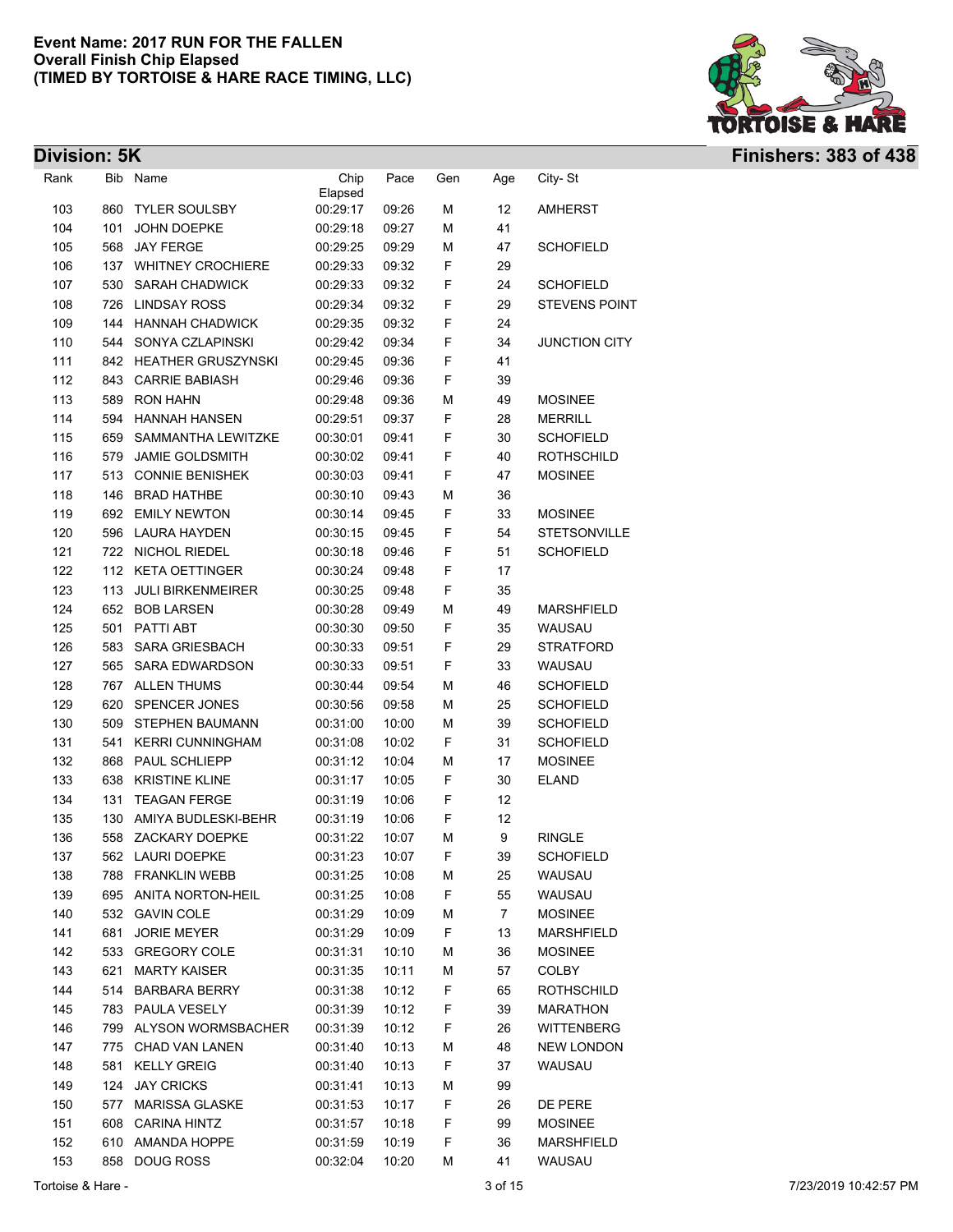

| Rank       |            | Bib Name                                     | Chip<br>Elapsed      | Pace           | Gen         | Age      | City-St              |
|------------|------------|----------------------------------------------|----------------------|----------------|-------------|----------|----------------------|
| 154        | 504        | CASSANDRA AMBROSIUS                          | 00:32:08             | 10:22          | F           | 28       | WAUSAU               |
| 155        | 636        | PAIGE KISLOW                                 | 00:32:09             | 10:22          | F           | 14       | <b>SCHOFIELD</b>     |
| 156        | 549        | <b>BECKY DAY</b>                             | 00:32:09             | 10:22          | F           | 47       | <b>WAUPUN</b>        |
| 157        | 854        | ALEXANDRA                                    | 00:32:10             | 10:22          | F           | 24       | <b>PLOVER</b>        |
| 158        | 900        | ALYSSA SCHNEEBERGER                          | 00:32:14             | 10:24          | F           | 39       |                      |
| 159        | 648        | <b>KRISTIN KRUZAN</b>                        | 00:32:22             | 10:26          | F           | 36       | <b>WAUSAU</b>        |
| 160        | 741        | <b>JOAN SEUBERT</b>                          | 00:32:28             | 10:28          | F           | 60       | <b>MARATHON</b>      |
| 161        | 554        | MICHELLE DOBBE                               | 00:32:30             | 10:29          | F           | 44       | WAUSAU               |
| 162        | 512        | <b>DENALI BENISHEK</b>                       | 00:32:30             | 10:29          | F           | 13       | <b>MOSINEE</b>       |
| 163        | 598        | <b>JOSHUA HEIL</b>                           | 00:32:31             | 10:29          | М           | 40       | WAUSAU               |
| 164        | 551        | <b>ASHLEY DEMENT</b>                         | 00:32:32             | 10:29          | F           | 26       | <b>ELAND</b>         |
| 165        | 683        | MICHELLE MIELKE                              | 00:32:39             | 10:32          | F           | 26       | <b>WAUSAU</b>        |
| 166        | 712        | RON RACZKOWSKI                               | 00:32:40             | 10:32          | М           | 55       | <b>MOSINEE</b>       |
| 167        | 797        | <b>JESSICA WOLF</b>                          | 00:32:46             | 10:34          | F           | 29       | <b>MOSINEE</b>       |
| 168        | 776        | <b>BRUCE VAN SLEET</b>                       | 00:32:52             | 10:36          | М           | 34       | WAUSAU               |
| 169        | 787        | <b>AMANDA WALTERS</b>                        | 00:32:59             | 10:38          | $\mathsf F$ | 31       | <b>ANIWA</b>         |
| 170        | 661        | <b>SARA LUCHINI</b>                          | 00:33:07             | 10:41          | $\mathsf F$ | 28       | <b>MARSHFIELD</b>    |
| 171        | 694        | KAYLA NIXDORF                                | 00:33:07             | 10:41          | F           | 29       | ABBOTSFORD           |
| 172        | 791        | <b>LYNN WENGELSKI</b>                        | 00:33:10             | 10:42          | F           | 43       | <b>MOSINEE</b>       |
| 173        | 720        | <b>SHANNON RHYNER</b>                        | 00:33:10             | 10:42          | F           | 32       | WAUSAU               |
| 174        | 597        | MICHAEL HECKENDORF                           | 00:33:11             | 10:42          | М           | 38       | WAUSAU               |
| 175        | 125        | <b>CARLI NEWBERRY</b>                        | 00:33:11             | 10:42          | F           | 15       |                      |
| 176        | 628        | <b>BRYCE KERN</b>                            | 00:33:14             | 10:43          | М           | 29       | <b>MOSINEE</b>       |
| 177        | 629        | <b>ERIN KERN</b>                             | 00:33:16             | 10:43          | F           | 28       | <b>MOSINEE</b>       |
|            | 641        | <b>ERICA KOSTICHKA</b>                       | 00:33:34             | 10:49          | F           | 39       | <b>ANTIGO</b>        |
| 178        |            |                                              |                      |                |             |          |                      |
| 179<br>180 | 646<br>835 | <b>BEN KRIESCHER</b><br><b>CORTNEY DRAKE</b> | 00:33:36<br>00:33:37 | 10:50<br>10:50 | М<br>F      | 33<br>38 | WAUSAU               |
| 181        | 802        | SARAH ZUELKE                                 | 00:33:37             | 10:50          | F           | 31       | WAUSAU               |
|            |            |                                              |                      |                | F           | 15       |                      |
| 182        | 516        | <b>MORGAN BEVER</b>                          | 00:33:49             | 10:54          |             |          | <b>ROTHSCHILD</b>    |
| 183        | 647        | <b>JENNA KRIESCHER</b>                       | 00:33:52             | 10:55          | F           | 32       | WAUSAU               |
| 184        | 528        | <b>KELSEY CASPER</b>                         | 00:33:52             | 10:55          | F           | 15       | WAUSAU               |
| 185        | 519        | SANDRA BRADY                                 | 00:34:00             | 10:58          | F           | 55       | <b>WITTENBERG</b>    |
| 186        | 593        | AMANDA HANDRAHAN                             | 00:34:01             | 10:58          | F           | 39       | <b>SCHOFIELD</b>     |
| 187        |            | 736 CHERI SCHNEIDER                          | 00:34:06             | 11:00          | F           | 37       | <b>SAINT NAZIANZ</b> |
| 188        |            | 710 NATASHA PURPUS                           | 00:34:07             | 11:00          | F           | 35       | TOMAH                |
| 189        |            | 674 HEATHER MCCLUSKEY                        | 00:34:24             | 11:06          | F.          | 22       | AMHERST JUNCTION     |
| 190        |            | 675 LINDSEY MCCLUSKEY                        | 00:34:25             | 11:06          | F           | 25       | AMHERST JUNCTION     |
| 191        |            | 601 JENNIFER HINNER                          | 00:34:47             | 11:13          | F           | 36       | WAUSAU               |
| 192        |            | 550 CARLY DEETS                              | 00:34:51             | 11:14          | F           | 30       | <b>ALLENTON</b>      |
| 193        |            | 764 KRISTA TESCH                             | 00:34:53             | 11:15          | F           | 29       | <b>GERMANTOWN</b>    |
| 194        |            | 882 KRISTI PALMER                            | 00:34:57             | 11:16          | F           | 49       |                      |
| 195        |            | 735 JASON SCHNEIDER                          | 00:35:00             | 11:17          | М           | 35       | SAINT NAZIANZ        |
| 196        |            | 690 JOSEPH MUELLER                           | 00:35:06             | 11:19          | М           | 56       | COLBY                |
| 197        |            | 731 MATTHEW SCHILLING                        | 00:35:08             | 11:20          | М           | 41       | <b>DORCHESTER</b>    |
| 198        |            | 892 NIKI DALEY                               | 00:35:09             | 11:20          | F.          | 25       |                      |
| 199        |            | 624 JACK KAMPMEYER                           | 00:35:11             | 11:21          | М           | 11       | COLBY                |
| 200        |            | 650 MELANIE KULAS                            | 00:35:13             | 11:21          | F.          | 36       | <b>WITTENBERG</b>    |
| 201        |            | 654 KRISTY LEMMER                            | 00:35:14             | 11:22          | F.          | 37       | <b>RINGLE</b>        |
| 202        |            | 540 SHEANA COOPER                            | 00:35:16             | 11:22          | F           | 35       | WAUSAU               |
| 203        |            | 700 ALBERTA PESAVENTO                        | 00:35:29             | 11:27          | F           | 48       | WAUSAU               |
| 204        |            | 111 ETHAN TAINTER                            | 00:35:32             | 11:27          | М           | 19       |                      |
|            |            |                                              |                      |                |             |          |                      |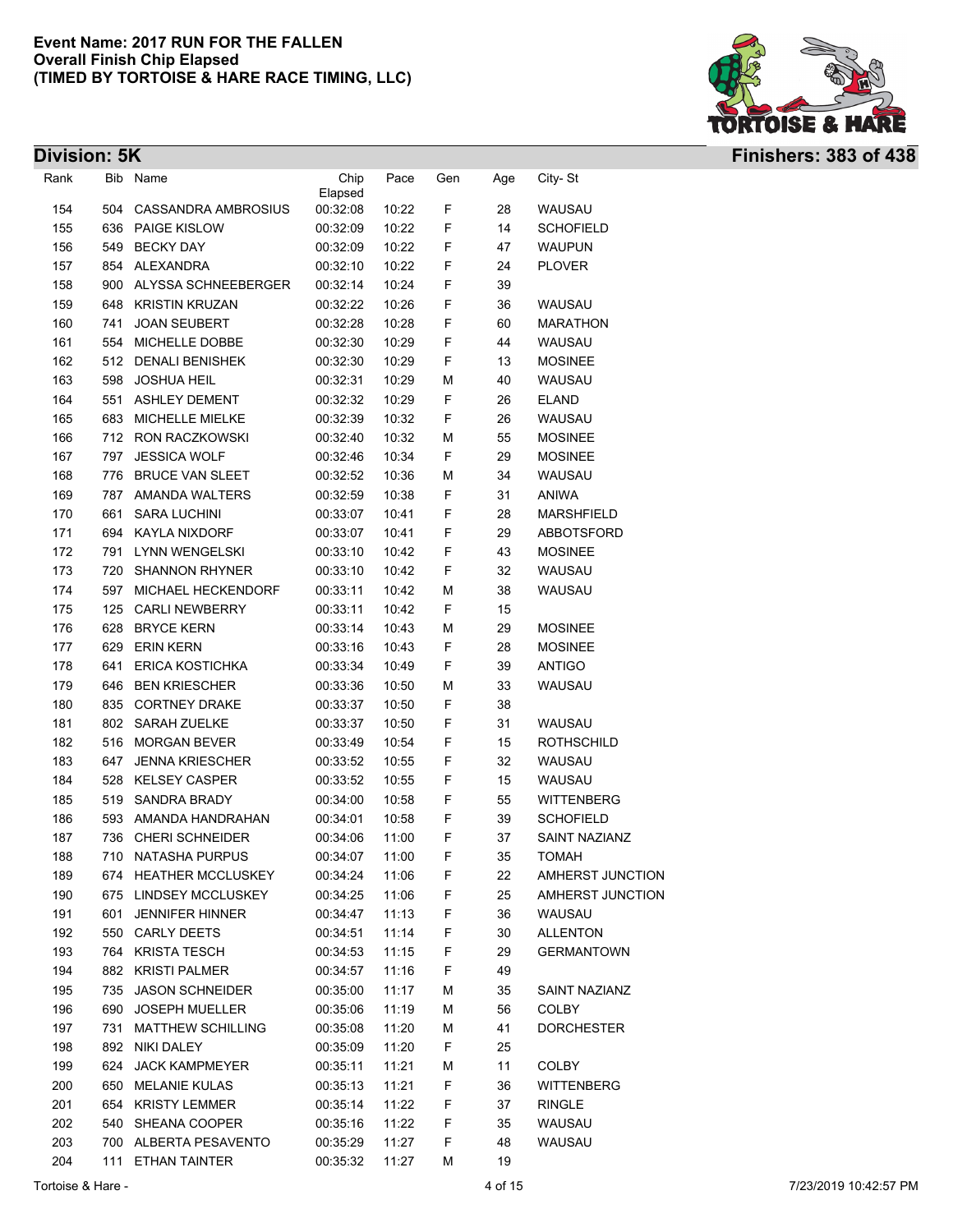

| Division: 5K |     |                           |                 |       |     |     |                      | <b>Finishers: 383 of 438</b> |
|--------------|-----|---------------------------|-----------------|-------|-----|-----|----------------------|------------------------------|
| Rank         |     | Bib Name                  | Chip<br>Elapsed | Pace  | Gen | Age | City-St              |                              |
| 205          |     | 114 MATTHEW KOCHLER       | 00:35:33        | 11:28 | М   | 19  |                      |                              |
| 206          |     | 810 CASEY HOLLENBECK      | 00:35:43        | 11:31 | М   | 11  | <b>MARATHON</b>      |                              |
| 207          |     | 625 AMY KAMPMEYER         | 00:35:45        | 11:32 | F   | 41  | <b>COLBY</b>         |                              |
| 208          | 808 | <b>NEIL SCHOEN</b>        | 00:35:54        | 11:35 | М   | 29  | <b>MOSINEE</b>       |                              |
| 209          | 809 | <b>CRYSTAL SCHOEN</b>     | 00:35:56        | 11:35 | F   | 31  | <b>MOSINEE</b>       |                              |
| 210          | 571 | <b>RICHELLE FLEMING</b>   | 00:36:01        | 11:37 | F   | 50  | WAUSAU               |                              |
| 211          | 627 | <b>CHRIS KELNHOFER</b>    | 00:36:15        | 11:41 | F   | 45  | <b>SCHOFIELD</b>     |                              |
| 212          | 834 | JOHN HECK JR              | 00:36:21        | 11:43 | М   | 34  |                      |                              |
| 213          |     | 778 ANNA DODDS            | 00:36:54        | 11:54 | F   | 20  | APPLETON             |                              |
| 214          | 777 | <b>SAM VANDEN</b>         | 00:36:55        | 11:54 | М   | 30  | APPLETON             |                              |
| 215          | 556 | <b>DIANE DODDS</b>        | 00:36:55        | 11:54 | F   | 56  | WAUSAU               |                              |
| 216          |     | 603 ERIKA HINTZ           | 00:36:56        | 11:55 | F   | 28  | <b>MOSINEE</b>       |                              |
| 217          |     | 607 OLIVIA HINTZ          | 00:36:59        | 11:55 | F   | 17  | <b>MOSINEE</b>       |                              |
| 218          |     | 800 KAYING XIONG          | 00:37:06        | 11:58 | М   | 29  | WAUSAU               |                              |
| 219          |     | 582 REBEKAH GRIEPENTROG   | 00:37:17        | 12:01 | F   | 29  | WAUSAU               |                              |
| 220          |     | 622 GWENN KAISER          | 00:37:27        | 12:04 | F   | 54  | <b>COLBY</b>         |                              |
| 221          |     | 699 LEAH PANKOW           | 00:37:35        | 12:07 | F   | 33  | <b>MOSINEE</b>       |                              |
| 222          |     | 567 TYLER FANDREY         | 00:37:39        | 12:08 | М   | 29  | <b>MOSINEE</b>       |                              |
| 223          |     | 548 KEVIN DAY             | 00:37:46        | 12:11 | М   | 49  | <b>WAUPUN</b>        |                              |
| 224          | 734 | DENISE SCHMIDT VOIGT      | 00:37:46        | 12:11 | F   | 52  | WAUSAU               |                              |
| 225          |     | 744 ALISON SIMON          | 00:37:52        | 12:13 | F   | 40  | WAUSAU               |                              |
| 226          |     | 716 JACK REEVES           | 00:37:54        | 12:13 | M   | 43  | WAUSAU               |                              |
| 227          |     | 715 JENNIFER REEVES       | 00:37:56        | 12:14 | F   | 43  | WAUSAU               |                              |
| 228          |     | 649 KATIE KUEHNNHOLD      | 00:38:07        | 12:17 | F   | 33  | <b>MOSINEE</b>       |                              |
| 229          |     | 110 ANDREW MUELLER        | 00:38:10        | 12:18 | М   | 25  |                      |                              |
| 230          |     | 645 STACY KREMBS          | 00:38:14        | 12:20 | F   | 37  | <b>SCHOFIELD</b>     |                              |
| 231          | 737 | <b>JESSICA SCHOLTES</b>   | 00:38:14        | 12:20 | F   | 32  | <b>RHINELANDER</b>   |                              |
| 232          |     | 644 LAUREN KREMBS         | 00:38:15        | 12:20 | F   | 10  | <b>SCHOFIELD</b>     |                              |
| 233          |     | 560 ALIVIA DOEPKE         | 00:38:21        | 12:22 | F   | 14  | <b>RINGLE</b>        |                              |
| 234          | 867 | <b>MEGHAN SCHLIEPP</b>    | 00:38:24        | 12:23 | F   | 17  | <b>MOSINEE</b>       |                              |
| 235          | 781 | <b>JORDYN VANDERLEEST</b> | 00:38:25        | 12:23 | F   | 24  | <b>MOSINEE</b>       |                              |
| 236          | 877 | <b>STACEY ROBERTSON</b>   | 00:38:27        | 12:24 | F   | 17  | <b>MOSINEE</b>       |                              |
| 237          |     | 708 LES PRIHODA           | 00:38:33        | 12:26 | М   | 66  | <b>MARATHON</b>      |                              |
| 238          |     | 822 ASHLEY LATENDRESSE    | 00:38:34        | 12:26 | F.  | 12  | <b>MOSINEE</b>       |                              |
| 239          |     | 801 KELLY ZAGRZEBSKI      | 00:38:45        | 12:30 | F   | 51  | <b>MOSINEE</b>       |                              |
| 240          |     | 563 MARIE DOEPKE          | 00:39:01        | 12:35 | F   | 67  | <b>SCHOFIELD</b>     |                              |
| 241          |     | 584 PAT GLINIECKI         | 00:39:09        | 12:37 | F   | 71  | <b>STEVENS POINT</b> |                              |
| 242          |     | 129 AIMEE BUDLESKI        | 00:39:20        | 12:41 | F   | 38  |                      |                              |
| 243          |     | 817 NICOLE KUKUCZKA       | 00:39:25        | 12:43 | F   | 35  | <b>MOSINEE</b>       |                              |
| 244          |     | 807 LISA DUQUAINE         | 00:39:30        | 12:44 | F   | 34  | <b>PHELPS</b>        |                              |
| 245          |     | 524 PAUL BROWN            | 00:39:49        | 12:50 | М   | 50  | <b>STETSONVILLE</b>  |                              |
| 246          |     | 623 KELSEY KALK           | 00:39:58        | 12:53 | F   | 24  | <b>SCHOFIELD</b>     |                              |
| 247          |     | 682 TODD MEYER            | 00:40:17        | 12:59 | М   | 45  | MARSHFIELD           |                              |
| 248          |     | 517 LINDA BLUME           | 00:41:54        | 13:31 | F   | 52  | <b>SCHOFIELD</b>     |                              |
| 249          |     | 614 DANIELLE IRICK        | 00:41:57        | 13:31 | F   | 31  | WAUSAU               |                              |
| 250          |     | 138 CINDI CROCHIERE       | 00:42:21        | 13:39 | F   | 62  |                      |                              |
| 251          |     | 793 CHUCK WESENICK        | 00:42:29        | 13:42 | М   | 35  | WAUSAU               |                              |
| 252          | 794 | <b>JENNA WESENICK</b>     | 00:42:30        | 13:42 | F   | 32  | WAUSAU               |                              |
| 253          |     | 590 EDITH HAHN            | 00:42:32        | 13:43 | F   | 48  | <b>MOSINEE</b>       |                              |
| 254          | 697 | <b>DENISE OSTROWSKI</b>   | 00:42:35        | 13:44 | F   | 58  | <b>ELAND</b>         |                              |
| 255          | 521 | <b>HANNAH BRKLACICH</b>   | 00:42:45        | 13:47 | F   | 13  | WAUSAU               |                              |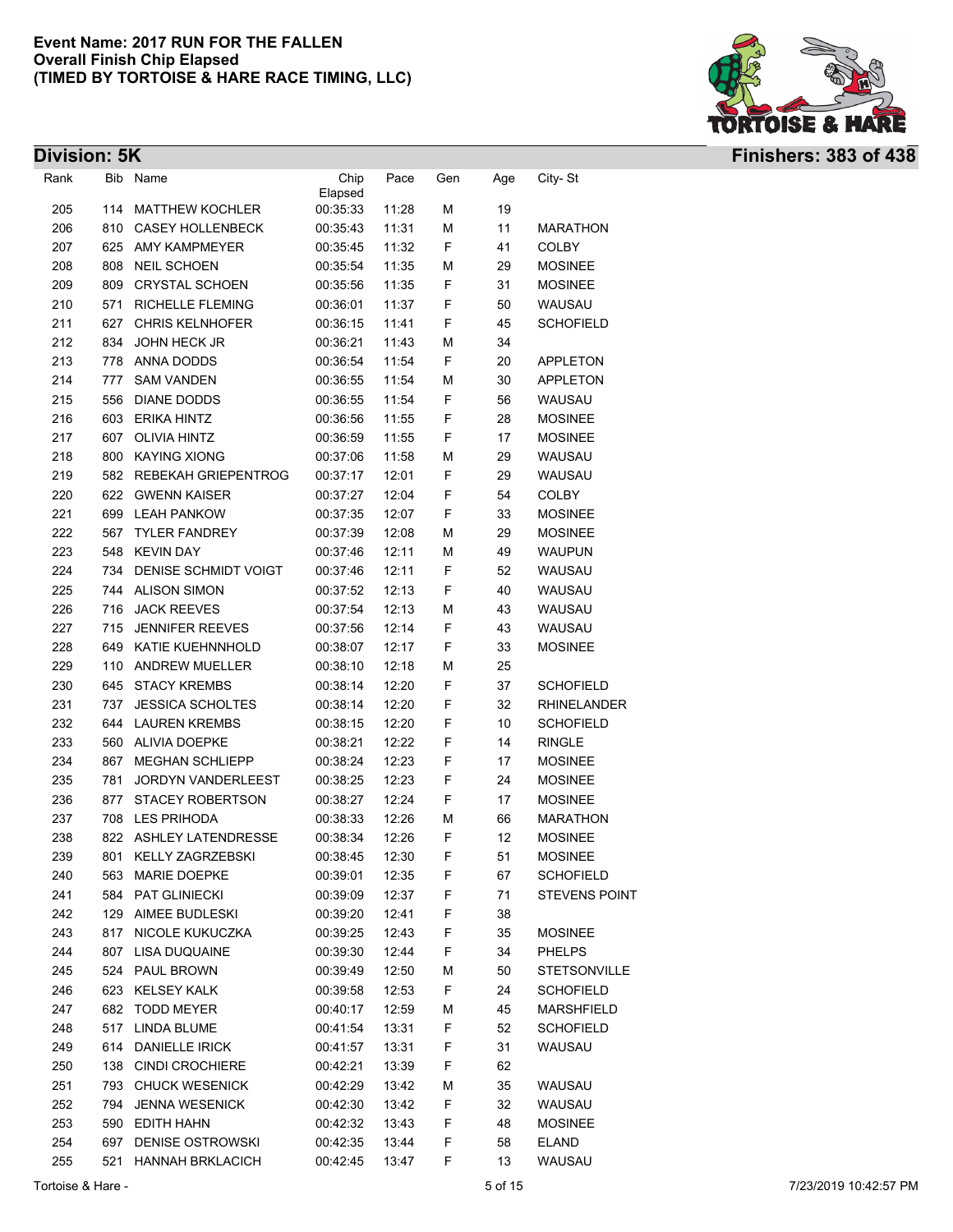

| F<br>256<br>522<br><b>JEN BRKLACICH</b><br>00:42:45<br>40<br>WAUSAU<br>13:47<br>F<br>257<br>851<br>ELIZABETH NOVAK<br>19<br><b>WAUPACA</b><br>00:42:45<br>13:47<br>F<br>258<br>804<br><b>VAL WENDORSKI</b><br>14:13<br>31<br><b>HATLEY</b><br>00:44:06<br>F<br>259<br>CHRISTINA KISLOW<br>14:23<br>38<br><b>SCHOFIELD</b><br>637<br>00:44:37<br>F<br>260<br><b>TINA SZEMBORSKI</b><br>14:23<br>48<br><b>MARATHON</b><br>757<br>00:44:37<br>F<br>261<br>689<br><b>SUE MUELLER</b><br>14:24<br>58<br><b>SPENCER</b><br>00:44:41<br>F<br>262<br><b>LENORA MUELLER</b><br>14:25<br>53<br><b>COLBY</b><br>691<br>00:44:41<br>263<br>F<br><b>MANDY HABECK</b><br>14:26<br>29<br><b>SCHOFIELD</b><br>587<br>00:44:45<br>264<br>859<br><b>PARKER SOULSBY</b><br>00:44:47<br>14:26<br>M<br>10<br><b>AMHERST</b><br>265<br><b>MAGGIE DOEPKE</b><br>14:29<br>F<br>11<br><b>RINGLE</b><br>559<br>00:44:54<br>14<br>266<br>103<br>MICHAEL BREZA<br>14:29<br>M<br>00:44:56<br>267<br><b>TRINA PILSNER</b><br>14:29<br>F<br>812<br>00:44:56<br>47<br><b>MOSINEE</b><br>268<br>F<br>41<br>561<br><b>MARIA DOEPKE</b><br>14:29<br><b>RINGLE</b><br>00:44:56<br>F<br>269<br>ANGEL BROWNING<br>14:32<br>34<br><b>RACINE</b><br>525<br>00:45:05<br>F<br>270<br>510<br>ASHLEY BAUMANN<br>00:45:06<br>14:32<br>32<br><b>SCHOFIELD</b><br>271<br><b>BILL DANENS</b><br>00:45:32<br>14:41<br>М<br>69<br><b>MOSINEE</b><br>545<br>272<br><b>KELSEY VANDERLEEST</b><br>00:45:44<br>14:45<br>F<br>27<br><b>MOSINEE</b><br>780<br>273<br>F<br>693<br><b>KARISSA NIEMANN</b><br>14:45<br>27<br><b>EDGAR</b><br>00:45:45<br>274<br><b>JAMIE RICE</b><br>F<br>721<br>14:46<br>39<br>WAUSAU<br>00:45:46<br>275<br><b>DANIELLE BACA</b><br>14:46<br>F<br>WAUSAU<br>506<br>00:45:47<br>24<br>276<br>672 COURTNEY MARVIN<br>14:46<br>F<br>WAUSAU<br>00:45:48<br>24<br>277<br>507<br>ROXANNE BALTUS<br>00:45:56<br>14:49<br>F<br>35<br><b>AUBURNDALE</b><br>278<br>879<br><b>NICHOLE REIMER</b><br>00:46:18<br>14:56<br>F<br>51<br><b>JUNCTION CITY</b><br>279<br>738<br><b>GREGG SCHROEDER</b><br>00:46:38<br>15:02<br><b>MOSINEE</b><br>М<br>50<br>280<br>F<br>705<br><b>JALENA PITZO</b><br>00:46:44<br>15:04<br>37<br>WAUSAU<br>F<br>281<br>606<br>IVANA HINTZ<br>15:05<br>15<br><b>MOSINEE</b><br>00:46:45<br>F<br>282<br>872 SYLVIA YOUNG<br>15:09<br>17<br>00:47:00<br><b>MOSINEE</b><br>F<br>283<br><b>MARIA YOUNG</b><br>00:47:00<br>15:09<br>17<br><b>MOSINEE</b><br>873<br>284<br>F<br>852 LAURIE NOVAK<br>15:11<br>50<br><b>WAUPACA</b><br>00:47:06<br>285<br>123<br><b>ROY BRANDELL</b><br>15:12<br>М<br>54<br>00:47:09<br>286<br>109<br><b>CARL VLARAW</b><br>М<br>99<br>00:47:09<br>15:12<br>$\overline{7}$<br>287<br>760<br><b>LIAM TESCH</b><br><b>MOSINEE</b><br>00:47:15<br>15:14<br>М<br>288<br><b>DANIEL TESCH</b><br>36<br>762<br>00:47:19<br>15:15<br>М<br><b>MOSINEE</b><br>289<br>687<br><b>KARA MROZEK</b><br>00:48:27<br>15:37<br>F<br>34<br><b>MOSINEE</b><br>F<br>290<br>588<br>ANN HAGMAN<br>00:48:27<br>15:37<br>64<br><b>MOSINEE</b><br>291<br>F<br><b>MARSHFIELD</b><br>599<br><b>JANET HEITING</b><br>00:48:54<br>15:46<br>37<br>292<br>676 SANDY MCCRORY<br>15:53<br>F<br><b>GLEASON</b><br>00:49:16<br>62<br>293<br>714 JACQUIE RAUTH<br>15:58<br>F<br>00:49:29<br>34<br><b>HEWITT</b><br>294<br>F<br>573 AMANDA FRITSCHE<br>00:49:30<br>15:58<br>32<br><b>STEVENS POINT</b><br>295<br>15:58<br>F<br>779 JOANNA VANDENBERG<br>00:49:31<br>33<br>MARSHFIELD<br>296<br><b>JENNIFER QUELLE</b><br>00:49:34<br>15:59<br>F<br>43<br><b>HEWITT</b><br>711<br>297<br>TIM BUR<br>16:02<br><b>MOSINEE</b><br>863<br>00:49:42<br>17<br>M<br>298<br>16:02<br>140 BRYAN GILLIS<br>00:49:43<br>99<br>M<br>299<br>SANDI BURKHOLDER<br>16:02<br>864<br>00:49:45<br>F<br>17<br><b>MOSINEE</b><br>300<br>16:03<br>866<br>TAMMY PESTKA<br>00:49:45<br>F<br>17<br><b>MOSINEE</b><br>301<br><b>GERALYN CZERWINSKI</b><br>16:04<br>F<br>STEVENS POINT<br>803<br>00:49:49<br>37<br>302<br><b>BONNIE MITTLESTEADT</b><br>16:14<br>F<br><b>MOSINEE</b><br>684<br>00:50:21<br>60<br>303<br><b>JEANNE KUSKI</b><br>F<br><b>MOSINEE</b><br>651<br>00:50:25<br>16:16<br>57<br>304<br>F<br><b>STEVENS POINT</b><br>704 ELIZABETH PIONEK<br>00:50:36<br>16:19<br>62<br>305<br>546 CONNOR DAVIDSON<br>00:51:00<br>16:27<br>13<br><b>STEVENS POINT</b><br>M<br>306<br>00:51:00<br>F<br>640 KRISTINE KONTNEY<br>16:27<br>26<br><b>WISCONSIN RAPIDS</b> | Rank | Bib Name | Chip<br>Elapsed | Pace | Gen | Age | City-St |
|-----------------------------------------------------------------------------------------------------------------------------------------------------------------------------------------------------------------------------------------------------------------------------------------------------------------------------------------------------------------------------------------------------------------------------------------------------------------------------------------------------------------------------------------------------------------------------------------------------------------------------------------------------------------------------------------------------------------------------------------------------------------------------------------------------------------------------------------------------------------------------------------------------------------------------------------------------------------------------------------------------------------------------------------------------------------------------------------------------------------------------------------------------------------------------------------------------------------------------------------------------------------------------------------------------------------------------------------------------------------------------------------------------------------------------------------------------------------------------------------------------------------------------------------------------------------------------------------------------------------------------------------------------------------------------------------------------------------------------------------------------------------------------------------------------------------------------------------------------------------------------------------------------------------------------------------------------------------------------------------------------------------------------------------------------------------------------------------------------------------------------------------------------------------------------------------------------------------------------------------------------------------------------------------------------------------------------------------------------------------------------------------------------------------------------------------------------------------------------------------------------------------------------------------------------------------------------------------------------------------------------------------------------------------------------------------------------------------------------------------------------------------------------------------------------------------------------------------------------------------------------------------------------------------------------------------------------------------------------------------------------------------------------------------------------------------------------------------------------------------------------------------------------------------------------------------------------------------------------------------------------------------------------------------------------------------------------------------------------------------------------------------------------------------------------------------------------------------------------------------------------------------------------------------------------------------------------------------------------------------------------------------------------------------------------------------------------------------------------------------------------------------------------------------------------------------------------------------------------------------------------------------------------------------------------------------------------------------------------------------------------------------------------------------------------------------------------------------------------------------------------------------------------------------------------------------------------------------------------------------------------------------------------------------------------------------------------------------------------------------------------------------------------------------------|------|----------|-----------------|------|-----|-----|---------|
|                                                                                                                                                                                                                                                                                                                                                                                                                                                                                                                                                                                                                                                                                                                                                                                                                                                                                                                                                                                                                                                                                                                                                                                                                                                                                                                                                                                                                                                                                                                                                                                                                                                                                                                                                                                                                                                                                                                                                                                                                                                                                                                                                                                                                                                                                                                                                                                                                                                                                                                                                                                                                                                                                                                                                                                                                                                                                                                                                                                                                                                                                                                                                                                                                                                                                                                                                                                                                                                                                                                                                                                                                                                                                                                                                                                                                                                                                                                                                                                                                                                                                                                                                                                                                                                                                                                                                                                                                       |      |          |                 |      |     |     |         |
|                                                                                                                                                                                                                                                                                                                                                                                                                                                                                                                                                                                                                                                                                                                                                                                                                                                                                                                                                                                                                                                                                                                                                                                                                                                                                                                                                                                                                                                                                                                                                                                                                                                                                                                                                                                                                                                                                                                                                                                                                                                                                                                                                                                                                                                                                                                                                                                                                                                                                                                                                                                                                                                                                                                                                                                                                                                                                                                                                                                                                                                                                                                                                                                                                                                                                                                                                                                                                                                                                                                                                                                                                                                                                                                                                                                                                                                                                                                                                                                                                                                                                                                                                                                                                                                                                                                                                                                                                       |      |          |                 |      |     |     |         |
|                                                                                                                                                                                                                                                                                                                                                                                                                                                                                                                                                                                                                                                                                                                                                                                                                                                                                                                                                                                                                                                                                                                                                                                                                                                                                                                                                                                                                                                                                                                                                                                                                                                                                                                                                                                                                                                                                                                                                                                                                                                                                                                                                                                                                                                                                                                                                                                                                                                                                                                                                                                                                                                                                                                                                                                                                                                                                                                                                                                                                                                                                                                                                                                                                                                                                                                                                                                                                                                                                                                                                                                                                                                                                                                                                                                                                                                                                                                                                                                                                                                                                                                                                                                                                                                                                                                                                                                                                       |      |          |                 |      |     |     |         |
|                                                                                                                                                                                                                                                                                                                                                                                                                                                                                                                                                                                                                                                                                                                                                                                                                                                                                                                                                                                                                                                                                                                                                                                                                                                                                                                                                                                                                                                                                                                                                                                                                                                                                                                                                                                                                                                                                                                                                                                                                                                                                                                                                                                                                                                                                                                                                                                                                                                                                                                                                                                                                                                                                                                                                                                                                                                                                                                                                                                                                                                                                                                                                                                                                                                                                                                                                                                                                                                                                                                                                                                                                                                                                                                                                                                                                                                                                                                                                                                                                                                                                                                                                                                                                                                                                                                                                                                                                       |      |          |                 |      |     |     |         |
|                                                                                                                                                                                                                                                                                                                                                                                                                                                                                                                                                                                                                                                                                                                                                                                                                                                                                                                                                                                                                                                                                                                                                                                                                                                                                                                                                                                                                                                                                                                                                                                                                                                                                                                                                                                                                                                                                                                                                                                                                                                                                                                                                                                                                                                                                                                                                                                                                                                                                                                                                                                                                                                                                                                                                                                                                                                                                                                                                                                                                                                                                                                                                                                                                                                                                                                                                                                                                                                                                                                                                                                                                                                                                                                                                                                                                                                                                                                                                                                                                                                                                                                                                                                                                                                                                                                                                                                                                       |      |          |                 |      |     |     |         |
|                                                                                                                                                                                                                                                                                                                                                                                                                                                                                                                                                                                                                                                                                                                                                                                                                                                                                                                                                                                                                                                                                                                                                                                                                                                                                                                                                                                                                                                                                                                                                                                                                                                                                                                                                                                                                                                                                                                                                                                                                                                                                                                                                                                                                                                                                                                                                                                                                                                                                                                                                                                                                                                                                                                                                                                                                                                                                                                                                                                                                                                                                                                                                                                                                                                                                                                                                                                                                                                                                                                                                                                                                                                                                                                                                                                                                                                                                                                                                                                                                                                                                                                                                                                                                                                                                                                                                                                                                       |      |          |                 |      |     |     |         |
|                                                                                                                                                                                                                                                                                                                                                                                                                                                                                                                                                                                                                                                                                                                                                                                                                                                                                                                                                                                                                                                                                                                                                                                                                                                                                                                                                                                                                                                                                                                                                                                                                                                                                                                                                                                                                                                                                                                                                                                                                                                                                                                                                                                                                                                                                                                                                                                                                                                                                                                                                                                                                                                                                                                                                                                                                                                                                                                                                                                                                                                                                                                                                                                                                                                                                                                                                                                                                                                                                                                                                                                                                                                                                                                                                                                                                                                                                                                                                                                                                                                                                                                                                                                                                                                                                                                                                                                                                       |      |          |                 |      |     |     |         |
|                                                                                                                                                                                                                                                                                                                                                                                                                                                                                                                                                                                                                                                                                                                                                                                                                                                                                                                                                                                                                                                                                                                                                                                                                                                                                                                                                                                                                                                                                                                                                                                                                                                                                                                                                                                                                                                                                                                                                                                                                                                                                                                                                                                                                                                                                                                                                                                                                                                                                                                                                                                                                                                                                                                                                                                                                                                                                                                                                                                                                                                                                                                                                                                                                                                                                                                                                                                                                                                                                                                                                                                                                                                                                                                                                                                                                                                                                                                                                                                                                                                                                                                                                                                                                                                                                                                                                                                                                       |      |          |                 |      |     |     |         |
|                                                                                                                                                                                                                                                                                                                                                                                                                                                                                                                                                                                                                                                                                                                                                                                                                                                                                                                                                                                                                                                                                                                                                                                                                                                                                                                                                                                                                                                                                                                                                                                                                                                                                                                                                                                                                                                                                                                                                                                                                                                                                                                                                                                                                                                                                                                                                                                                                                                                                                                                                                                                                                                                                                                                                                                                                                                                                                                                                                                                                                                                                                                                                                                                                                                                                                                                                                                                                                                                                                                                                                                                                                                                                                                                                                                                                                                                                                                                                                                                                                                                                                                                                                                                                                                                                                                                                                                                                       |      |          |                 |      |     |     |         |
|                                                                                                                                                                                                                                                                                                                                                                                                                                                                                                                                                                                                                                                                                                                                                                                                                                                                                                                                                                                                                                                                                                                                                                                                                                                                                                                                                                                                                                                                                                                                                                                                                                                                                                                                                                                                                                                                                                                                                                                                                                                                                                                                                                                                                                                                                                                                                                                                                                                                                                                                                                                                                                                                                                                                                                                                                                                                                                                                                                                                                                                                                                                                                                                                                                                                                                                                                                                                                                                                                                                                                                                                                                                                                                                                                                                                                                                                                                                                                                                                                                                                                                                                                                                                                                                                                                                                                                                                                       |      |          |                 |      |     |     |         |
|                                                                                                                                                                                                                                                                                                                                                                                                                                                                                                                                                                                                                                                                                                                                                                                                                                                                                                                                                                                                                                                                                                                                                                                                                                                                                                                                                                                                                                                                                                                                                                                                                                                                                                                                                                                                                                                                                                                                                                                                                                                                                                                                                                                                                                                                                                                                                                                                                                                                                                                                                                                                                                                                                                                                                                                                                                                                                                                                                                                                                                                                                                                                                                                                                                                                                                                                                                                                                                                                                                                                                                                                                                                                                                                                                                                                                                                                                                                                                                                                                                                                                                                                                                                                                                                                                                                                                                                                                       |      |          |                 |      |     |     |         |
|                                                                                                                                                                                                                                                                                                                                                                                                                                                                                                                                                                                                                                                                                                                                                                                                                                                                                                                                                                                                                                                                                                                                                                                                                                                                                                                                                                                                                                                                                                                                                                                                                                                                                                                                                                                                                                                                                                                                                                                                                                                                                                                                                                                                                                                                                                                                                                                                                                                                                                                                                                                                                                                                                                                                                                                                                                                                                                                                                                                                                                                                                                                                                                                                                                                                                                                                                                                                                                                                                                                                                                                                                                                                                                                                                                                                                                                                                                                                                                                                                                                                                                                                                                                                                                                                                                                                                                                                                       |      |          |                 |      |     |     |         |
|                                                                                                                                                                                                                                                                                                                                                                                                                                                                                                                                                                                                                                                                                                                                                                                                                                                                                                                                                                                                                                                                                                                                                                                                                                                                                                                                                                                                                                                                                                                                                                                                                                                                                                                                                                                                                                                                                                                                                                                                                                                                                                                                                                                                                                                                                                                                                                                                                                                                                                                                                                                                                                                                                                                                                                                                                                                                                                                                                                                                                                                                                                                                                                                                                                                                                                                                                                                                                                                                                                                                                                                                                                                                                                                                                                                                                                                                                                                                                                                                                                                                                                                                                                                                                                                                                                                                                                                                                       |      |          |                 |      |     |     |         |
|                                                                                                                                                                                                                                                                                                                                                                                                                                                                                                                                                                                                                                                                                                                                                                                                                                                                                                                                                                                                                                                                                                                                                                                                                                                                                                                                                                                                                                                                                                                                                                                                                                                                                                                                                                                                                                                                                                                                                                                                                                                                                                                                                                                                                                                                                                                                                                                                                                                                                                                                                                                                                                                                                                                                                                                                                                                                                                                                                                                                                                                                                                                                                                                                                                                                                                                                                                                                                                                                                                                                                                                                                                                                                                                                                                                                                                                                                                                                                                                                                                                                                                                                                                                                                                                                                                                                                                                                                       |      |          |                 |      |     |     |         |
|                                                                                                                                                                                                                                                                                                                                                                                                                                                                                                                                                                                                                                                                                                                                                                                                                                                                                                                                                                                                                                                                                                                                                                                                                                                                                                                                                                                                                                                                                                                                                                                                                                                                                                                                                                                                                                                                                                                                                                                                                                                                                                                                                                                                                                                                                                                                                                                                                                                                                                                                                                                                                                                                                                                                                                                                                                                                                                                                                                                                                                                                                                                                                                                                                                                                                                                                                                                                                                                                                                                                                                                                                                                                                                                                                                                                                                                                                                                                                                                                                                                                                                                                                                                                                                                                                                                                                                                                                       |      |          |                 |      |     |     |         |
|                                                                                                                                                                                                                                                                                                                                                                                                                                                                                                                                                                                                                                                                                                                                                                                                                                                                                                                                                                                                                                                                                                                                                                                                                                                                                                                                                                                                                                                                                                                                                                                                                                                                                                                                                                                                                                                                                                                                                                                                                                                                                                                                                                                                                                                                                                                                                                                                                                                                                                                                                                                                                                                                                                                                                                                                                                                                                                                                                                                                                                                                                                                                                                                                                                                                                                                                                                                                                                                                                                                                                                                                                                                                                                                                                                                                                                                                                                                                                                                                                                                                                                                                                                                                                                                                                                                                                                                                                       |      |          |                 |      |     |     |         |
|                                                                                                                                                                                                                                                                                                                                                                                                                                                                                                                                                                                                                                                                                                                                                                                                                                                                                                                                                                                                                                                                                                                                                                                                                                                                                                                                                                                                                                                                                                                                                                                                                                                                                                                                                                                                                                                                                                                                                                                                                                                                                                                                                                                                                                                                                                                                                                                                                                                                                                                                                                                                                                                                                                                                                                                                                                                                                                                                                                                                                                                                                                                                                                                                                                                                                                                                                                                                                                                                                                                                                                                                                                                                                                                                                                                                                                                                                                                                                                                                                                                                                                                                                                                                                                                                                                                                                                                                                       |      |          |                 |      |     |     |         |
|                                                                                                                                                                                                                                                                                                                                                                                                                                                                                                                                                                                                                                                                                                                                                                                                                                                                                                                                                                                                                                                                                                                                                                                                                                                                                                                                                                                                                                                                                                                                                                                                                                                                                                                                                                                                                                                                                                                                                                                                                                                                                                                                                                                                                                                                                                                                                                                                                                                                                                                                                                                                                                                                                                                                                                                                                                                                                                                                                                                                                                                                                                                                                                                                                                                                                                                                                                                                                                                                                                                                                                                                                                                                                                                                                                                                                                                                                                                                                                                                                                                                                                                                                                                                                                                                                                                                                                                                                       |      |          |                 |      |     |     |         |
|                                                                                                                                                                                                                                                                                                                                                                                                                                                                                                                                                                                                                                                                                                                                                                                                                                                                                                                                                                                                                                                                                                                                                                                                                                                                                                                                                                                                                                                                                                                                                                                                                                                                                                                                                                                                                                                                                                                                                                                                                                                                                                                                                                                                                                                                                                                                                                                                                                                                                                                                                                                                                                                                                                                                                                                                                                                                                                                                                                                                                                                                                                                                                                                                                                                                                                                                                                                                                                                                                                                                                                                                                                                                                                                                                                                                                                                                                                                                                                                                                                                                                                                                                                                                                                                                                                                                                                                                                       |      |          |                 |      |     |     |         |
|                                                                                                                                                                                                                                                                                                                                                                                                                                                                                                                                                                                                                                                                                                                                                                                                                                                                                                                                                                                                                                                                                                                                                                                                                                                                                                                                                                                                                                                                                                                                                                                                                                                                                                                                                                                                                                                                                                                                                                                                                                                                                                                                                                                                                                                                                                                                                                                                                                                                                                                                                                                                                                                                                                                                                                                                                                                                                                                                                                                                                                                                                                                                                                                                                                                                                                                                                                                                                                                                                                                                                                                                                                                                                                                                                                                                                                                                                                                                                                                                                                                                                                                                                                                                                                                                                                                                                                                                                       |      |          |                 |      |     |     |         |
|                                                                                                                                                                                                                                                                                                                                                                                                                                                                                                                                                                                                                                                                                                                                                                                                                                                                                                                                                                                                                                                                                                                                                                                                                                                                                                                                                                                                                                                                                                                                                                                                                                                                                                                                                                                                                                                                                                                                                                                                                                                                                                                                                                                                                                                                                                                                                                                                                                                                                                                                                                                                                                                                                                                                                                                                                                                                                                                                                                                                                                                                                                                                                                                                                                                                                                                                                                                                                                                                                                                                                                                                                                                                                                                                                                                                                                                                                                                                                                                                                                                                                                                                                                                                                                                                                                                                                                                                                       |      |          |                 |      |     |     |         |
|                                                                                                                                                                                                                                                                                                                                                                                                                                                                                                                                                                                                                                                                                                                                                                                                                                                                                                                                                                                                                                                                                                                                                                                                                                                                                                                                                                                                                                                                                                                                                                                                                                                                                                                                                                                                                                                                                                                                                                                                                                                                                                                                                                                                                                                                                                                                                                                                                                                                                                                                                                                                                                                                                                                                                                                                                                                                                                                                                                                                                                                                                                                                                                                                                                                                                                                                                                                                                                                                                                                                                                                                                                                                                                                                                                                                                                                                                                                                                                                                                                                                                                                                                                                                                                                                                                                                                                                                                       |      |          |                 |      |     |     |         |
|                                                                                                                                                                                                                                                                                                                                                                                                                                                                                                                                                                                                                                                                                                                                                                                                                                                                                                                                                                                                                                                                                                                                                                                                                                                                                                                                                                                                                                                                                                                                                                                                                                                                                                                                                                                                                                                                                                                                                                                                                                                                                                                                                                                                                                                                                                                                                                                                                                                                                                                                                                                                                                                                                                                                                                                                                                                                                                                                                                                                                                                                                                                                                                                                                                                                                                                                                                                                                                                                                                                                                                                                                                                                                                                                                                                                                                                                                                                                                                                                                                                                                                                                                                                                                                                                                                                                                                                                                       |      |          |                 |      |     |     |         |
|                                                                                                                                                                                                                                                                                                                                                                                                                                                                                                                                                                                                                                                                                                                                                                                                                                                                                                                                                                                                                                                                                                                                                                                                                                                                                                                                                                                                                                                                                                                                                                                                                                                                                                                                                                                                                                                                                                                                                                                                                                                                                                                                                                                                                                                                                                                                                                                                                                                                                                                                                                                                                                                                                                                                                                                                                                                                                                                                                                                                                                                                                                                                                                                                                                                                                                                                                                                                                                                                                                                                                                                                                                                                                                                                                                                                                                                                                                                                                                                                                                                                                                                                                                                                                                                                                                                                                                                                                       |      |          |                 |      |     |     |         |
|                                                                                                                                                                                                                                                                                                                                                                                                                                                                                                                                                                                                                                                                                                                                                                                                                                                                                                                                                                                                                                                                                                                                                                                                                                                                                                                                                                                                                                                                                                                                                                                                                                                                                                                                                                                                                                                                                                                                                                                                                                                                                                                                                                                                                                                                                                                                                                                                                                                                                                                                                                                                                                                                                                                                                                                                                                                                                                                                                                                                                                                                                                                                                                                                                                                                                                                                                                                                                                                                                                                                                                                                                                                                                                                                                                                                                                                                                                                                                                                                                                                                                                                                                                                                                                                                                                                                                                                                                       |      |          |                 |      |     |     |         |
|                                                                                                                                                                                                                                                                                                                                                                                                                                                                                                                                                                                                                                                                                                                                                                                                                                                                                                                                                                                                                                                                                                                                                                                                                                                                                                                                                                                                                                                                                                                                                                                                                                                                                                                                                                                                                                                                                                                                                                                                                                                                                                                                                                                                                                                                                                                                                                                                                                                                                                                                                                                                                                                                                                                                                                                                                                                                                                                                                                                                                                                                                                                                                                                                                                                                                                                                                                                                                                                                                                                                                                                                                                                                                                                                                                                                                                                                                                                                                                                                                                                                                                                                                                                                                                                                                                                                                                                                                       |      |          |                 |      |     |     |         |
|                                                                                                                                                                                                                                                                                                                                                                                                                                                                                                                                                                                                                                                                                                                                                                                                                                                                                                                                                                                                                                                                                                                                                                                                                                                                                                                                                                                                                                                                                                                                                                                                                                                                                                                                                                                                                                                                                                                                                                                                                                                                                                                                                                                                                                                                                                                                                                                                                                                                                                                                                                                                                                                                                                                                                                                                                                                                                                                                                                                                                                                                                                                                                                                                                                                                                                                                                                                                                                                                                                                                                                                                                                                                                                                                                                                                                                                                                                                                                                                                                                                                                                                                                                                                                                                                                                                                                                                                                       |      |          |                 |      |     |     |         |
|                                                                                                                                                                                                                                                                                                                                                                                                                                                                                                                                                                                                                                                                                                                                                                                                                                                                                                                                                                                                                                                                                                                                                                                                                                                                                                                                                                                                                                                                                                                                                                                                                                                                                                                                                                                                                                                                                                                                                                                                                                                                                                                                                                                                                                                                                                                                                                                                                                                                                                                                                                                                                                                                                                                                                                                                                                                                                                                                                                                                                                                                                                                                                                                                                                                                                                                                                                                                                                                                                                                                                                                                                                                                                                                                                                                                                                                                                                                                                                                                                                                                                                                                                                                                                                                                                                                                                                                                                       |      |          |                 |      |     |     |         |
|                                                                                                                                                                                                                                                                                                                                                                                                                                                                                                                                                                                                                                                                                                                                                                                                                                                                                                                                                                                                                                                                                                                                                                                                                                                                                                                                                                                                                                                                                                                                                                                                                                                                                                                                                                                                                                                                                                                                                                                                                                                                                                                                                                                                                                                                                                                                                                                                                                                                                                                                                                                                                                                                                                                                                                                                                                                                                                                                                                                                                                                                                                                                                                                                                                                                                                                                                                                                                                                                                                                                                                                                                                                                                                                                                                                                                                                                                                                                                                                                                                                                                                                                                                                                                                                                                                                                                                                                                       |      |          |                 |      |     |     |         |
|                                                                                                                                                                                                                                                                                                                                                                                                                                                                                                                                                                                                                                                                                                                                                                                                                                                                                                                                                                                                                                                                                                                                                                                                                                                                                                                                                                                                                                                                                                                                                                                                                                                                                                                                                                                                                                                                                                                                                                                                                                                                                                                                                                                                                                                                                                                                                                                                                                                                                                                                                                                                                                                                                                                                                                                                                                                                                                                                                                                                                                                                                                                                                                                                                                                                                                                                                                                                                                                                                                                                                                                                                                                                                                                                                                                                                                                                                                                                                                                                                                                                                                                                                                                                                                                                                                                                                                                                                       |      |          |                 |      |     |     |         |
|                                                                                                                                                                                                                                                                                                                                                                                                                                                                                                                                                                                                                                                                                                                                                                                                                                                                                                                                                                                                                                                                                                                                                                                                                                                                                                                                                                                                                                                                                                                                                                                                                                                                                                                                                                                                                                                                                                                                                                                                                                                                                                                                                                                                                                                                                                                                                                                                                                                                                                                                                                                                                                                                                                                                                                                                                                                                                                                                                                                                                                                                                                                                                                                                                                                                                                                                                                                                                                                                                                                                                                                                                                                                                                                                                                                                                                                                                                                                                                                                                                                                                                                                                                                                                                                                                                                                                                                                                       |      |          |                 |      |     |     |         |
|                                                                                                                                                                                                                                                                                                                                                                                                                                                                                                                                                                                                                                                                                                                                                                                                                                                                                                                                                                                                                                                                                                                                                                                                                                                                                                                                                                                                                                                                                                                                                                                                                                                                                                                                                                                                                                                                                                                                                                                                                                                                                                                                                                                                                                                                                                                                                                                                                                                                                                                                                                                                                                                                                                                                                                                                                                                                                                                                                                                                                                                                                                                                                                                                                                                                                                                                                                                                                                                                                                                                                                                                                                                                                                                                                                                                                                                                                                                                                                                                                                                                                                                                                                                                                                                                                                                                                                                                                       |      |          |                 |      |     |     |         |
|                                                                                                                                                                                                                                                                                                                                                                                                                                                                                                                                                                                                                                                                                                                                                                                                                                                                                                                                                                                                                                                                                                                                                                                                                                                                                                                                                                                                                                                                                                                                                                                                                                                                                                                                                                                                                                                                                                                                                                                                                                                                                                                                                                                                                                                                                                                                                                                                                                                                                                                                                                                                                                                                                                                                                                                                                                                                                                                                                                                                                                                                                                                                                                                                                                                                                                                                                                                                                                                                                                                                                                                                                                                                                                                                                                                                                                                                                                                                                                                                                                                                                                                                                                                                                                                                                                                                                                                                                       |      |          |                 |      |     |     |         |
|                                                                                                                                                                                                                                                                                                                                                                                                                                                                                                                                                                                                                                                                                                                                                                                                                                                                                                                                                                                                                                                                                                                                                                                                                                                                                                                                                                                                                                                                                                                                                                                                                                                                                                                                                                                                                                                                                                                                                                                                                                                                                                                                                                                                                                                                                                                                                                                                                                                                                                                                                                                                                                                                                                                                                                                                                                                                                                                                                                                                                                                                                                                                                                                                                                                                                                                                                                                                                                                                                                                                                                                                                                                                                                                                                                                                                                                                                                                                                                                                                                                                                                                                                                                                                                                                                                                                                                                                                       |      |          |                 |      |     |     |         |
|                                                                                                                                                                                                                                                                                                                                                                                                                                                                                                                                                                                                                                                                                                                                                                                                                                                                                                                                                                                                                                                                                                                                                                                                                                                                                                                                                                                                                                                                                                                                                                                                                                                                                                                                                                                                                                                                                                                                                                                                                                                                                                                                                                                                                                                                                                                                                                                                                                                                                                                                                                                                                                                                                                                                                                                                                                                                                                                                                                                                                                                                                                                                                                                                                                                                                                                                                                                                                                                                                                                                                                                                                                                                                                                                                                                                                                                                                                                                                                                                                                                                                                                                                                                                                                                                                                                                                                                                                       |      |          |                 |      |     |     |         |
|                                                                                                                                                                                                                                                                                                                                                                                                                                                                                                                                                                                                                                                                                                                                                                                                                                                                                                                                                                                                                                                                                                                                                                                                                                                                                                                                                                                                                                                                                                                                                                                                                                                                                                                                                                                                                                                                                                                                                                                                                                                                                                                                                                                                                                                                                                                                                                                                                                                                                                                                                                                                                                                                                                                                                                                                                                                                                                                                                                                                                                                                                                                                                                                                                                                                                                                                                                                                                                                                                                                                                                                                                                                                                                                                                                                                                                                                                                                                                                                                                                                                                                                                                                                                                                                                                                                                                                                                                       |      |          |                 |      |     |     |         |
|                                                                                                                                                                                                                                                                                                                                                                                                                                                                                                                                                                                                                                                                                                                                                                                                                                                                                                                                                                                                                                                                                                                                                                                                                                                                                                                                                                                                                                                                                                                                                                                                                                                                                                                                                                                                                                                                                                                                                                                                                                                                                                                                                                                                                                                                                                                                                                                                                                                                                                                                                                                                                                                                                                                                                                                                                                                                                                                                                                                                                                                                                                                                                                                                                                                                                                                                                                                                                                                                                                                                                                                                                                                                                                                                                                                                                                                                                                                                                                                                                                                                                                                                                                                                                                                                                                                                                                                                                       |      |          |                 |      |     |     |         |
|                                                                                                                                                                                                                                                                                                                                                                                                                                                                                                                                                                                                                                                                                                                                                                                                                                                                                                                                                                                                                                                                                                                                                                                                                                                                                                                                                                                                                                                                                                                                                                                                                                                                                                                                                                                                                                                                                                                                                                                                                                                                                                                                                                                                                                                                                                                                                                                                                                                                                                                                                                                                                                                                                                                                                                                                                                                                                                                                                                                                                                                                                                                                                                                                                                                                                                                                                                                                                                                                                                                                                                                                                                                                                                                                                                                                                                                                                                                                                                                                                                                                                                                                                                                                                                                                                                                                                                                                                       |      |          |                 |      |     |     |         |
|                                                                                                                                                                                                                                                                                                                                                                                                                                                                                                                                                                                                                                                                                                                                                                                                                                                                                                                                                                                                                                                                                                                                                                                                                                                                                                                                                                                                                                                                                                                                                                                                                                                                                                                                                                                                                                                                                                                                                                                                                                                                                                                                                                                                                                                                                                                                                                                                                                                                                                                                                                                                                                                                                                                                                                                                                                                                                                                                                                                                                                                                                                                                                                                                                                                                                                                                                                                                                                                                                                                                                                                                                                                                                                                                                                                                                                                                                                                                                                                                                                                                                                                                                                                                                                                                                                                                                                                                                       |      |          |                 |      |     |     |         |
|                                                                                                                                                                                                                                                                                                                                                                                                                                                                                                                                                                                                                                                                                                                                                                                                                                                                                                                                                                                                                                                                                                                                                                                                                                                                                                                                                                                                                                                                                                                                                                                                                                                                                                                                                                                                                                                                                                                                                                                                                                                                                                                                                                                                                                                                                                                                                                                                                                                                                                                                                                                                                                                                                                                                                                                                                                                                                                                                                                                                                                                                                                                                                                                                                                                                                                                                                                                                                                                                                                                                                                                                                                                                                                                                                                                                                                                                                                                                                                                                                                                                                                                                                                                                                                                                                                                                                                                                                       |      |          |                 |      |     |     |         |
|                                                                                                                                                                                                                                                                                                                                                                                                                                                                                                                                                                                                                                                                                                                                                                                                                                                                                                                                                                                                                                                                                                                                                                                                                                                                                                                                                                                                                                                                                                                                                                                                                                                                                                                                                                                                                                                                                                                                                                                                                                                                                                                                                                                                                                                                                                                                                                                                                                                                                                                                                                                                                                                                                                                                                                                                                                                                                                                                                                                                                                                                                                                                                                                                                                                                                                                                                                                                                                                                                                                                                                                                                                                                                                                                                                                                                                                                                                                                                                                                                                                                                                                                                                                                                                                                                                                                                                                                                       |      |          |                 |      |     |     |         |
|                                                                                                                                                                                                                                                                                                                                                                                                                                                                                                                                                                                                                                                                                                                                                                                                                                                                                                                                                                                                                                                                                                                                                                                                                                                                                                                                                                                                                                                                                                                                                                                                                                                                                                                                                                                                                                                                                                                                                                                                                                                                                                                                                                                                                                                                                                                                                                                                                                                                                                                                                                                                                                                                                                                                                                                                                                                                                                                                                                                                                                                                                                                                                                                                                                                                                                                                                                                                                                                                                                                                                                                                                                                                                                                                                                                                                                                                                                                                                                                                                                                                                                                                                                                                                                                                                                                                                                                                                       |      |          |                 |      |     |     |         |
|                                                                                                                                                                                                                                                                                                                                                                                                                                                                                                                                                                                                                                                                                                                                                                                                                                                                                                                                                                                                                                                                                                                                                                                                                                                                                                                                                                                                                                                                                                                                                                                                                                                                                                                                                                                                                                                                                                                                                                                                                                                                                                                                                                                                                                                                                                                                                                                                                                                                                                                                                                                                                                                                                                                                                                                                                                                                                                                                                                                                                                                                                                                                                                                                                                                                                                                                                                                                                                                                                                                                                                                                                                                                                                                                                                                                                                                                                                                                                                                                                                                                                                                                                                                                                                                                                                                                                                                                                       |      |          |                 |      |     |     |         |
|                                                                                                                                                                                                                                                                                                                                                                                                                                                                                                                                                                                                                                                                                                                                                                                                                                                                                                                                                                                                                                                                                                                                                                                                                                                                                                                                                                                                                                                                                                                                                                                                                                                                                                                                                                                                                                                                                                                                                                                                                                                                                                                                                                                                                                                                                                                                                                                                                                                                                                                                                                                                                                                                                                                                                                                                                                                                                                                                                                                                                                                                                                                                                                                                                                                                                                                                                                                                                                                                                                                                                                                                                                                                                                                                                                                                                                                                                                                                                                                                                                                                                                                                                                                                                                                                                                                                                                                                                       |      |          |                 |      |     |     |         |
|                                                                                                                                                                                                                                                                                                                                                                                                                                                                                                                                                                                                                                                                                                                                                                                                                                                                                                                                                                                                                                                                                                                                                                                                                                                                                                                                                                                                                                                                                                                                                                                                                                                                                                                                                                                                                                                                                                                                                                                                                                                                                                                                                                                                                                                                                                                                                                                                                                                                                                                                                                                                                                                                                                                                                                                                                                                                                                                                                                                                                                                                                                                                                                                                                                                                                                                                                                                                                                                                                                                                                                                                                                                                                                                                                                                                                                                                                                                                                                                                                                                                                                                                                                                                                                                                                                                                                                                                                       |      |          |                 |      |     |     |         |
|                                                                                                                                                                                                                                                                                                                                                                                                                                                                                                                                                                                                                                                                                                                                                                                                                                                                                                                                                                                                                                                                                                                                                                                                                                                                                                                                                                                                                                                                                                                                                                                                                                                                                                                                                                                                                                                                                                                                                                                                                                                                                                                                                                                                                                                                                                                                                                                                                                                                                                                                                                                                                                                                                                                                                                                                                                                                                                                                                                                                                                                                                                                                                                                                                                                                                                                                                                                                                                                                                                                                                                                                                                                                                                                                                                                                                                                                                                                                                                                                                                                                                                                                                                                                                                                                                                                                                                                                                       |      |          |                 |      |     |     |         |
|                                                                                                                                                                                                                                                                                                                                                                                                                                                                                                                                                                                                                                                                                                                                                                                                                                                                                                                                                                                                                                                                                                                                                                                                                                                                                                                                                                                                                                                                                                                                                                                                                                                                                                                                                                                                                                                                                                                                                                                                                                                                                                                                                                                                                                                                                                                                                                                                                                                                                                                                                                                                                                                                                                                                                                                                                                                                                                                                                                                                                                                                                                                                                                                                                                                                                                                                                                                                                                                                                                                                                                                                                                                                                                                                                                                                                                                                                                                                                                                                                                                                                                                                                                                                                                                                                                                                                                                                                       |      |          |                 |      |     |     |         |
|                                                                                                                                                                                                                                                                                                                                                                                                                                                                                                                                                                                                                                                                                                                                                                                                                                                                                                                                                                                                                                                                                                                                                                                                                                                                                                                                                                                                                                                                                                                                                                                                                                                                                                                                                                                                                                                                                                                                                                                                                                                                                                                                                                                                                                                                                                                                                                                                                                                                                                                                                                                                                                                                                                                                                                                                                                                                                                                                                                                                                                                                                                                                                                                                                                                                                                                                                                                                                                                                                                                                                                                                                                                                                                                                                                                                                                                                                                                                                                                                                                                                                                                                                                                                                                                                                                                                                                                                                       |      |          |                 |      |     |     |         |
|                                                                                                                                                                                                                                                                                                                                                                                                                                                                                                                                                                                                                                                                                                                                                                                                                                                                                                                                                                                                                                                                                                                                                                                                                                                                                                                                                                                                                                                                                                                                                                                                                                                                                                                                                                                                                                                                                                                                                                                                                                                                                                                                                                                                                                                                                                                                                                                                                                                                                                                                                                                                                                                                                                                                                                                                                                                                                                                                                                                                                                                                                                                                                                                                                                                                                                                                                                                                                                                                                                                                                                                                                                                                                                                                                                                                                                                                                                                                                                                                                                                                                                                                                                                                                                                                                                                                                                                                                       |      |          |                 |      |     |     |         |
|                                                                                                                                                                                                                                                                                                                                                                                                                                                                                                                                                                                                                                                                                                                                                                                                                                                                                                                                                                                                                                                                                                                                                                                                                                                                                                                                                                                                                                                                                                                                                                                                                                                                                                                                                                                                                                                                                                                                                                                                                                                                                                                                                                                                                                                                                                                                                                                                                                                                                                                                                                                                                                                                                                                                                                                                                                                                                                                                                                                                                                                                                                                                                                                                                                                                                                                                                                                                                                                                                                                                                                                                                                                                                                                                                                                                                                                                                                                                                                                                                                                                                                                                                                                                                                                                                                                                                                                                                       |      |          |                 |      |     |     |         |
|                                                                                                                                                                                                                                                                                                                                                                                                                                                                                                                                                                                                                                                                                                                                                                                                                                                                                                                                                                                                                                                                                                                                                                                                                                                                                                                                                                                                                                                                                                                                                                                                                                                                                                                                                                                                                                                                                                                                                                                                                                                                                                                                                                                                                                                                                                                                                                                                                                                                                                                                                                                                                                                                                                                                                                                                                                                                                                                                                                                                                                                                                                                                                                                                                                                                                                                                                                                                                                                                                                                                                                                                                                                                                                                                                                                                                                                                                                                                                                                                                                                                                                                                                                                                                                                                                                                                                                                                                       |      |          |                 |      |     |     |         |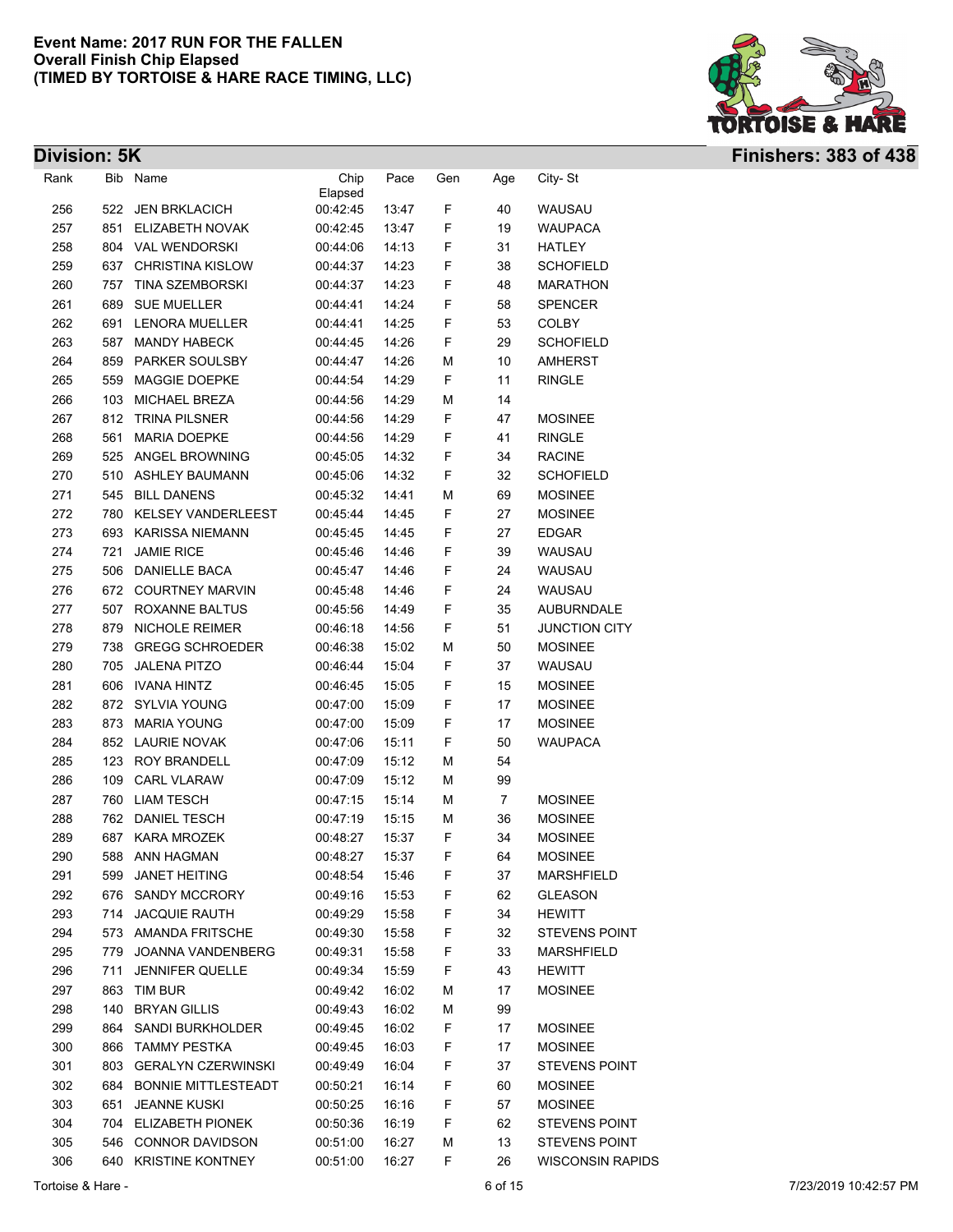

| Rank | Bib        | Name                     | Chip     | Pace  | Gen    | Age      | City-St              |
|------|------------|--------------------------|----------|-------|--------|----------|----------------------|
|      |            |                          | Elapsed  |       |        |          |                      |
| 307  | 790        | AMBER WEILAND            | 00:51:01 | 16:27 | F      | 32       | <b>STEVENS POINT</b> |
| 308  | 526        | <b>KELLY CAROLFI</b>     | 00:51:49 | 16:42 | F      | 21       | <b>MOSINEE</b>       |
| 309  | 139<br>508 | <b>ZACH AMENT</b>        | 00:51:54 | 16:44 | М<br>F | 25<br>32 |                      |
| 310  |            | ANDREA BAUGHMAN          | 00:51:56 | 16:45 |        |          | <b>ANTIGO</b>        |
| 311  | 128        | <b>RICHARD DOWNEY</b>    | 00:52:20 | 16:53 | М      | 99       |                      |
| 312  | 713        | KATHY RACZKOWSKI         | 00:52:20 | 16:53 | F      | 52       | <b>MOSINEE</b>       |
| 313  | 127        | <b>ROBERTA WHITE</b>     | 00:52:22 | 16:53 | F      | 43       |                      |
| 314  | 897        | <b>JANE ENKERS</b>       | 00:52:23 | 16:54 | F      | 54       |                      |
| 315  | 505        | MICHELE ANDERSON         | 00:52:56 | 17:04 | F      | 63       | <b>SAINT PAUL</b>    |
| 316  | 709        | ELIZABETH PROCHNOW       | 00:53:01 | 17:06 | F      | 34       | <b>MERRILL</b>       |
| 317  | 578        | LINDSEY GLODOWSKI        | 00:53:36 | 17:17 | F      | 40       | WAUSAU               |
| 318  | 889        | <b>MELISSA STROUP</b>    | 00:53:39 | 17:18 | F      | 40       |                      |
| 319  | 633        | <b>VICKI KIELMAN</b>     | 00:53:47 | 17:21 | F      | 57       | WAUSAU               |
| 320  | 242        | <b>TAMMY BEHNKE</b>      | 00:53:52 | 17:22 | F      | 49       | <b>SCHOFIELD</b>     |
| 321  | 653        | AMANDA LEDUC             | 00:53:53 | 17:22 | F      | 36       | <b>SCHOFIELD</b>     |
| 322  | 784        | <b>MICHELLE WAGGONER</b> | 00:53:53 | 17:23 | F      | 36       | <b>SCHOFIELD</b>     |
| 323  | 754        | <b>LEIGH STUBB</b>       | 00:53:55 | 17:23 | F      | 40       | <b>WAUSAU</b>        |
| 324  | 786        | <b>CARL WALPORT</b>      | 00:53:58 | 17:24 | М      | 43       | <b>MOSINEE</b>       |
| 325  | 785        | <b>MANI WALPORT</b>      | 00:53:59 | 17:24 | F      | 40       | <b>MOSINEE</b>       |
| 326  | 898        | <b>JAN KIMBALL</b>       | 00:54:01 | 17:25 | F      | 68       |                      |
| 327  | 888        | <b>EMILY LEY</b>         | 00:54:07 | 17:27 | F      | 33       |                      |
| 328  | 887        | <b>KAYLA DUNCAN</b>      | 00:54:07 | 17:27 | F      | 29       |                      |
| 329  | 612        | <b>BRIAN IMHOFF</b>      | 00:54:53 | 17:42 | М      | 30       | WAUSAU               |
| 330  | 613        | LAURA IMHOFF             | 00:54:55 | 17:42 | F      | 30       | WAUSAU               |
| 331  | 728        | <b>CHRISTINE ROWE</b>    | 00:54:57 | 17:43 | F      | 65       | WAUSAU               |
| 332  | 727        | <b>AMANDA ROWE</b>       | 00:54:57 | 17:43 | F      | 32       | WAUSAU               |
| 333  | 527        | <b>CHAR CARROLL</b>      | 00:56:07 | 18:06 | F      | 68       | <b>ROTHSCHILD</b>    |
| 334  | 871        | <b>LAURA NIEVINSKI</b>   | 00:56:08 | 18:06 | F      | 17       | <b>MOSINEE</b>       |
| 335  | 756        | <b>DEBRA SYRING</b>      | 00:56:09 | 18:06 | F      | 61       | <b>MOSINEE</b>       |
| 336  | 875        | <b>MATT YOUNG</b>        | 00:56:09 | 18:07 | M      | 17       | <b>MOSINEE</b>       |
| 337  | 745        | <b>MARY SLOMINSKI</b>    | 00:56:13 | 18:08 | F      | 65       | WAUSAU               |
| 338  | 611        | REBECCA HULL             | 00:56:18 | 18:09 | F      | 35       | <b>RHINELANDER</b>   |
| 339  | 750        | <b>SUSANN SPRANGER</b>   | 00:56:20 | 18:10 | F      | 63       | <b>SCHOFIELD</b>     |
| 340  | 751        | <b>THERESA SPRANGER</b>  | 00:56:20 | 18:10 | F      | 35       | <b>WAUSAU</b>        |
| 341  | 537        | NATALIE CONNOR           | 00:56:34 | 18:15 | F      | 28       | WAUSAU               |
| 342  |            | 758 BETTY TABAKA         | 00:56:34 | 18:15 | F      | 30       | <b>WAUSAU</b>        |
| 343  |            | 725 SARA ROSENBERG       | 00:56:36 | 18:15 | F      | 39       | WAUSAU               |
| 344  |            | 536 LAURA CONNOR         | 00:56:40 | 18:17 | F      | 24       | <b>RINGLE</b>        |
| 345  |            | 102 GENEVA BREZA         | 00:56:43 | 18:17 | F      | 12       |                      |
| 346  |            | 619 PAMELA JOHNSON       | 00:56:54 | 18:21 | F      | 32       | WAUSAU               |
| 347  |            | 742 KELLY SHEVY          | 00:56:57 | 18:22 | F      | 29       | <b>OSHKOSH</b>       |
| 348  |            | 679 EMILY MEIDL          | 00:57:05 | 18:25 | F      | 30       | <b>SCHOFIELD</b>     |
| 349  |            | 761 AIDEN TESCH          | 00:57:08 | 18:25 | F      | 99       | <b>MOSINEE</b>       |
| 350  |            | 862 CATHLEEN GEORGE      | 00:57:09 | 18:26 | F      | 59       | <b>SCHOFIELD</b>     |
| 351  |            | 678 JOSH MEIDL           | 00:57:14 | 18:27 | М      | 32       | SCHOFIELD            |
| 352  |            | 143 MADONNA ENKERS       | 00:57:24 | 18:31 | F.     | 33       |                      |
| 353  |            | 586 MARCIA HABECK        | 00:57:25 | 18:31 | F      | 56       | <b>RINGLE</b>        |
| 354  |            | 133 ELSIE SOLBERG        | 00:57:35 | 18:34 | F      | 6        |                      |
| 355  | 135        | <b>JIM ASCHENBRENER</b>  | 00:57:37 | 18:35 | М      | 70       |                      |
| 356  |            | 763 LISA TESCH           | 00:57:45 | 18:37 | F.     | 32       | <b>MOSINEE</b>       |
| 357  |            | 132 TAMMY SOLBERG        | 00:57:56 | 18:41 | F.     | 32       |                      |
|      |            |                          |          |       |        |          |                      |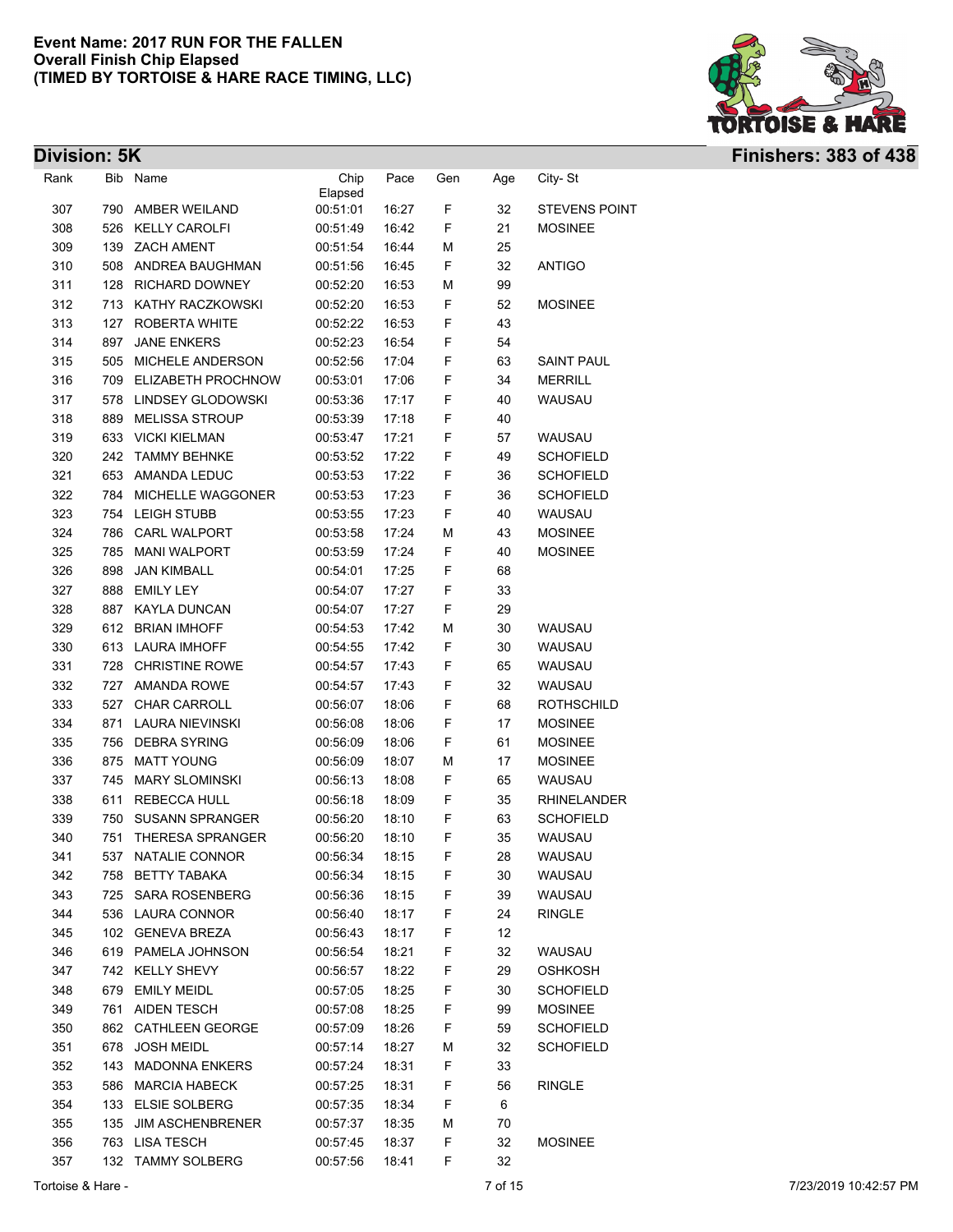

| Division: 5K |     |                        |                 |        |     |     |                  | <b>Finishers: 383 of 438</b> |
|--------------|-----|------------------------|-----------------|--------|-----|-----|------------------|------------------------------|
| Rank         |     | Bib Name               | Chip<br>Elapsed | Pace   | Gen | Age | City-St          |                              |
| 358          |     | 134 KATHY ASCHENBRENER | 00:57:57        | 18:41  | F   | 68  |                  |                              |
| 359          | 106 | <b>NADINE SWITLICK</b> | 00:59:23        | 19:09  | F   | 23  |                  |                              |
| 360          | 108 | <b>TIFFANI PEITE</b>   | 00:59:24        | 19:09  | F   | 54  |                  |                              |
| 361          | 107 | <b>CASEY ATTO</b>      | 00:59:31        | 19:12  | M   | 27  |                  |                              |
| 362          | 656 | <b>DOREEN LENT</b>     | 00:59:53        | 19:19  | F   | 58  | <b>MOSINEE</b>   |                              |
| 363          |     | 542 DEIDRE CYCHOSZ     | 00:59:53        | 19:19  | F   | 40  | <b>MOSINEE</b>   |                              |
| 364          | 655 | <b>DOTTIE LENT</b>     | 00:59:57        | 19:20  | F   | 52  | <b>MOSINEE</b>   |                              |
| 365          | 698 | <b>SHARON PALLEN</b>   | 01:00:02        | 19:22  | F   | 68  | <b>MOSINEE</b>   |                              |
| 366          | 696 | <b>KATHY OKSUITA</b>   | 01:00:04        | 19:22  | F   | 54  | <b>MOSINEE</b>   |                              |
| 367          | 845 | <b>JOE MCCABE</b>      | 23:07:08        | 447:27 | М   | 49  |                  |                              |
| 368          | 671 | <b>MELANIE MARTIN</b>  | 23:07:09        | 447:28 | F   | 40  | <b>MARATHON</b>  |                              |
| 369          | 605 | <b>AUSTIN HINTZ</b>    | 23:09:43        | 448:17 | М   | 23  | <b>MOSINEE</b>   |                              |
| 370          | 515 | <b>LAURA BERRY</b>     | 23:10:12        | 448:27 | F   | 34  | <b>MARATHON</b>  |                              |
| 371          | 116 | <b>MIKE BROST</b>      | 23:10:55        | 448:41 | м   | 57  |                  |                              |
| 372          | 616 | <b>JARED JACOBS</b>    | 23:11:38        | 448:54 | м   | 17  | <b>MOSINEE</b>   |                              |
| 373          | 820 | <b>GARY GOSDA</b>      | 23:12:29        | 449:11 | М   | 48  | <b>COMSTOCK</b>  |                              |
| 374          | 538 | ELLI COOPER            | 23:14:07        | 449:42 | F   | 10  | WAUSAU           |                              |
| 375          | 269 | <b>CALLY GORDON</b>    | 23:14:30        | 449:50 | F   | 26  | <b>SCHOFIELD</b> |                              |
| 376          | 520 | <b>ROY BRION</b>       | 23:16:23        | 450:26 | М   | 41  | <b>SLINGER</b>   |                              |
| 377          | 885 | <b>OLIVER JANSSEN</b>  | 23:16:43        | 450:33 | М   | 9   |                  |                              |
| 378          | 818 | <b>DAN GIESE</b>       | 23:18:43        | 451:11 | М   | 34  | <b>WAUSAU</b>    |                              |
| 379          | 819 | AMANDA CICHOSZ         | 23:19:12        | 451:21 | F   | 28  | WAUSAU           |                              |
| 380          | 806 | <b>LILLY REEDE</b>     | 23:25:00        | 453:13 | F   | 12  | <b>MOSINEE</b>   |                              |
| 381          | 122 | DAKOTAH JACOBS         | 23:26:48        | 453:48 | F   | 21  |                  |                              |
| 382          | 535 | MARY JO COLEMAN        | 23:36:00        | 456:46 | F   | 53  | WAUSAU           |                              |
| 383          | 805 | <b>SAMANTHA REEDE</b>  | 23:39:36        | 457:56 | F   | 15  | <b>MOSINEE</b>   |                              |
|              |     |                        |                 |        |     |     |                  |                              |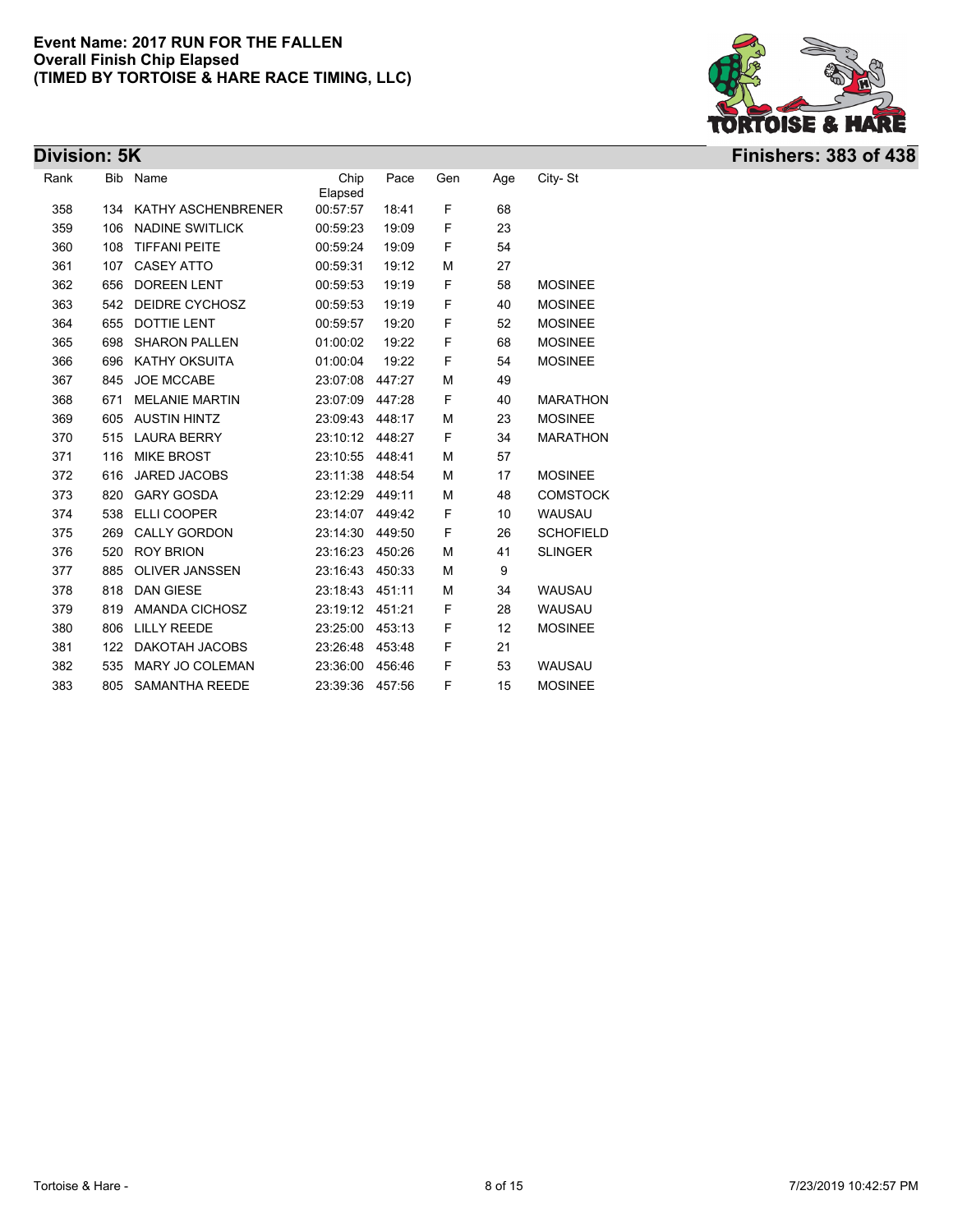

| Division: 10K |     |                                  |                      |                |        |          |                                  | <b>Finishers: 136 of 152</b> |
|---------------|-----|----------------------------------|----------------------|----------------|--------|----------|----------------------------------|------------------------------|
| Rank          |     | Bib Name                         | Chip<br>Elapsed      | Pace           | Gen    | Age      | City-St                          |                              |
| 1             | 391 | DAN BESSETTE                     | 00:39:00             | 06:17          | М      | 39       |                                  |                              |
| 2             | 251 | <b>BRANDON CUNICO</b>            | 00:41:36             | 06:42          | М      | 35       | <b>MERRILL</b>                   |                              |
| 3             |     | 276 RYAN HARTMAN                 | 00:41:45             | 06:44          | М      | 35       | APPLETON                         |                              |
| 4             |     | 363 STACEY GUSMAN                | 00:43:39             | 07:02          | F      | 39       | WAUSAU                           |                              |
| 5             |     | 266 NATHAN FREY                  | 00:44:17             | 07:08          | М      | 36       | WAUSAU                           |                              |
| 6             | 301 | <b>BEN MAHONEY</b>               | 00:44:19             | 07:09          | М      | 29       | <b>STEVENS POINT</b>             |                              |
| 7             | 259 | <b>JULIA ERICKSON</b>            | 00:44:20             | 07:09          | F      | 20       | <b>MOSINEE</b>                   |                              |
| 8             |     | 400 NIKKI BESSETTE               | 00:44:53             | 07:14          | F      | 36       |                                  |                              |
| 9             |     | 278 JESSICA HEGEWALD             | 00:44:57             | 07:15          | F      | 22       | <b>GREEN BAY</b>                 |                              |
| 10            |     | 384 JEFF SCHULTZ                 | 00:45:44             | 07:22          | M      | 46       |                                  |                              |
| 11            |     | 353 BARB WILKE                   | 00:45:51             | 07:23          | F      | 52       | <b>WEST BEND</b>                 |                              |
| 12            |     | 286 KAT JACKAN                   | 00:46:17             | 07:28          | F      | 32       | WAUSAU                           |                              |
| 13            | 387 | <b>BRAD YANKE</b>                | 00:46:17             | 07:28          | М      | 31       | <b>STEVENS POINT</b>             |                              |
| 14            |     | 284 DAVID HETZE                  | 00:47:24             | 07:38          | м      | 37       | <b>RUDOLPH</b>                   |                              |
| 15            |     | 237 COLE BARWICK                 | 00:47:59             | 07:44          | м      | 20       | <b>MOSINEE</b>                   |                              |
| 16            |     | 354 CHUCK WIRSBINSKI             | 00:49:19             | 07:57          | м      | 58       | <b>MOSINEE</b>                   |                              |
| 17            |     | 283 MAX HETZE                    | 00:49:19             | 07:57          | м      | 11       | <b>RUDOLPH</b>                   |                              |
| 18            |     | 396 JENNI CIHLAR                 | 00:49:25             | 07:58          | F      | 38       |                                  |                              |
| 19            |     | 295 JEN KRAUSE                   | 00:49:56             | 08:03          | F      | 44       | <b>SCHOFIELD</b>                 |                              |
| 20            |     | 271 GARY GRANGER                 | 00:49:57             | 08:03          | м      | 35       | <b>ROTHSCHILD</b>                |                              |
| 21            |     | 248 SHAUN BRUSKI                 | 00:51:07             | 08:14          | м      | 39       | <b>ELAND</b>                     |                              |
| 22            |     | 323 DAVE RAU                     | 00:51:22             | 08:17          | м      | 62       | <b>DORCHESTER</b>                |                              |
| 23            |     | 347 GREG WEBSTER                 | 00:51:38             | 08:19          | м      | 44       | <b>WISCONSIN RAPIDS</b>          |                              |
| 24            |     | 245 WILLIAM BEST                 | 00:51:55             | 08:22          | M      | 44       | <b>MOSINEE</b>                   |                              |
| 25            |     | 236 BRITTANY BABIK               | 00:52:02             | 08:23          | F      | 31       | <b>MOSINEE</b>                   |                              |
| 26            |     | 373 JACKIE KELLNER               | 00:52:11             | 08:25          | F      | 56       | <b>MEDFORD</b>                   |                              |
| 27            |     | 397 DAVID HELMER                 | 00:52:27             | 08:27          | М      | 65       |                                  |                              |
| 28            | 257 | <b>CHRISTINE ECKLUND</b>         | 00:52:50             | 08:31          | F      | 54       | <b>SCHOFIELD</b>                 |                              |
| 29            |     | 333 BRYAN TACKES                 | 00:52:52             | 08:31          | М      | 55       | <b>MOSINEE</b>                   |                              |
| 30            |     | 308 SCOTT MISKOWSKI              | 00:53:08             | 08:34          | М      | 52       | <b>STEVENS POINT</b>             |                              |
| 31            |     | 374 SHEILA SOULSBY               | 00:53:08             | 08:34          | F      | 42       | <b>AMHERST</b>                   |                              |
| 32            | 297 | <b>JASON LANG</b>                | 00:53:13             | 08:35          | М      | 45       | WAUSAU                           |                              |
| 33            |     | 250 MELISSA CUNICO               | 00:54:06             | 08:43          | F.     | 34       | <b>MERRILL</b>                   |                              |
| 34            |     | 312 JOHN MURRA                   | 00:54:20             | 08:45          | M      | 51       | <b>GRANDVILLE</b>                |                              |
| 35            |     | 385 CHRIS WAGENSON               | 00:54:27             | 08:46          | M      | 48       |                                  |                              |
| 36            | 357 | MIRANDA YOOSE                    | 00:54:27             | 08:47          | F.     | 25       | <b>PLOVER</b>                    |                              |
| 37            |     | 337 LUCAS TOBALSKY               | 00:54:32             | 08:47          | м      | 16       | WAUSAU                           |                              |
| 38            |     | 280 PAUL HESSE                   | 00:54:48             | 08:50          | М      | 42       | <b>NEENAH</b>                    |                              |
| 39            |     | 375 ELIZABETH BORCHARDT          | 00:55:10             | 08:53          | F      | 32       | <b>WITTENBERG</b>                |                              |
| 40            |     | 256 MARK ECKLUND                 | 00:55:12             | 08:54          | м      | 51       | <b>SCHOFIELD</b>                 |                              |
| 41            |     | 282 BRIDGET HESSELBERG           | 00:55:53             | 09:00          | F      | 21       | <b>COLUMBUS</b>                  |                              |
| 42            |     | 238 ALEXANDER BEACH              | 00:55:55             | 09:01          | М      | 24       | <b>STEVENS POINT</b>             |                              |
| 43            |     | 289 BOB KELLEY                   | 00:56:07             | 09:03          | М      | 70       | <b>WISCONSIN RAPIDS</b>          |                              |
| 44            |     | 389 AMANDA BOREEN                | 00:56:34             | 09:07          | F      | 35       | <b>WESTON</b>                    |                              |
| 45            |     | 399 CARLOS SEAPINELLES           | 00:56:42             | 09:08          | м      | 45       |                                  |                              |
| 46            |     | 360 MICHELLE AUGUSTINE           | 00:56:49             | 09:09          | F      | 31       | <b>SCHOFIELD</b>                 |                              |
| 47            |     | 265 SHARON FOX                   | 00:56:50             | 09:10          | F      | 49       | <b>CUSTER</b>                    |                              |
| 48            |     | 329 GREG SMITH<br>346 JUDY WEBER | 00:57:02             | 09:12<br>09:13 | М<br>F | 55       | <b>ADELL</b>                     |                              |
| 49<br>50      |     | 292 TAMARA KING                  | 00:57:08<br>00:57:15 | 09:14          | F      | 52<br>33 | <b>EDGAR</b><br><b>SCHOFIELD</b> |                              |
| 51            |     | 339 ADAM TOPPER                  | 00:57:24             | 09:15          | М      | 42       | <b>MOSINEE</b>                   |                              |
|               |     |                                  |                      |                |        |          |                                  |                              |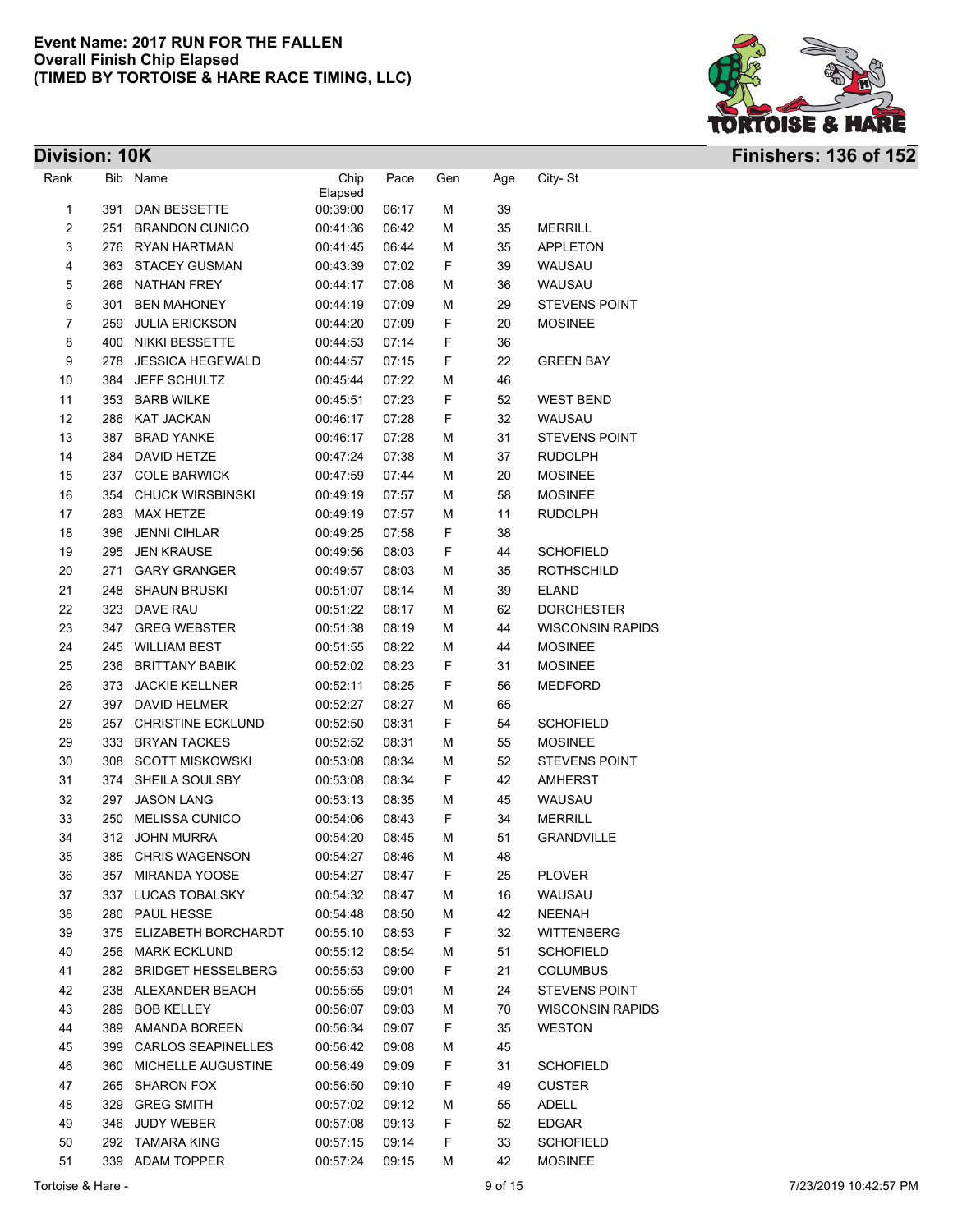

**Division: 10K Finishers: 136 of 152**

| 52<br>00:57:50<br>F<br>62<br><b>COLBY</b><br>298<br>MICHELLE LANGE<br>09:19<br>53<br><b>JANE MATTIAS</b><br>F<br>60<br>ADELL<br>304<br>00:57:55<br>09:20<br>54<br>343 JOSHUA WARREN<br>09:20<br>40<br><b>OSHKOSH</b><br>00:57:58<br>М<br>55<br>366 HOLLY PAGEL<br>09:21<br>F<br>34<br><b>SCHOFIELD</b><br>00:57:58<br>56<br>300<br><b>JAMIE LYNCH</b><br>09:25<br>F<br><b>RICE LAKE</b><br>00:58:25<br>25<br>57<br>401 JASON WROBLEWSKI<br>09:31<br>31<br>00:59:02<br>М<br>F<br>58<br>361 KELLY DENZIN<br>09:31<br>33<br>00:59:02<br>WAUSAU<br>59<br>260 BRANDON FANDREY<br><b>MOSINEE</b><br>00:59:18<br>09:34<br>М<br>27<br>F<br>60<br>332 JOLENE STREMKOWSKI<br>00:59:20<br>09:34<br>37<br>AMHERST JUNCTION<br>61<br>272 KELSEY HAELFRISCH<br>F<br>23<br><b>MOSINEE</b><br>00:59:23<br>09:34<br>62<br>299 DICK LANGE<br>09:35<br>63<br><b>COLBY</b><br>00:59:28<br>М<br>63<br>42<br>315 RHONDA NOUSEN<br>09:37<br>F<br><b>BIRNAMWOOD</b><br>00:59:40<br>64<br>349 SHANE WIERCINSKI<br>32<br>00:59:46<br>09:38<br>М<br>WAUSAU<br>F<br>65<br>322 SANDY RABEN<br>53<br>00:59:56<br>09:40<br>WAUSAU<br>F<br>66<br>270 ANDREA GRANGER<br>01:00:04<br>33<br>ROTHSCHILD<br>09:41<br>67<br>317 KAYLA PACOCHA<br>F<br>27<br><b>AMHERST</b><br>01:00:12<br>09:42<br>68<br>305 KAREN MCCHRYSTAL<br>F<br>45<br>01:00:24<br>09:44<br><b>STEVENS POINT</b><br>69<br>310 JOELLE MIZGALSKI<br>F<br>27<br>01:01:17<br>09:53<br>WAUSAU<br>287 KRISTIN JOHNSON<br>F<br><b>STEVENS POINT</b><br>70<br>01:01:18<br>09:53<br>31<br>71<br><b>DON HARNISCH</b><br><b>NEKOOSA</b><br>273<br>01:01:29<br>09:55<br>М<br>53<br>72<br>F<br>279<br><b>HEIDI HELLESEN</b><br>01:01:31<br>09:55<br>99<br><b>ALLENTON</b><br>73<br>365 HEIDI MARCKX<br>F<br><b>ANTIGO</b><br>01:01:55<br>09:59<br>36<br>74<br>JAYNE SPIELVOGEL<br>01:02:16<br>10:02<br>F<br>50<br><b>APPLETON</b><br>331<br>313 KRISTEN NELSON<br>F<br>32<br>WAUSAU<br>75<br>01:02:41<br>10:06<br>76<br>368 CHERYL MARTINSON<br>F<br>42<br><b>KRONENWETTER</b><br>01:03:16<br>10:12<br>77<br>243 ASHLEY BENDER<br>F<br>01:03:18<br>10:12<br>19<br>WAUSAU<br>78<br>F<br>42<br>330 SARA SOMMER<br>01:03:26<br>10:13<br>WAUSAU<br>79<br>316 KRYSTAL OKITE<br>F<br>44<br>01:03:32<br>10:14<br>WAUSAU<br>80<br>302 BROOKE MAHONEY<br>F<br>29<br>01:03:38<br>10:15<br><b>STEVENS POINT</b><br>81<br>F<br>40<br>395 DEANNA MURPHY<br>01:03:42<br>10:16<br>82<br>392 JAYME RUSINEK<br>F<br>33<br>01:03:48<br>10:17<br>83<br>398 DEB HEILMANN<br>F<br>42<br>01:03:50<br>10:17<br>84<br>F<br>358 DANIELLE ZDROIK<br>01:03:52<br>10:18<br>34<br><b>MOSINEE</b><br>F<br>85<br>352 EMILY WIESMAN<br>29<br><b>MADISON</b><br>01:03:54<br>10:18<br>F<br>86<br>324<br><b>SHAYLYNN ROWE</b><br>10:30<br><b>MOSINEE</b><br>01:05:11<br>16<br>277 HALEY HEBEIN<br>01:06:10<br>F<br><b>RINGLE</b><br>87<br>10:40<br>27<br>88<br>306 PATIENCE MCCORD<br>01:06:12<br>F<br>27<br>FOND DU LAC<br>10:40<br>89<br>319 RENEE PIOTROWSKI<br>01:07:32<br>F<br><b>HATLEY</b><br>10:53<br>43<br>90<br>F<br>296 TINA LANG<br>01:07:37<br>10:54<br>37<br><b>MOSINEE</b><br>91<br>348 DAVE WIENSCH<br>01:07:46<br><b>MERRILL</b><br>10:55<br>М<br>58<br>92<br>320 WENDY PODACH<br>01:07:46<br>10:55<br>F<br><b>MOSINEE</b><br>48<br>93<br>255 TONIA DZIAK<br>F<br>01:07:55<br>10:57<br>47<br>WAUSAU<br>94<br>314 MACKENZIE NELSON<br>01:08:31<br>11:03<br>F<br>STEVENS POINT<br>28<br>95<br>246 SWATI BISWAS<br>01:09:16<br>11:10<br>F<br>48<br>WAUSAU<br><b>HEATHER HESSE</b><br>96<br>281<br>01:11:26<br>11:31<br>F<br>38<br><b>NEENAH</b><br>97<br>325 PAULA ROWE<br>F<br><b>MOSINEE</b><br>01:11:28<br>11:31<br>50<br>98<br>F<br>240<br><b>MEGAN BEDNARCZYK</b><br>01:11:32<br>11:32<br>30<br><b>PLOVER</b><br>99<br><b>BRIAN BEDNARCZYK</b><br>11:32<br>241<br>01:11:32<br>34<br><b>PLOVER</b><br>M<br>100<br>326 TAMMY SCHOEPKE<br>F<br>01:13:06<br>11:47<br>40<br><b>ATHENS</b><br>101<br><b>MELISSA KIEPER</b><br>F<br>290<br>01:14:32<br>12:01<br>32<br><b>MERRILL</b><br>102<br>261 SARAHJEAN FLEMING<br>01:15:42<br>12:12<br>F<br>33<br>WAUSAU | Rank | Bib Name | Chip<br>Elapsed | Pace | Gen | Age | City-St |
|-----------------------------------------------------------------------------------------------------------------------------------------------------------------------------------------------------------------------------------------------------------------------------------------------------------------------------------------------------------------------------------------------------------------------------------------------------------------------------------------------------------------------------------------------------------------------------------------------------------------------------------------------------------------------------------------------------------------------------------------------------------------------------------------------------------------------------------------------------------------------------------------------------------------------------------------------------------------------------------------------------------------------------------------------------------------------------------------------------------------------------------------------------------------------------------------------------------------------------------------------------------------------------------------------------------------------------------------------------------------------------------------------------------------------------------------------------------------------------------------------------------------------------------------------------------------------------------------------------------------------------------------------------------------------------------------------------------------------------------------------------------------------------------------------------------------------------------------------------------------------------------------------------------------------------------------------------------------------------------------------------------------------------------------------------------------------------------------------------------------------------------------------------------------------------------------------------------------------------------------------------------------------------------------------------------------------------------------------------------------------------------------------------------------------------------------------------------------------------------------------------------------------------------------------------------------------------------------------------------------------------------------------------------------------------------------------------------------------------------------------------------------------------------------------------------------------------------------------------------------------------------------------------------------------------------------------------------------------------------------------------------------------------------------------------------------------------------------------------------------------------------------------------------------------------------------------------------------------------------------------------------------------------------------------------------------------------------------------------------------------------------------------------------------------------------------------------------------------------------------------------------------------------------------------------------------------------------------------------------------------------------------------------------------------------------------------------------------------------------------------------------------------------------------------------------------------------------------------------------------------------------------------------------------------------------------------------------------------------------------------------------------------------------------------------------|------|----------|-----------------|------|-----|-----|---------|
|                                                                                                                                                                                                                                                                                                                                                                                                                                                                                                                                                                                                                                                                                                                                                                                                                                                                                                                                                                                                                                                                                                                                                                                                                                                                                                                                                                                                                                                                                                                                                                                                                                                                                                                                                                                                                                                                                                                                                                                                                                                                                                                                                                                                                                                                                                                                                                                                                                                                                                                                                                                                                                                                                                                                                                                                                                                                                                                                                                                                                                                                                                                                                                                                                                                                                                                                                                                                                                                                                                                                                                                                                                                                                                                                                                                                                                                                                                                                                                                                                                                           |      |          |                 |      |     |     |         |
|                                                                                                                                                                                                                                                                                                                                                                                                                                                                                                                                                                                                                                                                                                                                                                                                                                                                                                                                                                                                                                                                                                                                                                                                                                                                                                                                                                                                                                                                                                                                                                                                                                                                                                                                                                                                                                                                                                                                                                                                                                                                                                                                                                                                                                                                                                                                                                                                                                                                                                                                                                                                                                                                                                                                                                                                                                                                                                                                                                                                                                                                                                                                                                                                                                                                                                                                                                                                                                                                                                                                                                                                                                                                                                                                                                                                                                                                                                                                                                                                                                                           |      |          |                 |      |     |     |         |
|                                                                                                                                                                                                                                                                                                                                                                                                                                                                                                                                                                                                                                                                                                                                                                                                                                                                                                                                                                                                                                                                                                                                                                                                                                                                                                                                                                                                                                                                                                                                                                                                                                                                                                                                                                                                                                                                                                                                                                                                                                                                                                                                                                                                                                                                                                                                                                                                                                                                                                                                                                                                                                                                                                                                                                                                                                                                                                                                                                                                                                                                                                                                                                                                                                                                                                                                                                                                                                                                                                                                                                                                                                                                                                                                                                                                                                                                                                                                                                                                                                                           |      |          |                 |      |     |     |         |
|                                                                                                                                                                                                                                                                                                                                                                                                                                                                                                                                                                                                                                                                                                                                                                                                                                                                                                                                                                                                                                                                                                                                                                                                                                                                                                                                                                                                                                                                                                                                                                                                                                                                                                                                                                                                                                                                                                                                                                                                                                                                                                                                                                                                                                                                                                                                                                                                                                                                                                                                                                                                                                                                                                                                                                                                                                                                                                                                                                                                                                                                                                                                                                                                                                                                                                                                                                                                                                                                                                                                                                                                                                                                                                                                                                                                                                                                                                                                                                                                                                                           |      |          |                 |      |     |     |         |
|                                                                                                                                                                                                                                                                                                                                                                                                                                                                                                                                                                                                                                                                                                                                                                                                                                                                                                                                                                                                                                                                                                                                                                                                                                                                                                                                                                                                                                                                                                                                                                                                                                                                                                                                                                                                                                                                                                                                                                                                                                                                                                                                                                                                                                                                                                                                                                                                                                                                                                                                                                                                                                                                                                                                                                                                                                                                                                                                                                                                                                                                                                                                                                                                                                                                                                                                                                                                                                                                                                                                                                                                                                                                                                                                                                                                                                                                                                                                                                                                                                                           |      |          |                 |      |     |     |         |
|                                                                                                                                                                                                                                                                                                                                                                                                                                                                                                                                                                                                                                                                                                                                                                                                                                                                                                                                                                                                                                                                                                                                                                                                                                                                                                                                                                                                                                                                                                                                                                                                                                                                                                                                                                                                                                                                                                                                                                                                                                                                                                                                                                                                                                                                                                                                                                                                                                                                                                                                                                                                                                                                                                                                                                                                                                                                                                                                                                                                                                                                                                                                                                                                                                                                                                                                                                                                                                                                                                                                                                                                                                                                                                                                                                                                                                                                                                                                                                                                                                                           |      |          |                 |      |     |     |         |
|                                                                                                                                                                                                                                                                                                                                                                                                                                                                                                                                                                                                                                                                                                                                                                                                                                                                                                                                                                                                                                                                                                                                                                                                                                                                                                                                                                                                                                                                                                                                                                                                                                                                                                                                                                                                                                                                                                                                                                                                                                                                                                                                                                                                                                                                                                                                                                                                                                                                                                                                                                                                                                                                                                                                                                                                                                                                                                                                                                                                                                                                                                                                                                                                                                                                                                                                                                                                                                                                                                                                                                                                                                                                                                                                                                                                                                                                                                                                                                                                                                                           |      |          |                 |      |     |     |         |
|                                                                                                                                                                                                                                                                                                                                                                                                                                                                                                                                                                                                                                                                                                                                                                                                                                                                                                                                                                                                                                                                                                                                                                                                                                                                                                                                                                                                                                                                                                                                                                                                                                                                                                                                                                                                                                                                                                                                                                                                                                                                                                                                                                                                                                                                                                                                                                                                                                                                                                                                                                                                                                                                                                                                                                                                                                                                                                                                                                                                                                                                                                                                                                                                                                                                                                                                                                                                                                                                                                                                                                                                                                                                                                                                                                                                                                                                                                                                                                                                                                                           |      |          |                 |      |     |     |         |
|                                                                                                                                                                                                                                                                                                                                                                                                                                                                                                                                                                                                                                                                                                                                                                                                                                                                                                                                                                                                                                                                                                                                                                                                                                                                                                                                                                                                                                                                                                                                                                                                                                                                                                                                                                                                                                                                                                                                                                                                                                                                                                                                                                                                                                                                                                                                                                                                                                                                                                                                                                                                                                                                                                                                                                                                                                                                                                                                                                                                                                                                                                                                                                                                                                                                                                                                                                                                                                                                                                                                                                                                                                                                                                                                                                                                                                                                                                                                                                                                                                                           |      |          |                 |      |     |     |         |
|                                                                                                                                                                                                                                                                                                                                                                                                                                                                                                                                                                                                                                                                                                                                                                                                                                                                                                                                                                                                                                                                                                                                                                                                                                                                                                                                                                                                                                                                                                                                                                                                                                                                                                                                                                                                                                                                                                                                                                                                                                                                                                                                                                                                                                                                                                                                                                                                                                                                                                                                                                                                                                                                                                                                                                                                                                                                                                                                                                                                                                                                                                                                                                                                                                                                                                                                                                                                                                                                                                                                                                                                                                                                                                                                                                                                                                                                                                                                                                                                                                                           |      |          |                 |      |     |     |         |
|                                                                                                                                                                                                                                                                                                                                                                                                                                                                                                                                                                                                                                                                                                                                                                                                                                                                                                                                                                                                                                                                                                                                                                                                                                                                                                                                                                                                                                                                                                                                                                                                                                                                                                                                                                                                                                                                                                                                                                                                                                                                                                                                                                                                                                                                                                                                                                                                                                                                                                                                                                                                                                                                                                                                                                                                                                                                                                                                                                                                                                                                                                                                                                                                                                                                                                                                                                                                                                                                                                                                                                                                                                                                                                                                                                                                                                                                                                                                                                                                                                                           |      |          |                 |      |     |     |         |
|                                                                                                                                                                                                                                                                                                                                                                                                                                                                                                                                                                                                                                                                                                                                                                                                                                                                                                                                                                                                                                                                                                                                                                                                                                                                                                                                                                                                                                                                                                                                                                                                                                                                                                                                                                                                                                                                                                                                                                                                                                                                                                                                                                                                                                                                                                                                                                                                                                                                                                                                                                                                                                                                                                                                                                                                                                                                                                                                                                                                                                                                                                                                                                                                                                                                                                                                                                                                                                                                                                                                                                                                                                                                                                                                                                                                                                                                                                                                                                                                                                                           |      |          |                 |      |     |     |         |
|                                                                                                                                                                                                                                                                                                                                                                                                                                                                                                                                                                                                                                                                                                                                                                                                                                                                                                                                                                                                                                                                                                                                                                                                                                                                                                                                                                                                                                                                                                                                                                                                                                                                                                                                                                                                                                                                                                                                                                                                                                                                                                                                                                                                                                                                                                                                                                                                                                                                                                                                                                                                                                                                                                                                                                                                                                                                                                                                                                                                                                                                                                                                                                                                                                                                                                                                                                                                                                                                                                                                                                                                                                                                                                                                                                                                                                                                                                                                                                                                                                                           |      |          |                 |      |     |     |         |
|                                                                                                                                                                                                                                                                                                                                                                                                                                                                                                                                                                                                                                                                                                                                                                                                                                                                                                                                                                                                                                                                                                                                                                                                                                                                                                                                                                                                                                                                                                                                                                                                                                                                                                                                                                                                                                                                                                                                                                                                                                                                                                                                                                                                                                                                                                                                                                                                                                                                                                                                                                                                                                                                                                                                                                                                                                                                                                                                                                                                                                                                                                                                                                                                                                                                                                                                                                                                                                                                                                                                                                                                                                                                                                                                                                                                                                                                                                                                                                                                                                                           |      |          |                 |      |     |     |         |
|                                                                                                                                                                                                                                                                                                                                                                                                                                                                                                                                                                                                                                                                                                                                                                                                                                                                                                                                                                                                                                                                                                                                                                                                                                                                                                                                                                                                                                                                                                                                                                                                                                                                                                                                                                                                                                                                                                                                                                                                                                                                                                                                                                                                                                                                                                                                                                                                                                                                                                                                                                                                                                                                                                                                                                                                                                                                                                                                                                                                                                                                                                                                                                                                                                                                                                                                                                                                                                                                                                                                                                                                                                                                                                                                                                                                                                                                                                                                                                                                                                                           |      |          |                 |      |     |     |         |
|                                                                                                                                                                                                                                                                                                                                                                                                                                                                                                                                                                                                                                                                                                                                                                                                                                                                                                                                                                                                                                                                                                                                                                                                                                                                                                                                                                                                                                                                                                                                                                                                                                                                                                                                                                                                                                                                                                                                                                                                                                                                                                                                                                                                                                                                                                                                                                                                                                                                                                                                                                                                                                                                                                                                                                                                                                                                                                                                                                                                                                                                                                                                                                                                                                                                                                                                                                                                                                                                                                                                                                                                                                                                                                                                                                                                                                                                                                                                                                                                                                                           |      |          |                 |      |     |     |         |
|                                                                                                                                                                                                                                                                                                                                                                                                                                                                                                                                                                                                                                                                                                                                                                                                                                                                                                                                                                                                                                                                                                                                                                                                                                                                                                                                                                                                                                                                                                                                                                                                                                                                                                                                                                                                                                                                                                                                                                                                                                                                                                                                                                                                                                                                                                                                                                                                                                                                                                                                                                                                                                                                                                                                                                                                                                                                                                                                                                                                                                                                                                                                                                                                                                                                                                                                                                                                                                                                                                                                                                                                                                                                                                                                                                                                                                                                                                                                                                                                                                                           |      |          |                 |      |     |     |         |
|                                                                                                                                                                                                                                                                                                                                                                                                                                                                                                                                                                                                                                                                                                                                                                                                                                                                                                                                                                                                                                                                                                                                                                                                                                                                                                                                                                                                                                                                                                                                                                                                                                                                                                                                                                                                                                                                                                                                                                                                                                                                                                                                                                                                                                                                                                                                                                                                                                                                                                                                                                                                                                                                                                                                                                                                                                                                                                                                                                                                                                                                                                                                                                                                                                                                                                                                                                                                                                                                                                                                                                                                                                                                                                                                                                                                                                                                                                                                                                                                                                                           |      |          |                 |      |     |     |         |
|                                                                                                                                                                                                                                                                                                                                                                                                                                                                                                                                                                                                                                                                                                                                                                                                                                                                                                                                                                                                                                                                                                                                                                                                                                                                                                                                                                                                                                                                                                                                                                                                                                                                                                                                                                                                                                                                                                                                                                                                                                                                                                                                                                                                                                                                                                                                                                                                                                                                                                                                                                                                                                                                                                                                                                                                                                                                                                                                                                                                                                                                                                                                                                                                                                                                                                                                                                                                                                                                                                                                                                                                                                                                                                                                                                                                                                                                                                                                                                                                                                                           |      |          |                 |      |     |     |         |
|                                                                                                                                                                                                                                                                                                                                                                                                                                                                                                                                                                                                                                                                                                                                                                                                                                                                                                                                                                                                                                                                                                                                                                                                                                                                                                                                                                                                                                                                                                                                                                                                                                                                                                                                                                                                                                                                                                                                                                                                                                                                                                                                                                                                                                                                                                                                                                                                                                                                                                                                                                                                                                                                                                                                                                                                                                                                                                                                                                                                                                                                                                                                                                                                                                                                                                                                                                                                                                                                                                                                                                                                                                                                                                                                                                                                                                                                                                                                                                                                                                                           |      |          |                 |      |     |     |         |
|                                                                                                                                                                                                                                                                                                                                                                                                                                                                                                                                                                                                                                                                                                                                                                                                                                                                                                                                                                                                                                                                                                                                                                                                                                                                                                                                                                                                                                                                                                                                                                                                                                                                                                                                                                                                                                                                                                                                                                                                                                                                                                                                                                                                                                                                                                                                                                                                                                                                                                                                                                                                                                                                                                                                                                                                                                                                                                                                                                                                                                                                                                                                                                                                                                                                                                                                                                                                                                                                                                                                                                                                                                                                                                                                                                                                                                                                                                                                                                                                                                                           |      |          |                 |      |     |     |         |
|                                                                                                                                                                                                                                                                                                                                                                                                                                                                                                                                                                                                                                                                                                                                                                                                                                                                                                                                                                                                                                                                                                                                                                                                                                                                                                                                                                                                                                                                                                                                                                                                                                                                                                                                                                                                                                                                                                                                                                                                                                                                                                                                                                                                                                                                                                                                                                                                                                                                                                                                                                                                                                                                                                                                                                                                                                                                                                                                                                                                                                                                                                                                                                                                                                                                                                                                                                                                                                                                                                                                                                                                                                                                                                                                                                                                                                                                                                                                                                                                                                                           |      |          |                 |      |     |     |         |
|                                                                                                                                                                                                                                                                                                                                                                                                                                                                                                                                                                                                                                                                                                                                                                                                                                                                                                                                                                                                                                                                                                                                                                                                                                                                                                                                                                                                                                                                                                                                                                                                                                                                                                                                                                                                                                                                                                                                                                                                                                                                                                                                                                                                                                                                                                                                                                                                                                                                                                                                                                                                                                                                                                                                                                                                                                                                                                                                                                                                                                                                                                                                                                                                                                                                                                                                                                                                                                                                                                                                                                                                                                                                                                                                                                                                                                                                                                                                                                                                                                                           |      |          |                 |      |     |     |         |
|                                                                                                                                                                                                                                                                                                                                                                                                                                                                                                                                                                                                                                                                                                                                                                                                                                                                                                                                                                                                                                                                                                                                                                                                                                                                                                                                                                                                                                                                                                                                                                                                                                                                                                                                                                                                                                                                                                                                                                                                                                                                                                                                                                                                                                                                                                                                                                                                                                                                                                                                                                                                                                                                                                                                                                                                                                                                                                                                                                                                                                                                                                                                                                                                                                                                                                                                                                                                                                                                                                                                                                                                                                                                                                                                                                                                                                                                                                                                                                                                                                                           |      |          |                 |      |     |     |         |
|                                                                                                                                                                                                                                                                                                                                                                                                                                                                                                                                                                                                                                                                                                                                                                                                                                                                                                                                                                                                                                                                                                                                                                                                                                                                                                                                                                                                                                                                                                                                                                                                                                                                                                                                                                                                                                                                                                                                                                                                                                                                                                                                                                                                                                                                                                                                                                                                                                                                                                                                                                                                                                                                                                                                                                                                                                                                                                                                                                                                                                                                                                                                                                                                                                                                                                                                                                                                                                                                                                                                                                                                                                                                                                                                                                                                                                                                                                                                                                                                                                                           |      |          |                 |      |     |     |         |
|                                                                                                                                                                                                                                                                                                                                                                                                                                                                                                                                                                                                                                                                                                                                                                                                                                                                                                                                                                                                                                                                                                                                                                                                                                                                                                                                                                                                                                                                                                                                                                                                                                                                                                                                                                                                                                                                                                                                                                                                                                                                                                                                                                                                                                                                                                                                                                                                                                                                                                                                                                                                                                                                                                                                                                                                                                                                                                                                                                                                                                                                                                                                                                                                                                                                                                                                                                                                                                                                                                                                                                                                                                                                                                                                                                                                                                                                                                                                                                                                                                                           |      |          |                 |      |     |     |         |
|                                                                                                                                                                                                                                                                                                                                                                                                                                                                                                                                                                                                                                                                                                                                                                                                                                                                                                                                                                                                                                                                                                                                                                                                                                                                                                                                                                                                                                                                                                                                                                                                                                                                                                                                                                                                                                                                                                                                                                                                                                                                                                                                                                                                                                                                                                                                                                                                                                                                                                                                                                                                                                                                                                                                                                                                                                                                                                                                                                                                                                                                                                                                                                                                                                                                                                                                                                                                                                                                                                                                                                                                                                                                                                                                                                                                                                                                                                                                                                                                                                                           |      |          |                 |      |     |     |         |
|                                                                                                                                                                                                                                                                                                                                                                                                                                                                                                                                                                                                                                                                                                                                                                                                                                                                                                                                                                                                                                                                                                                                                                                                                                                                                                                                                                                                                                                                                                                                                                                                                                                                                                                                                                                                                                                                                                                                                                                                                                                                                                                                                                                                                                                                                                                                                                                                                                                                                                                                                                                                                                                                                                                                                                                                                                                                                                                                                                                                                                                                                                                                                                                                                                                                                                                                                                                                                                                                                                                                                                                                                                                                                                                                                                                                                                                                                                                                                                                                                                                           |      |          |                 |      |     |     |         |
|                                                                                                                                                                                                                                                                                                                                                                                                                                                                                                                                                                                                                                                                                                                                                                                                                                                                                                                                                                                                                                                                                                                                                                                                                                                                                                                                                                                                                                                                                                                                                                                                                                                                                                                                                                                                                                                                                                                                                                                                                                                                                                                                                                                                                                                                                                                                                                                                                                                                                                                                                                                                                                                                                                                                                                                                                                                                                                                                                                                                                                                                                                                                                                                                                                                                                                                                                                                                                                                                                                                                                                                                                                                                                                                                                                                                                                                                                                                                                                                                                                                           |      |          |                 |      |     |     |         |
|                                                                                                                                                                                                                                                                                                                                                                                                                                                                                                                                                                                                                                                                                                                                                                                                                                                                                                                                                                                                                                                                                                                                                                                                                                                                                                                                                                                                                                                                                                                                                                                                                                                                                                                                                                                                                                                                                                                                                                                                                                                                                                                                                                                                                                                                                                                                                                                                                                                                                                                                                                                                                                                                                                                                                                                                                                                                                                                                                                                                                                                                                                                                                                                                                                                                                                                                                                                                                                                                                                                                                                                                                                                                                                                                                                                                                                                                                                                                                                                                                                                           |      |          |                 |      |     |     |         |
|                                                                                                                                                                                                                                                                                                                                                                                                                                                                                                                                                                                                                                                                                                                                                                                                                                                                                                                                                                                                                                                                                                                                                                                                                                                                                                                                                                                                                                                                                                                                                                                                                                                                                                                                                                                                                                                                                                                                                                                                                                                                                                                                                                                                                                                                                                                                                                                                                                                                                                                                                                                                                                                                                                                                                                                                                                                                                                                                                                                                                                                                                                                                                                                                                                                                                                                                                                                                                                                                                                                                                                                                                                                                                                                                                                                                                                                                                                                                                                                                                                                           |      |          |                 |      |     |     |         |
|                                                                                                                                                                                                                                                                                                                                                                                                                                                                                                                                                                                                                                                                                                                                                                                                                                                                                                                                                                                                                                                                                                                                                                                                                                                                                                                                                                                                                                                                                                                                                                                                                                                                                                                                                                                                                                                                                                                                                                                                                                                                                                                                                                                                                                                                                                                                                                                                                                                                                                                                                                                                                                                                                                                                                                                                                                                                                                                                                                                                                                                                                                                                                                                                                                                                                                                                                                                                                                                                                                                                                                                                                                                                                                                                                                                                                                                                                                                                                                                                                                                           |      |          |                 |      |     |     |         |
|                                                                                                                                                                                                                                                                                                                                                                                                                                                                                                                                                                                                                                                                                                                                                                                                                                                                                                                                                                                                                                                                                                                                                                                                                                                                                                                                                                                                                                                                                                                                                                                                                                                                                                                                                                                                                                                                                                                                                                                                                                                                                                                                                                                                                                                                                                                                                                                                                                                                                                                                                                                                                                                                                                                                                                                                                                                                                                                                                                                                                                                                                                                                                                                                                                                                                                                                                                                                                                                                                                                                                                                                                                                                                                                                                                                                                                                                                                                                                                                                                                                           |      |          |                 |      |     |     |         |
|                                                                                                                                                                                                                                                                                                                                                                                                                                                                                                                                                                                                                                                                                                                                                                                                                                                                                                                                                                                                                                                                                                                                                                                                                                                                                                                                                                                                                                                                                                                                                                                                                                                                                                                                                                                                                                                                                                                                                                                                                                                                                                                                                                                                                                                                                                                                                                                                                                                                                                                                                                                                                                                                                                                                                                                                                                                                                                                                                                                                                                                                                                                                                                                                                                                                                                                                                                                                                                                                                                                                                                                                                                                                                                                                                                                                                                                                                                                                                                                                                                                           |      |          |                 |      |     |     |         |
|                                                                                                                                                                                                                                                                                                                                                                                                                                                                                                                                                                                                                                                                                                                                                                                                                                                                                                                                                                                                                                                                                                                                                                                                                                                                                                                                                                                                                                                                                                                                                                                                                                                                                                                                                                                                                                                                                                                                                                                                                                                                                                                                                                                                                                                                                                                                                                                                                                                                                                                                                                                                                                                                                                                                                                                                                                                                                                                                                                                                                                                                                                                                                                                                                                                                                                                                                                                                                                                                                                                                                                                                                                                                                                                                                                                                                                                                                                                                                                                                                                                           |      |          |                 |      |     |     |         |
|                                                                                                                                                                                                                                                                                                                                                                                                                                                                                                                                                                                                                                                                                                                                                                                                                                                                                                                                                                                                                                                                                                                                                                                                                                                                                                                                                                                                                                                                                                                                                                                                                                                                                                                                                                                                                                                                                                                                                                                                                                                                                                                                                                                                                                                                                                                                                                                                                                                                                                                                                                                                                                                                                                                                                                                                                                                                                                                                                                                                                                                                                                                                                                                                                                                                                                                                                                                                                                                                                                                                                                                                                                                                                                                                                                                                                                                                                                                                                                                                                                                           |      |          |                 |      |     |     |         |
|                                                                                                                                                                                                                                                                                                                                                                                                                                                                                                                                                                                                                                                                                                                                                                                                                                                                                                                                                                                                                                                                                                                                                                                                                                                                                                                                                                                                                                                                                                                                                                                                                                                                                                                                                                                                                                                                                                                                                                                                                                                                                                                                                                                                                                                                                                                                                                                                                                                                                                                                                                                                                                                                                                                                                                                                                                                                                                                                                                                                                                                                                                                                                                                                                                                                                                                                                                                                                                                                                                                                                                                                                                                                                                                                                                                                                                                                                                                                                                                                                                                           |      |          |                 |      |     |     |         |
|                                                                                                                                                                                                                                                                                                                                                                                                                                                                                                                                                                                                                                                                                                                                                                                                                                                                                                                                                                                                                                                                                                                                                                                                                                                                                                                                                                                                                                                                                                                                                                                                                                                                                                                                                                                                                                                                                                                                                                                                                                                                                                                                                                                                                                                                                                                                                                                                                                                                                                                                                                                                                                                                                                                                                                                                                                                                                                                                                                                                                                                                                                                                                                                                                                                                                                                                                                                                                                                                                                                                                                                                                                                                                                                                                                                                                                                                                                                                                                                                                                                           |      |          |                 |      |     |     |         |
|                                                                                                                                                                                                                                                                                                                                                                                                                                                                                                                                                                                                                                                                                                                                                                                                                                                                                                                                                                                                                                                                                                                                                                                                                                                                                                                                                                                                                                                                                                                                                                                                                                                                                                                                                                                                                                                                                                                                                                                                                                                                                                                                                                                                                                                                                                                                                                                                                                                                                                                                                                                                                                                                                                                                                                                                                                                                                                                                                                                                                                                                                                                                                                                                                                                                                                                                                                                                                                                                                                                                                                                                                                                                                                                                                                                                                                                                                                                                                                                                                                                           |      |          |                 |      |     |     |         |
|                                                                                                                                                                                                                                                                                                                                                                                                                                                                                                                                                                                                                                                                                                                                                                                                                                                                                                                                                                                                                                                                                                                                                                                                                                                                                                                                                                                                                                                                                                                                                                                                                                                                                                                                                                                                                                                                                                                                                                                                                                                                                                                                                                                                                                                                                                                                                                                                                                                                                                                                                                                                                                                                                                                                                                                                                                                                                                                                                                                                                                                                                                                                                                                                                                                                                                                                                                                                                                                                                                                                                                                                                                                                                                                                                                                                                                                                                                                                                                                                                                                           |      |          |                 |      |     |     |         |
|                                                                                                                                                                                                                                                                                                                                                                                                                                                                                                                                                                                                                                                                                                                                                                                                                                                                                                                                                                                                                                                                                                                                                                                                                                                                                                                                                                                                                                                                                                                                                                                                                                                                                                                                                                                                                                                                                                                                                                                                                                                                                                                                                                                                                                                                                                                                                                                                                                                                                                                                                                                                                                                                                                                                                                                                                                                                                                                                                                                                                                                                                                                                                                                                                                                                                                                                                                                                                                                                                                                                                                                                                                                                                                                                                                                                                                                                                                                                                                                                                                                           |      |          |                 |      |     |     |         |
|                                                                                                                                                                                                                                                                                                                                                                                                                                                                                                                                                                                                                                                                                                                                                                                                                                                                                                                                                                                                                                                                                                                                                                                                                                                                                                                                                                                                                                                                                                                                                                                                                                                                                                                                                                                                                                                                                                                                                                                                                                                                                                                                                                                                                                                                                                                                                                                                                                                                                                                                                                                                                                                                                                                                                                                                                                                                                                                                                                                                                                                                                                                                                                                                                                                                                                                                                                                                                                                                                                                                                                                                                                                                                                                                                                                                                                                                                                                                                                                                                                                           |      |          |                 |      |     |     |         |
|                                                                                                                                                                                                                                                                                                                                                                                                                                                                                                                                                                                                                                                                                                                                                                                                                                                                                                                                                                                                                                                                                                                                                                                                                                                                                                                                                                                                                                                                                                                                                                                                                                                                                                                                                                                                                                                                                                                                                                                                                                                                                                                                                                                                                                                                                                                                                                                                                                                                                                                                                                                                                                                                                                                                                                                                                                                                                                                                                                                                                                                                                                                                                                                                                                                                                                                                                                                                                                                                                                                                                                                                                                                                                                                                                                                                                                                                                                                                                                                                                                                           |      |          |                 |      |     |     |         |
|                                                                                                                                                                                                                                                                                                                                                                                                                                                                                                                                                                                                                                                                                                                                                                                                                                                                                                                                                                                                                                                                                                                                                                                                                                                                                                                                                                                                                                                                                                                                                                                                                                                                                                                                                                                                                                                                                                                                                                                                                                                                                                                                                                                                                                                                                                                                                                                                                                                                                                                                                                                                                                                                                                                                                                                                                                                                                                                                                                                                                                                                                                                                                                                                                                                                                                                                                                                                                                                                                                                                                                                                                                                                                                                                                                                                                                                                                                                                                                                                                                                           |      |          |                 |      |     |     |         |
|                                                                                                                                                                                                                                                                                                                                                                                                                                                                                                                                                                                                                                                                                                                                                                                                                                                                                                                                                                                                                                                                                                                                                                                                                                                                                                                                                                                                                                                                                                                                                                                                                                                                                                                                                                                                                                                                                                                                                                                                                                                                                                                                                                                                                                                                                                                                                                                                                                                                                                                                                                                                                                                                                                                                                                                                                                                                                                                                                                                                                                                                                                                                                                                                                                                                                                                                                                                                                                                                                                                                                                                                                                                                                                                                                                                                                                                                                                                                                                                                                                                           |      |          |                 |      |     |     |         |
|                                                                                                                                                                                                                                                                                                                                                                                                                                                                                                                                                                                                                                                                                                                                                                                                                                                                                                                                                                                                                                                                                                                                                                                                                                                                                                                                                                                                                                                                                                                                                                                                                                                                                                                                                                                                                                                                                                                                                                                                                                                                                                                                                                                                                                                                                                                                                                                                                                                                                                                                                                                                                                                                                                                                                                                                                                                                                                                                                                                                                                                                                                                                                                                                                                                                                                                                                                                                                                                                                                                                                                                                                                                                                                                                                                                                                                                                                                                                                                                                                                                           |      |          |                 |      |     |     |         |
|                                                                                                                                                                                                                                                                                                                                                                                                                                                                                                                                                                                                                                                                                                                                                                                                                                                                                                                                                                                                                                                                                                                                                                                                                                                                                                                                                                                                                                                                                                                                                                                                                                                                                                                                                                                                                                                                                                                                                                                                                                                                                                                                                                                                                                                                                                                                                                                                                                                                                                                                                                                                                                                                                                                                                                                                                                                                                                                                                                                                                                                                                                                                                                                                                                                                                                                                                                                                                                                                                                                                                                                                                                                                                                                                                                                                                                                                                                                                                                                                                                                           |      |          |                 |      |     |     |         |
|                                                                                                                                                                                                                                                                                                                                                                                                                                                                                                                                                                                                                                                                                                                                                                                                                                                                                                                                                                                                                                                                                                                                                                                                                                                                                                                                                                                                                                                                                                                                                                                                                                                                                                                                                                                                                                                                                                                                                                                                                                                                                                                                                                                                                                                                                                                                                                                                                                                                                                                                                                                                                                                                                                                                                                                                                                                                                                                                                                                                                                                                                                                                                                                                                                                                                                                                                                                                                                                                                                                                                                                                                                                                                                                                                                                                                                                                                                                                                                                                                                                           |      |          |                 |      |     |     |         |
|                                                                                                                                                                                                                                                                                                                                                                                                                                                                                                                                                                                                                                                                                                                                                                                                                                                                                                                                                                                                                                                                                                                                                                                                                                                                                                                                                                                                                                                                                                                                                                                                                                                                                                                                                                                                                                                                                                                                                                                                                                                                                                                                                                                                                                                                                                                                                                                                                                                                                                                                                                                                                                                                                                                                                                                                                                                                                                                                                                                                                                                                                                                                                                                                                                                                                                                                                                                                                                                                                                                                                                                                                                                                                                                                                                                                                                                                                                                                                                                                                                                           |      |          |                 |      |     |     |         |
|                                                                                                                                                                                                                                                                                                                                                                                                                                                                                                                                                                                                                                                                                                                                                                                                                                                                                                                                                                                                                                                                                                                                                                                                                                                                                                                                                                                                                                                                                                                                                                                                                                                                                                                                                                                                                                                                                                                                                                                                                                                                                                                                                                                                                                                                                                                                                                                                                                                                                                                                                                                                                                                                                                                                                                                                                                                                                                                                                                                                                                                                                                                                                                                                                                                                                                                                                                                                                                                                                                                                                                                                                                                                                                                                                                                                                                                                                                                                                                                                                                                           |      |          |                 |      |     |     |         |
|                                                                                                                                                                                                                                                                                                                                                                                                                                                                                                                                                                                                                                                                                                                                                                                                                                                                                                                                                                                                                                                                                                                                                                                                                                                                                                                                                                                                                                                                                                                                                                                                                                                                                                                                                                                                                                                                                                                                                                                                                                                                                                                                                                                                                                                                                                                                                                                                                                                                                                                                                                                                                                                                                                                                                                                                                                                                                                                                                                                                                                                                                                                                                                                                                                                                                                                                                                                                                                                                                                                                                                                                                                                                                                                                                                                                                                                                                                                                                                                                                                                           |      |          |                 |      |     |     |         |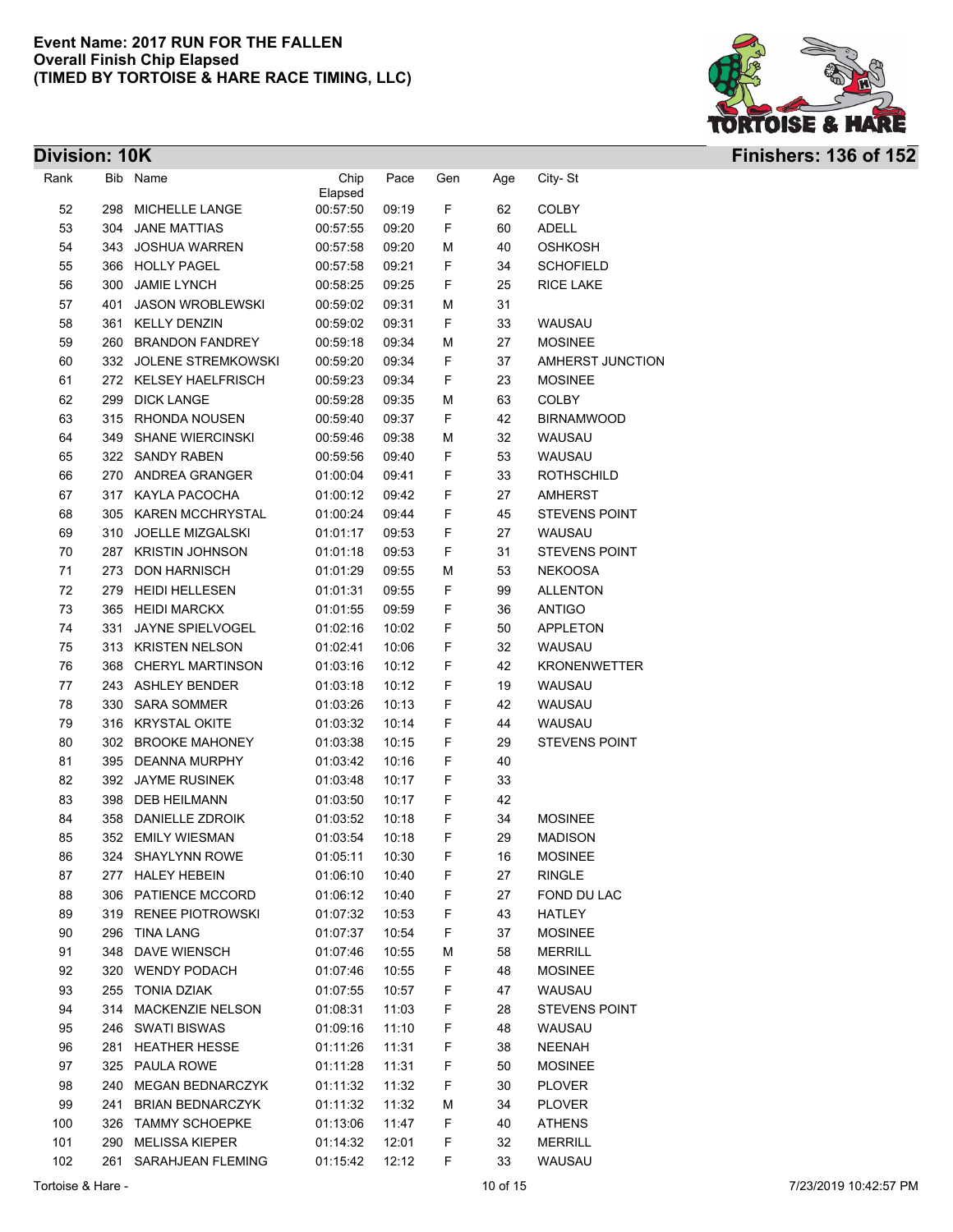

**Division: 10K Finishers: 136 of 152**

| Rank | <b>Bib</b> | Name                       | Chip<br>Elapsed | Pace   | Gen | Age | City-St              |
|------|------------|----------------------------|-----------------|--------|-----|-----|----------------------|
| 103  | 249        | <b>MARK CARLSON</b>        | 01:16:48        | 12:23  | M   | 51  | <b>SAINT PAUL</b>    |
| 104  | 362        | <b>JENNIFER BARTH</b>      | 01:17:12        | 12:27  | F   | 40  | WAUSAU               |
| 105  | 338        | <b>MARCY TOBALSKY</b>      | 01:17:12        | 12:27  | F   | 41  | <b>WAUSAU</b>        |
| 106  | 336        | <b>LINDSAY TIETZ</b>       | 01:18:08        | 12:36  | F   | 31  | <b>STEVENS POINT</b> |
| 107  | 274        | <b>JENI HARRIS</b>         | 01:18:12        | 12:36  | F   | 42  | <b>ROTHSCHILD</b>    |
| 108  | 364        | <b>DANIELLE WINCENTSEN</b> | 01:18:49        | 12:42  | F   | 40  | <b>BIRNAMWOOD</b>    |
| 109  | 252        | <b>JENNIFER DAY</b>        | 01:18:49        | 12:42  | F   | 24  | <b>LA CROSSE</b>     |
| 110  | 386        | <b>TERRI SODERBERG</b>     | 01:18:58        | 12:44  | F   | 54  |                      |
| 111  | 262        | LISA FLOADING              | 01:21:10        | 13:05  | F   | 39  | <b>MILWAUKEE</b>     |
| 112  | 355        | <b>SUZI WOPP</b>           | 01:23:14        | 13:25  | F   | 29  | <b>MOSINEE</b>       |
| 113  | 328        | <b>DONNA SMITALA</b>       | 01:23:15        | 13:25  | F   | 57  | <b>SCHOFIELD</b>     |
| 114  | 327        | <b>KIM SEAL</b>            | 01:24:32        | 13:38  | F   | 51  | <b>MERCER</b>        |
| 115  | 334        | <b>CASEY TAPPE</b>         | 01:26:26        | 13:56  | F   | 25  | <b>SCHOFIELD</b>     |
| 116  | 239        | <b>SANDY BECKER</b>        | 01:26:27        | 13:56  | F   | 26  | <b>MOSINEE</b>       |
| 117  | 307        | NICOLE MEGAHAN             | 01:27:20        | 14:05  | F   | 31  | <b>NEKOOSA</b>       |
| 118  | 247        | <b>BERNIE BOSTWICK</b>     | 01:37:26        | 15:42  | F   | 67  | <b>ROTHSCHILD</b>    |
| 119  | 356        | <b>BARBARA WOYAK</b>       | 01:37:28        | 15:43  | F   | 68  | <b>STEVENS POINT</b> |
| 120  | 342        | PATTI WADZINSKI            | 01:38:25        | 15:52  | F   | 48  | <b>HATLEY</b>        |
| 121  | 294        | <b>TERRI KOCH</b>          | 01:38:25        | 15:52  | F   | 50  | <b>WAUSAU</b>        |
| 122  | 369        | <b>HEATHER MESCHEFSKE</b>  | 01:44:22        | 16:50  | F   | 45  | <b>WAUSAU</b>        |
| 123  | 285        | <b>AMANDA HUFF</b>         | 01:44:38        | 16:52  | F   | 37  | <b>PLOVER</b>        |
| 124  | 341        | <b>CRYSTAL VOLLERT</b>     | 01:45:31        | 17:01  | F   | 38  | <b>STEVENS POINT</b> |
| 125  | 288        | <b>KAYT KAMPMEYER</b>      | 01:45:39        | 17:02  | F   | 14  | <b>ABBOTSFORD</b>    |
| 126  | 351        | NIKKI WIERZBA              | 23:07:46        | 223:50 | F   | 36  | <b>CUSTER</b>        |
| 127  | 267        | <b>TRACY GENGALO</b>       | 23:13:01        | 224:40 | F   | 40  | <b>MERRILL</b>       |
| 128  | 309        | <b>CARLA MISKOWSKI</b>     | 23:13:59        | 224:50 | F   | 51  | <b>STEVENS POINT</b> |
| 129  | 264        | <b>STEVEN FOX</b>          | 23:14:05        | 224:51 | M   | 50  | <b>CUSTER</b>        |
| 130  | 350        | <b>TRACEY WIERCINSKI</b>   | 23:16:16        | 225:12 | F   | 31  | WAUSAU               |
| 131  | 388        | MICHELLE SCHEY             | 23:26:09        | 226:48 | F   | 49  | <b>JUNCTION CITY</b> |
| 132  | 275        | <b>LISA HARTEL</b>         | 23:37:39        | 228:39 | F   | 52  | WAUSAU               |
| 133  | 303        | PATRICE MARQUARDT          | 23:37:49        | 228:40 | F   | 47  | WAUSAU               |
| 134  | 359        | <b>ASHLEY ZICK</b>         | 23:38:03        | 228:43 | F   | 23  | WAUSAU               |
| 135  | 340        | <b>PAM TRAVIS</b>          | 23:38:15        | 228:45 | F   | 55  | <b>NEILLSVILLE</b>   |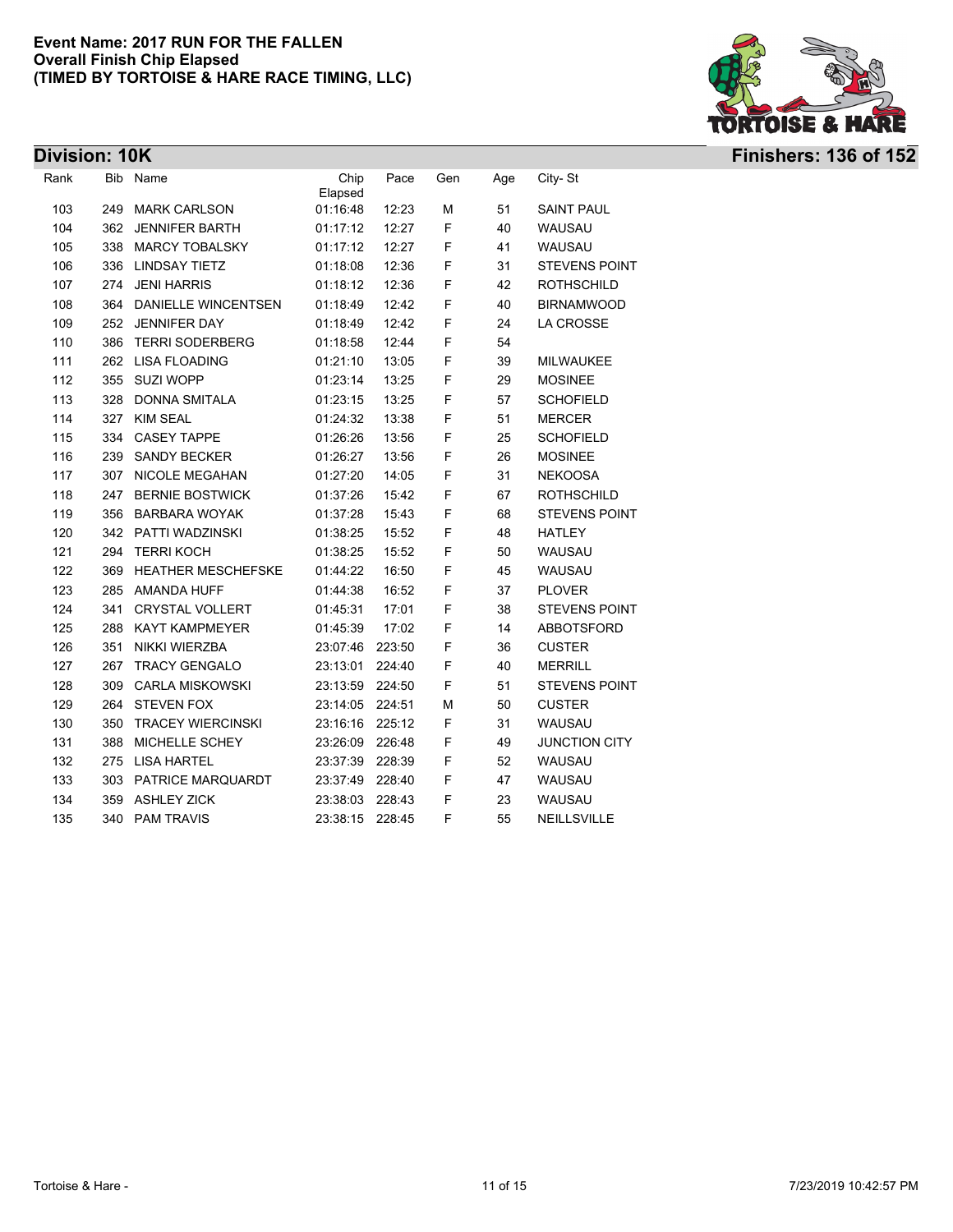

## **Division: 5K TEAM TRIUMPH Finishers: 5 of 10**

| Rank | Bib Name              | Chip<br>Elapsed | Pace  | Gen | Aae | City-St          |
|------|-----------------------|-----------------|-------|-----|-----|------------------|
|      | 844 DARRIN ALBRECHT   | 00:25:42        | 01.42 | м   | 18  | <b>GREEN BAY</b> |
| 2    | 837 KIM KOHLBECK      | 00.25.44        | 01.42 | F   | 51  | <b>GREEN BAY</b> |
|      | 836 MADDIE ZELEDON    | 00:30:39        | 02.02 | F   | 8   | <b>GREEN BAY</b> |
| 4    | 841 ELIZABETH BLENKER | 00:35:28        | 02.21 | F   | 16  | <b>GREEN BAY</b> |
| 5    | 846 CALLIE TEETERS    | 00.43.10        | 02.52 | F   | 8   | <b>GREEN BAY</b> |
|      |                       |                 |       |     |     |                  |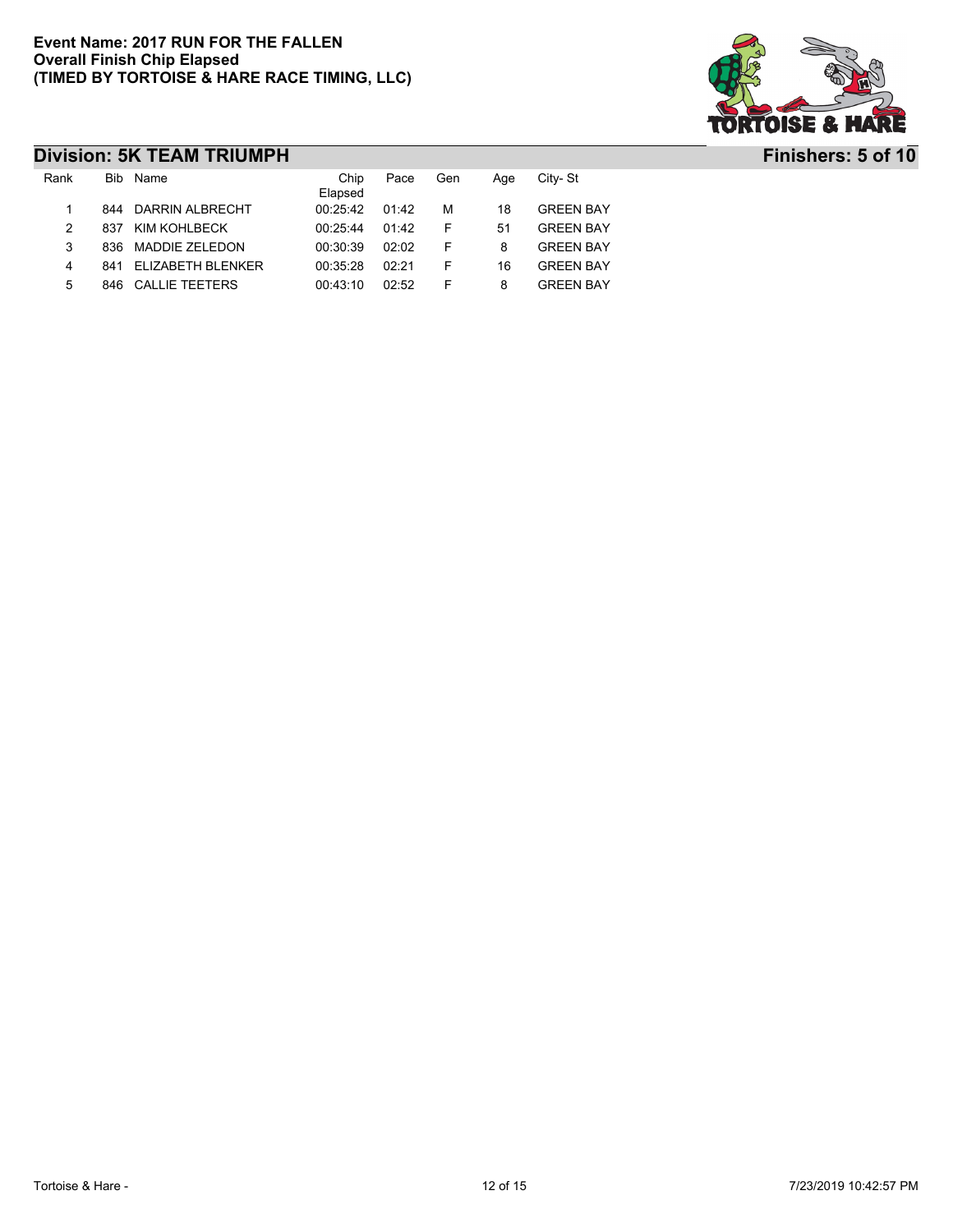

## **Division: 10K TEAM TRIUMPH Finishers: 3 of 12**

| Rank          | Bib Name        | Chip               | Pace Gen |         | Aae             | Citv- St         |
|---------------|-----------------|--------------------|----------|---------|-----------------|------------------|
|               |                 | Elapsed            |          |         |                 |                  |
|               | 381 DEVIN JONES | 00.49.54           |          | 08:02 F | 13              | <b>GREEN BAY</b> |
| $\mathcal{P}$ | 372 AUTUMN MOEN | 01:02:35 10:05 F   |          |         | .34             | <b>GREEN BAY</b> |
| $\mathcal{R}$ | 376 ZAK TEETERS | $01.12.10$ $11.38$ |          | м       | 12 <sup>1</sup> | <b>GREEN BAY</b> |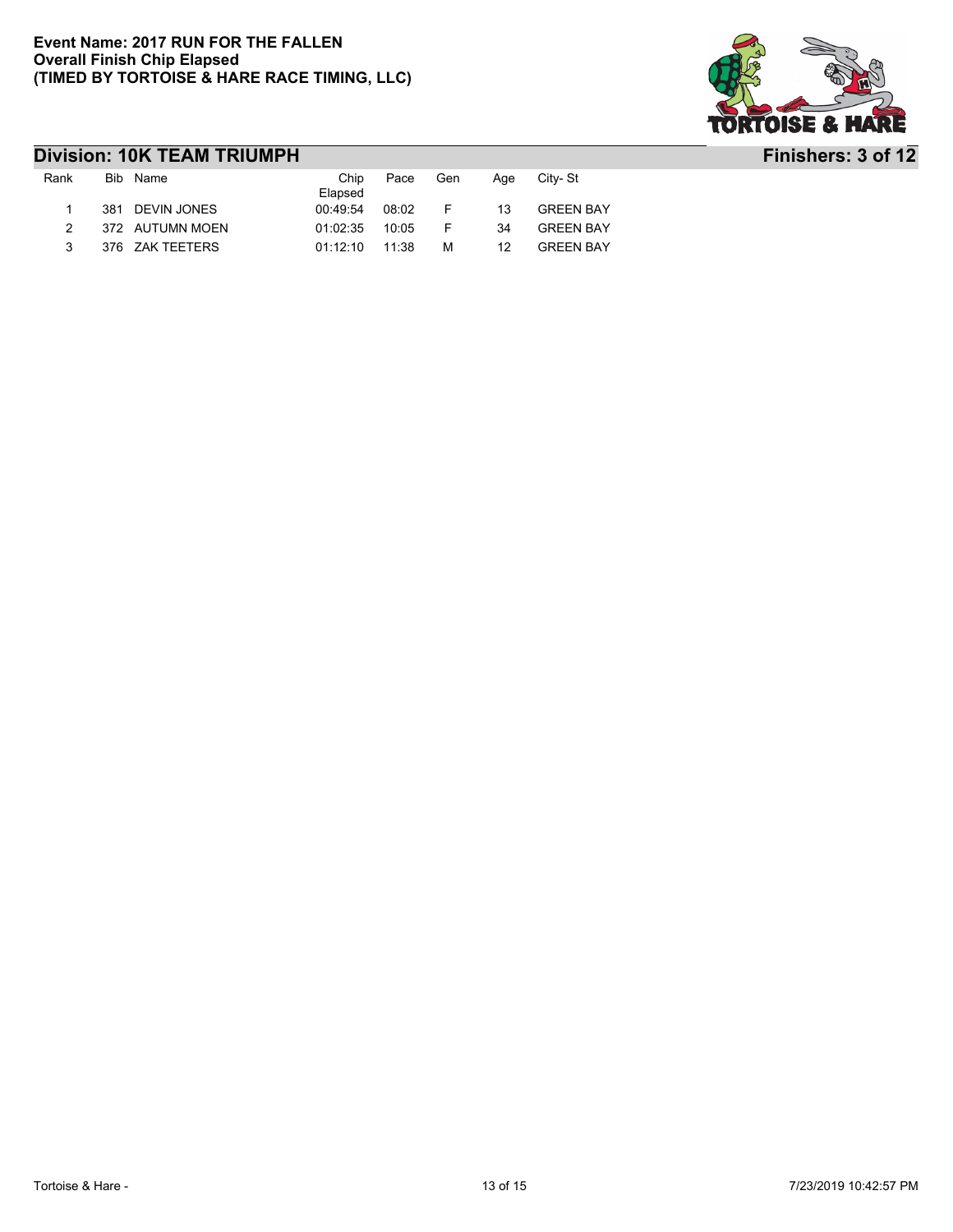# **Division: 1 MILE FF Finishers: 67 of 81**



| Rank |    | Bib Name                | Chip     | Pace  | Gen | Age | City-St              |
|------|----|-------------------------|----------|-------|-----|-----|----------------------|
|      |    |                         | Elapsed  |       |     |     |                      |
| 1    |    | 44 CRAIG PRIHODA        | 00:07:18 | 07:18 | М   | 42  | <b>MARATHON</b>      |
| 2    |    | 49 PAUL RHEINSCHMIDT    | 00:07:56 | 07:56 | М   | 48  | <b>MOSINEE</b>       |
| 3    | 16 | <b>JASON DOEPKE</b>     | 00:08:18 | 08:18 | М   | 41  | <b>RINGLE</b>        |
| 4    | 33 | JEREMY LANDOWSKI        | 00:08:29 | 08:29 | М   | 16  | <b>WITTENBERG</b>    |
| 5    |    | 72 ANDREW WOZNICKI      | 00:08:59 | 08:59 | М   | 32  |                      |
| 6    | 54 | <b>CODY TESCH</b>       | 00:09:08 | 09:08 | М   | 29  | MILWAUKEE            |
| 7    |    | 73 GARY GOSDA           | 00:09:25 | 09:25 | М   | 48  |                      |
| 8    | 66 | <b>DYLAN BASINSKI</b>   | 00:09:30 | 09:30 | М   | 24  |                      |
| 9    |    | 24 TOMMY HUFF           | 00:09:47 | 09:47 | М   | 39  | <b>COLOMA</b>        |
| 10   |    | 77 AVERY BRANDT         | 00:10:19 | 10:19 | М   | 18  |                      |
| 11   | 14 | <b>IAN CONKEY</b>       | 00:10:20 | 10:20 | М   | 17  | RHINELANDER          |
| 12   |    | 38 ANDREW NAESETH       | 00:10:24 | 10:24 | М   | 34  | RHINELANDER          |
| 13   |    | 6 ROY BRION             | 00:10:25 | 10:25 | М   | 41  | <b>SLINGER</b>       |
| 14   | 71 | <b>CHANCE OLSON</b>     | 00:10:39 | 10:39 | М   | 44  |                      |
| 15   |    | 22 CAL GORDON           | 00:10:43 | 10:43 | F   | 26  | <b>SCHOFIELD</b>     |
| 16   |    | 36 AARON MARTIN         | 00:10:45 | 10:45 | М   | 42  | <b>MARATHON</b>      |
| 17   |    | 67 TOM JANSSEN          | 00:10:50 | 10:50 | М   | 39  |                      |
| 18   | 79 | <b>D'KOTA ENGLER</b>    | 00:11:10 | 11:10 | М   | 21  |                      |
| 19   |    | 42 BRAD PEDERSEN        | 00:11:13 | 11:13 | М   | 37  | NEILLSVILLE          |
| 20   | 4  | JEREMY BOZINSKI         | 00:11:16 | 11:16 | М   | 34  | WAUSAU               |
| 21   |    | 34 CHRIS LANDOWSKI      | 00:11:21 | 11:21 | М   | 34  | <b>WITTENBERG</b>    |
| 22   |    | 23 TIMOTHY GREEN        | 00:11:26 | 11:26 | М   | 36  | <b>MERRILLAN</b>     |
| 23   | 65 | <b>JACKIE SWATLOSKI</b> | 00:11:49 | 11:49 | F   | 40  | <b>MOSINEE</b>       |
| 24   | 81 | <b>JOSH SCHAECHERT</b>  | 00:12:00 | 12:00 | М   | 29  |                      |
| 25   |    | 45 SCOTT PROCHNOW       | 00:12:17 | 12:17 | М   | 33  | <b>MERRILL</b>       |
| 26   |    | 35 CLAUDIA MAREK        | 00:12:19 | 12:19 | F   | 32  | <b>ELAND</b>         |
| 27   |    | 75 ERIC STEPHENS        | 00:12:21 | 12:21 | М   | 27  |                      |
| 28   |    | 52 JEREMY SHALTIS       | 00:12:22 | 12:22 | М   | 34  | RHINELANDER          |
| 29   |    | 3 NEAL BLASZKE          | 00:12:26 | 12:26 | М   | 32  | <b>RHINELANDER</b>   |
| 30   |    | 43 LUCAS PRICE          | 00:12:53 | 12:53 | М   | 20  | RHINELANDER          |
| 31   |    | 12 MARK CONKEY          | 00:12:58 | 12:58 | м   | 53  | <b>RHINELANDER</b>   |
| 32   |    | 62 NICOLE WETTRENG      | 00:13:04 | 13:04 | F   | 23  | <b>JUNCTION CITY</b> |
| 33   |    | 21 TURA GLOVER          | 00:13:07 | 13:07 | F   | 41  | RHINELANDER          |
| 34   | 57 | <b>STEVEN TOBOYEK</b>   | 00:13:39 | 13:39 | М   | 49  | <b>MOSINEE</b>       |
| 35   | 29 | <b>TOM KINGSTON</b>     | 00:13:44 | 13:44 | м   | 27  | <b>RHINELANDER</b>   |
| 36   |    | 37 MAGGIE MCAULEY       | 00:13:46 | 13:46 | F   | 23  | <b>VESPER</b>        |
| 37   |    | 32 KEVIN KRUG           | 00:13:47 | 13:47 | M   | 32  | <b>VESPER</b>        |
| 38   |    | 50 JASON SCHNEIDER      | 00:13:57 | 13:57 | М   | 35  | SAINT NAZIANZ        |
| 39   |    | 15 ROBERT DIEDRICK      | 00:14:15 | 14:15 | M   | 58  | <b>BABCOCK</b>       |
| 40   |    | 30 MATTHEW KOEHLER      | 00:14:20 | 14:20 | M   | 19  | <b>PLOVER</b>        |
| 41   |    | 78 BRIAN ANDERSON       | 00:14:32 | 14:32 | М   | 44  |                      |
| 42   |    | 76 TODD ENGLER          | 00:14:33 | 14:33 | M   | 48  |                      |
| 43   |    | 17 KAREN FLEISCHMAN     | 00:14:35 | 14:35 | F   | 37  | SHEBOYGAN FALLS      |
| 44   |    | 31 DONALD KORT          | 00:14:35 | 14:35 | M   | 62  | MINOCQUA             |
| 45   |    | 80 KURT KAUTMAN         | 00:14:51 | 14:51 | М   | 41  |                      |
| 46   |    | 5 JOE BOZINSKI          | 00:15:01 | 15:01 | M   | 60  | WAUSAU               |
| 47   |    | 46 RANAE RADTKE         | 00:15:08 | 15:08 | F   | 36  | WAUSAU               |
| 48   |    | 2 MARC BABEL            | 00:15:08 | 15:08 | M   | 42  | WAUSAU               |
| 49   |    | 28 CORDELL KING         | 00:15:08 | 15:08 | M   | 21  | <b>MOSINEE</b>       |
| 50   |    | 70 NIKI DALEY           | 00:15:08 | 15:08 | F   | 25  |                      |
| 51   |    | 25 AMANDA HUFF          | 00:15:24 | 15:24 | F   | 40  | COLOMA               |
|      |    |                         |          |       |     |     |                      |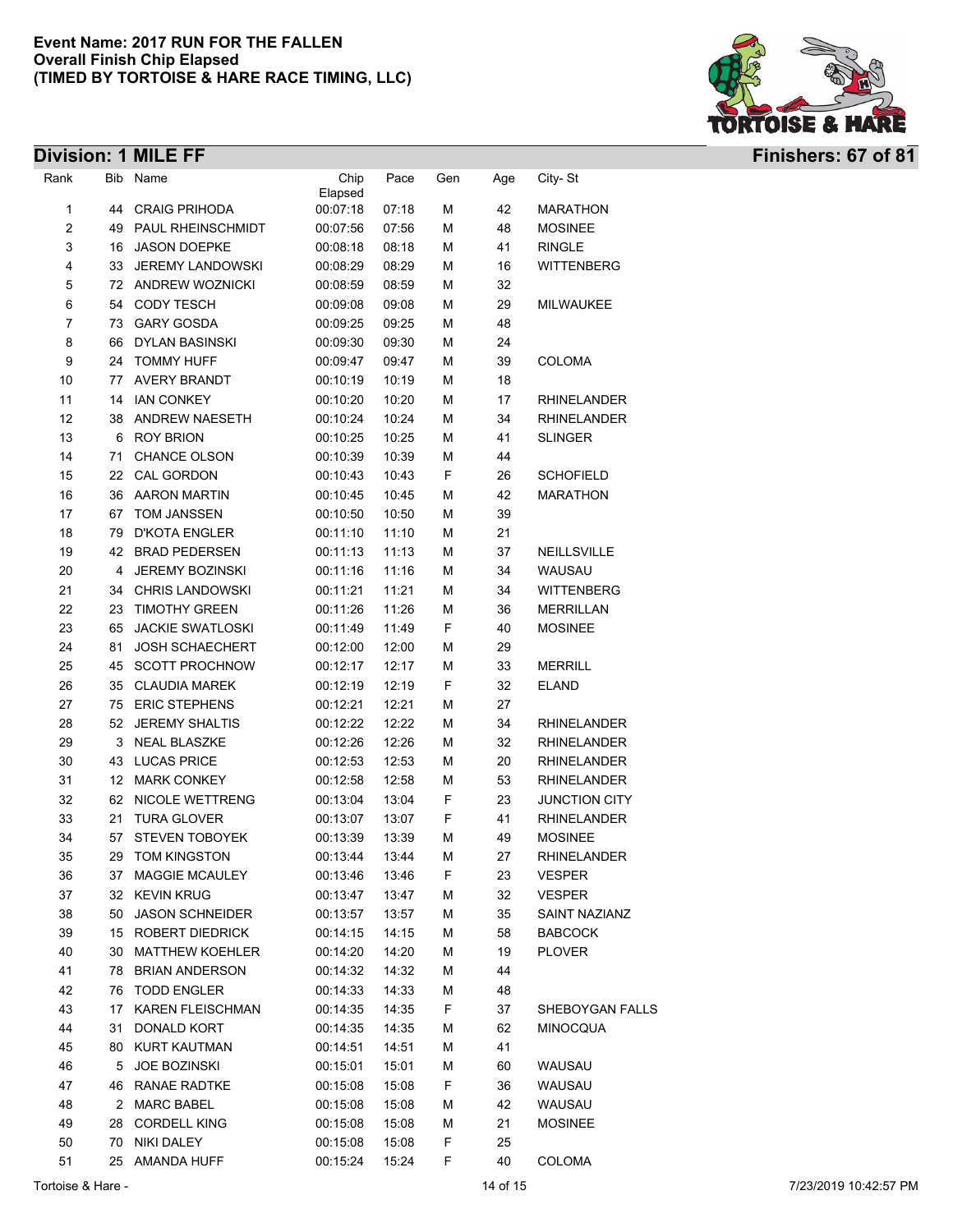# TORTOISE & HARE

## **Division: 1 MILE FF Finishers: 67 of 81**

| Rank | Bib | Name                     | Chip<br>Elapsed | Pace  | Gen | Age | City-St            |
|------|-----|--------------------------|-----------------|-------|-----|-----|--------------------|
| 52   | 41  | <b>LESONDRA PEDERSEN</b> | 00:15:26        | 15:26 | F   | 41  | <b>NEILLSVILLE</b> |
| 53   | 47  | <b>TAYLOR RANDALL</b>    | 00:15:49        | 15:49 | М   | 20  | <b>TOMAHAWK</b>    |
| 54   | 39  | <b>KENDALL NELSON</b>    | 00:15:51        | 15:51 | F   | 23  | <b>TOMAHAWK</b>    |
| 55   | 11  | JENNIFER BUENNING        | 00:16:04        | 16:04 | F   | 45  | <b>MOSINEE</b>     |
| 56   |     | <b>MATTHEW BUENNING</b>  | 00:16:15        | 16:15 | M   | 47  | <b>MOSINEE</b>     |
| 57   | 9   | <b>VICTORIA BUENNING</b> | 00:16:16        | 16:16 | F   | 14  | <b>MOSINEE</b>     |
| 58   | 10  | <b>SARAH BUENNING</b>    | 00:16:16        | 16:16 | F   | 16  | <b>MOSINEE</b>     |
| 59   | 8   | <b>BETHANY BUENNING</b>  | 00:16:16        | 16:16 | F   | 22  | <b>MOSINEE</b>     |
| 60   | 26  | <b>WARREN JACOBS</b>     | 00:16:28        | 16:28 | М   | 45  | <b>MOSINEE</b>     |
| 61   | 74  | <b>TED WEEKS</b>         | 00:16:57        | 16:57 | M   | 41  |                    |
| 62   | 18  | <b>JACLYN GALLAGHER</b>  | 00:17:03        | 17:03 | F   | 45  | COLOMA             |
| 63   | 13  | <b>GINA CONKEY</b>       | 00:17:10        | 17:10 | F   | 53  | <b>RHINELANDER</b> |
| 64   | 53  | TINA SHULTIS             | 00:17:57        | 17:57 | F   | 38  | <b>COLOMA</b>      |
| 65   | 59  | <b>APRYLL TOMAC</b>      | 00:17:59        | 17:59 | F   | 18  | <b>COLOMA</b>      |
|      |     |                          |                 |       |     |     |                    |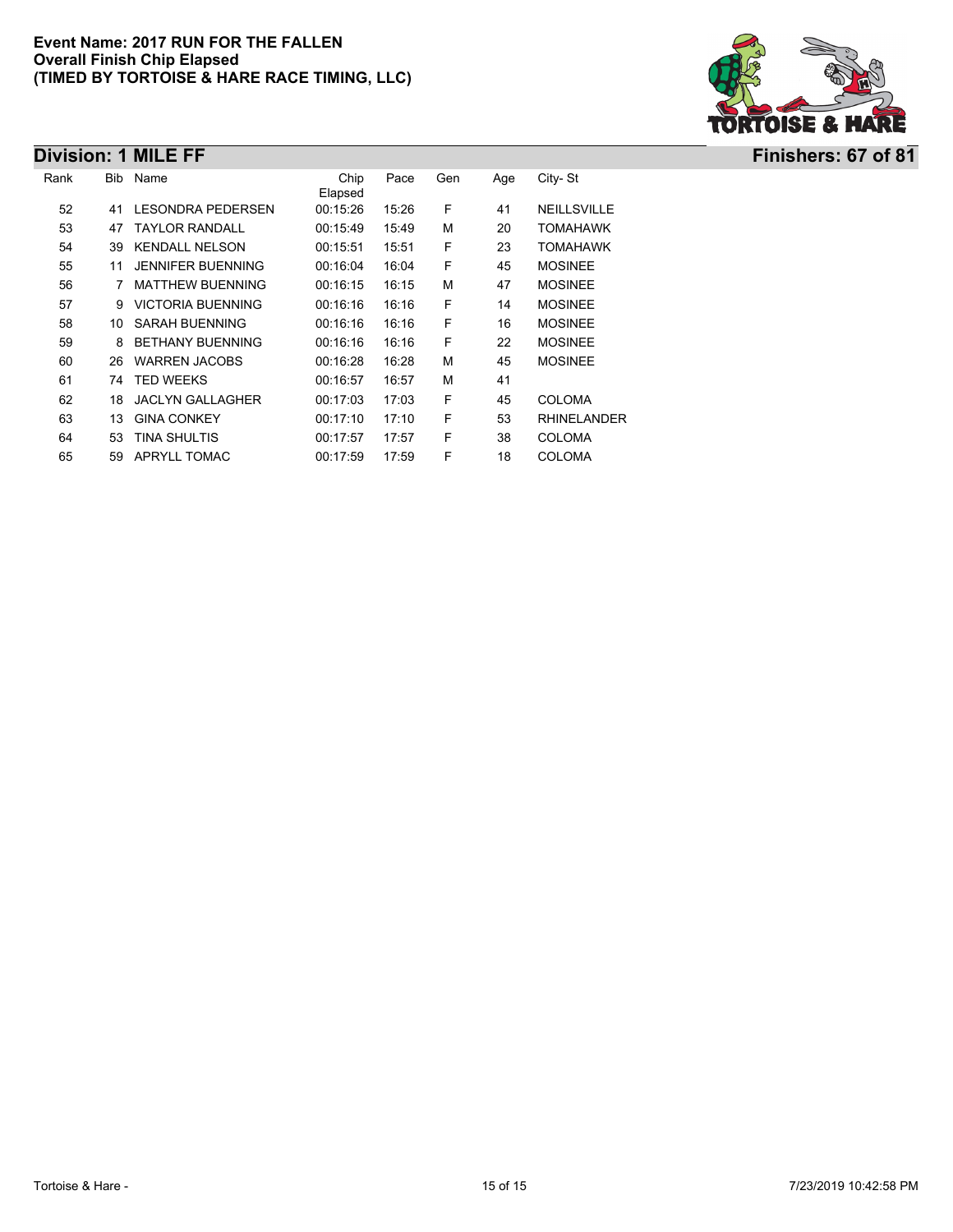

| <b>Division: 5K</b>     |                                     |                      |                |        |                                 |                      | <b>Finishers: 383 of 438</b> |
|-------------------------|-------------------------------------|----------------------|----------------|--------|---------------------------------|----------------------|------------------------------|
| Rank                    | Bib Name                            | Chip<br>Elapsed      | Pace           | Gen    | Age                             | City-St              |                              |
|                         |                                     |                      |                |        | <b>Top Overall in 5K Male</b>   |                      |                              |
| 1                       | 115 KRIS BORCHARDT                  | 00:17:36             | 05:40          | М      | 38                              |                      |                              |
|                         |                                     |                      |                |        | <b>Top Overall in 5K Female</b> |                      |                              |
| 1                       | 899 KARLA ERICKSON                  | 00:19:28             | 06:16          | F      | 30                              |                      |                              |
|                         |                                     |                      |                |        | Age Groups: 1 - 12 Male         |                      |                              |
| $\mathbf{1}$            | 782 DEREK VESELY                    | 00:26:04             | 08:24          | м      | 12                              | <b>MARATHON</b>      |                              |
| 2                       | 813 ANTHONY GARBACZ                 | 00:26:27             | 08:31          | M      | 10                              | <b>ROTHSCHILD</b>    |                              |
| 3                       | 543 ISAAC CZLAPINSKI                | 00:26:35             | 08:34          | м      | 10                              | <b>JUNCTION CITY</b> |                              |
| 4                       | 860 TYLER SOULSBY                   | 00:29:17             | 09:26          | м      | 12                              | <b>AMHERST</b>       |                              |
| 5                       | 558 ZACKARY DOEPKE                  | 00:31:22             | 10:07          | м      | 9                               | <b>RINGLE</b>        |                              |
| 6                       | 532 GAVIN COLE                      | 00:31:29             | 10:09          | м      | 7                               | <b>MOSINEE</b>       |                              |
| 7                       | 624 JACK KAMPMEYER                  | 00:35:11             | 11:21          | M      | 11                              | <b>COLBY</b>         |                              |
| 8                       | 810 CASEY HOLLENBECK                | 00:35:43             | 11:31          | M      | 11                              | <b>MARATHON</b>      |                              |
| 9                       | 859 PARKER SOULSBY                  | 00:44:47             | 14:26          | M      | 10                              | <b>AMHERST</b>       |                              |
| 10                      | 760 LIAM TESCH                      | 00:47:15             | 15:14          | M      | 7                               | <b>MOSINEE</b>       |                              |
| 11                      | 885 OLIVER JANSSEN                  | 23:16:43 450:33      |                | М      | 9                               |                      |                              |
|                         |                                     |                      |                |        | Age Groups: 1 - 12 Female       |                      |                              |
| 1                       | 141 MARISOL SWENSON                 | 00:27:59             | 09:01          | F      | 12                              |                      |                              |
| $\overline{\mathbf{c}}$ | 131 TEAGAN FERGE                    | 00:31:19             | 10:06          | F      | 12                              |                      |                              |
| 3                       | 130 AMIYA BUDLESKI-BEHR             | 00:31:19             | 10:06          | F      | 12                              |                      |                              |
| 4                       | 644 LAUREN KREMBS                   | 00:38:15             | 12:20          | F      | 10                              | <b>SCHOFIELD</b>     |                              |
| 5                       | 822 ASHLEY LATENDRESSE              | 00:38:34             | 12:26          | F      | 12                              | <b>MOSINEE</b>       |                              |
| 6                       | 559 MAGGIE DOEPKE                   | 00:44:54             | 14:29          | F      | 11                              | <b>RINGLE</b>        |                              |
| $\overline{7}$          | 102 GENEVA BREZA                    | 00:56:43             | 18:17          | F      | 12                              |                      |                              |
| 8                       | 133 ELSIE SOLBERG                   | 00:57:35             | 18:34          | F      | 6                               |                      |                              |
| 9                       | 538 ELLI COOPER                     | 23:14:07             | 449:42         | F      | 10                              | WAUSAU               |                              |
| 10                      | 806 LILLY REEDE                     | 23:25:00 453:13      |                | F      | 12                              | <b>MOSINEE</b>       |                              |
|                         |                                     |                      |                |        | Age Groups: 13 - 19 Male        |                      |                              |
| 1                       | 857 EREK ROSS                       | 00:20:25             | 06:35          | M      | 13                              | WAUSAU               |                              |
| $\overline{\mathbf{c}}$ | 894 KYLE LANG                       | 00:21:08             | 06:49          | M      | 14                              |                      |                              |
| 3                       | 660 CHALIG LO                       | 00:22:54             | 07:23          | M      | 17                              | <b>SCHOFIELD</b>     |                              |
| 4                       | 856 MICHAEL STANKE                  | 00:22:59             | 07:24          | м      | 17                              | WAUSAU               |                              |
| 5                       | 717 QUINN REEVES                    | 00:24:17             | 07:50          | м      | 14                              | WAUSAU               |                              |
| 6                       | 643 MIKE KRASOWSKI                  | 00:24:37             | 07:56          | м      | 15                              | WAUSAU               |                              |
| 7                       | 768 PEYTON TIMLER                   | 00:25:16             | 08:09          | M      | 15                              | WAUSAU               |                              |
| 8                       | 539 SPENCER COOPER                  | 00:25:20             | 08:10          | M      | 13                              | WAUSAU               |                              |
| 9<br>10                 | 642 SAM KRASOWSKI<br>876 BRAD VEARA | 00:26:08<br>00:26:51 | 08:25<br>08:39 | M      | 15                              | WAUSAU               |                              |
| 11                      | 895 CLAYTON ROSE                    | 00:27:28             | 08:51          | M      | 17<br>13                        | <b>MOSINEE</b>       |                              |
| 12                      | 811 KYLE HOLLENBECK                 | 00:28:24             | 09:09          | M      | 13                              | <b>MARATHON</b>      |                              |
| 13                      | 855 MATTHEW STANKE                  | 00:28:31             | 09:12          | M      | 15                              | WAUSAU               |                              |
| 14                      | 595 NOAH HARTER                     | 00:28:33             | 09:12          | M<br>M | 15                              | WAUSAU               |                              |
| 15                      | 850 GILBERT NOVAK                   | 00:28:39             | 09:14          | M      | 14                              | <b>WAUPACA</b>       |                              |
| 16                      | 765 NICHOLAS THUMS                  | 00:28:45             | 09:16          | M      | 14                              | <b>SCHOFIELD</b>     |                              |
| 17                      | 868 PAUL SCHLIEPP                   | 00:31:12             | 10:04          | M      | 17                              | <b>MOSINEE</b>       |                              |
| 18                      | 111 ETHAN TAINTER                   | 00:35:32             | 11:27          | M      | 19                              |                      |                              |
| 19                      | 114 MATTHEW KOCHLER                 | 00:35:33             | 11:28          | M      | 19                              |                      |                              |
| 20                      | 103 MICHAEL BREZA                   | 00:44:56             | 14:29          | M      | 14                              |                      |                              |
| 21                      | 863 TIM BUR                         | 00:49:42             | 16:02          | M      | 17                              | <b>MOSINEE</b>       |                              |
| 22                      | 546 CONNOR DAVIDSON                 | 00:51:00             | 16:27          | M      | 13                              | <b>STEVENS POINT</b> |                              |
| 23                      | 875 MATT YOUNG                      | 00:56:09             | 18:07          | м      | 17                              | <b>MOSINEE</b>       |                              |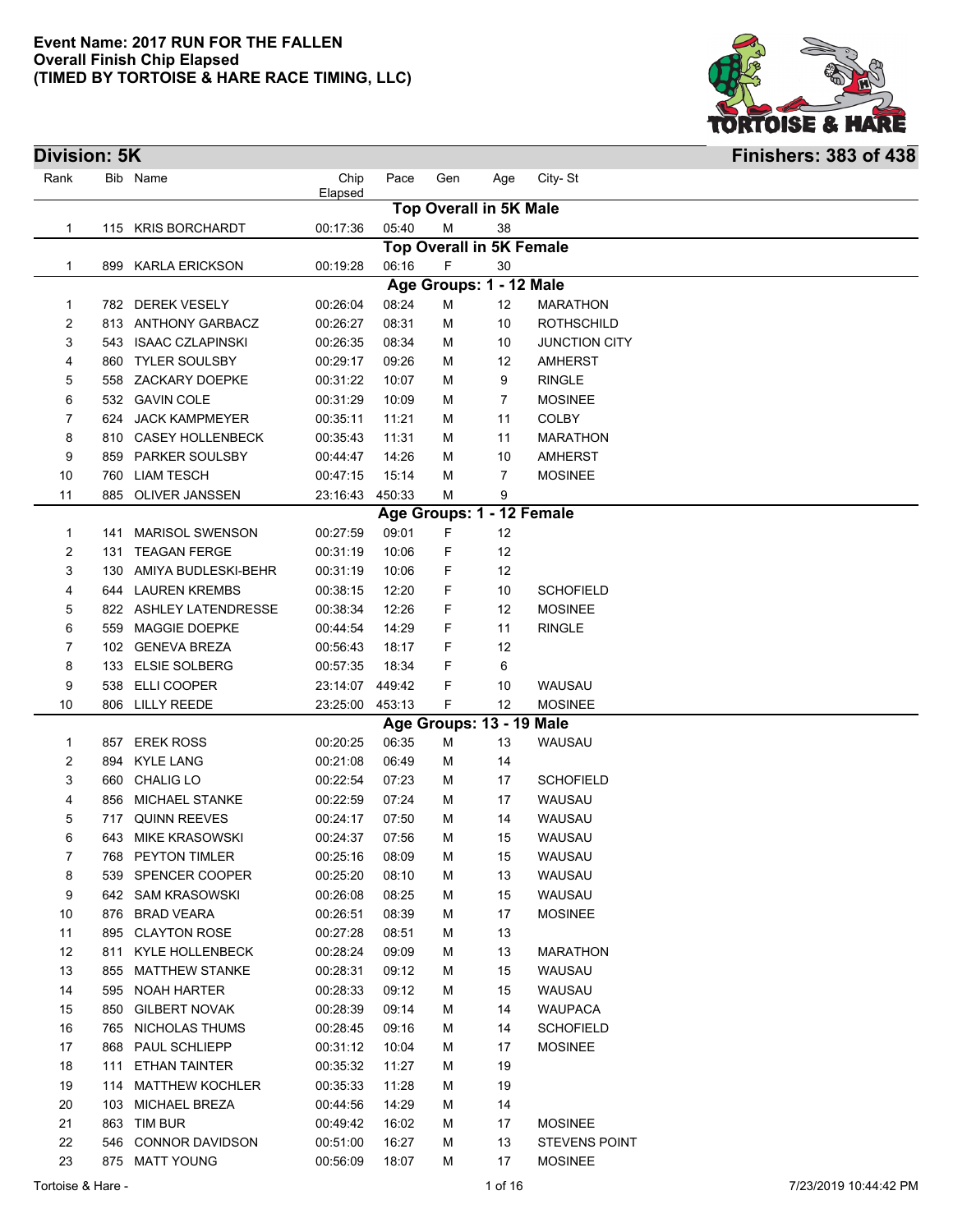

| Rank |     | Bib Name                | Chip<br>Elapsed | Pace   | Gen | Age                        | City-St                 |
|------|-----|-------------------------|-----------------|--------|-----|----------------------------|-------------------------|
| 24   |     | 616 JARED JACOBS        | 23:11:38 448:54 |        | М   | 17                         | <b>MOSINEE</b>          |
|      |     |                         |                 |        |     | Age Groups: 13 - 19 Female |                         |
| 1    | 663 | REBECCA LUEBBE          | 00:24:23        | 07:52  | F   | 13                         | <b>MOSINEE</b>          |
| 2    | 664 | <b>ERICA LUEBBE</b>     | 00:24:44        | 07:58  | F   | 17                         | <b>MOSINEE</b>          |
| 3    | 120 | <b>MIA SCHULER</b>      | 00:25:02        | 08:04  | F   | 13                         |                         |
| 4    | 121 | <b>ANIKA EDER</b>       | 00:25:03        | 08:05  | F   | 13                         |                         |
| 5    | 119 | <b>GRACE ALBEE</b>      | 00:25:03        | 08:05  | F   | 13                         |                         |
| 6    |     | 865 AMBER HELDL         | 00:28:11        | 09:05  | F   | 17                         | <b>MOSINEE</b>          |
| 7    |     | 626 ALYSSA KELNHOFER    | 00:28:46        | 09:16  | F   | 14                         | <b>SCHOFIELD</b>        |
| 8    |     | 112 KETA OETTINGER      | 00:30:24        | 09:48  | F   | 17                         |                         |
| 9    | 681 | <b>JORIE MEYER</b>      | 00:31:29        | 10:09  | F   | 13                         | <b>MARSHFIELD</b>       |
| 10   |     | 636 PAIGE KISLOW        | 00:32:09        | 10:22  | F   | 14                         | <b>SCHOFIELD</b>        |
| 11   |     | 512 DENALI BENISHEK     | 00:32:30        | 10:29  | F   | 13                         | <b>MOSINEE</b>          |
| 12   |     | 125 CARLI NEWBERRY      | 00:33:11        | 10:42  | F   | 15                         |                         |
| 13   |     | 516 MORGAN BEVER        | 00:33:49        | 10:54  | F   | 15                         | <b>ROTHSCHILD</b>       |
| 14   |     | 528 KELSEY CASPER       | 00:33:52        | 10:55  | F   | 15                         | WAUSAU                  |
| 15   |     | 607 OLIVIA HINTZ        | 00:36:59        | 11:55  | F   | 17                         | <b>MOSINEE</b>          |
| 16   |     | 560 ALIVIA DOEPKE       | 00:38:21        | 12:22  | F   | 14                         | <b>RINGLE</b>           |
| 17   | 867 | <b>MEGHAN SCHLIEPP</b>  | 00:38:24        | 12:23  | F   | 17                         | <b>MOSINEE</b>          |
| 18   |     | 877 STACEY ROBERTSON    | 00:38:27        | 12:24  | F   | 17                         | <b>MOSINEE</b>          |
| 19   | 521 | <b>HANNAH BRKLACICH</b> | 00:42:45        | 13:47  | F   | 13                         | WAUSAU                  |
| 20   | 851 | ELIZABETH NOVAK         | 00:42:45        | 13:47  | F   | 19                         | <b>WAUPACA</b>          |
| 21   |     | 606 IVANA HINTZ         | 00:46:45        | 15:05  | F   | 15                         | <b>MOSINEE</b>          |
| 22   |     | 872 SYLVIA YOUNG        | 00:47:00        | 15:09  | F   | 17                         | <b>MOSINEE</b>          |
| 23   |     | 873 MARIA YOUNG         | 00:47:00        | 15:09  | F   | 17                         | <b>MOSINEE</b>          |
| 24   |     | 864 SANDI BURKHOLDER    | 00:49:45        | 16:02  | F   | 17                         | <b>MOSINEE</b>          |
| 25   |     | 866 TAMMY PESTKA        | 00:49:45        | 16:03  | F   | 17                         | <b>MOSINEE</b>          |
| 26   | 871 | LAURA NIEVINSKI         | 00:56:08        | 18:06  | F   | 17                         | <b>MOSINEE</b>          |
| 27   | 805 | SAMANTHA REEDE          | 23:39:36        | 457:56 | F   | 15                         | <b>MOSINEE</b>          |
|      |     |                         |                 |        |     | Age Groups: 20 - 29 Male   |                         |
| 1    |     | 827 COLIN REFFNER       | 00:22:23        | 07:13  | M   | 23                         | <b>WISCONSIN RAPIDS</b> |
| 2    | 580 | <b>BRAD ACKER</b>       | 00:23:23        | 07:32  | M   | 20                         | WAUSAU                  |
| 3    |     | 896 AARON DANIELS       | 00:25:19        | 08:10  | M   | 21                         |                         |
| 4    |     | 878 TYLER STOKKA        | 00:25:31        | 08:14  | м   | 23                         | WAUSAU                  |
| 5    |     | 118 WILLIAM LITZER      | 00:26:19        | 08:29  | м   | 28                         |                         |
| 6    |     | 602 LUCAS HINTZ         | 00:26:19        | 08:29  | M   | 25                         | <b>MOSINEE</b>          |
| 7    |     | 773 BRETT TRITTEN       | 00:27:46        | 08:57  | M   | 27                         | <b>SCHOFIELD</b>        |
| 8    |     | 620 SPENCER JONES       | 00:30:56        | 09:58  | M   | 25                         | <b>SCHOFIELD</b>        |
| 9    |     | 788 FRANKLIN WEBB       | 00:31:25        | 10:08  | M   | 25                         | WAUSAU                  |
| 10   |     | 628 BRYCE KERN          | 00:33:14        | 10:43  | M   | 29                         | <b>MOSINEE</b>          |
| 11   |     | 808 NEIL SCHOEN         | 00:35:54        | 11:35  | M   | 29                         | <b>MOSINEE</b>          |
| 12   |     | 800 KAYING XIONG        | 00:37:06        | 11:58  | M   | 29                         | WAUSAU                  |
| 13   |     | 567 TYLER FANDREY       | 00:37:39        | 12:08  | м   | 29                         | <b>MOSINEE</b>          |
| 14   |     | 110 ANDREW MUELLER      | 00:38:10        | 12:18  | м   | 25                         |                         |
| 15   |     | 139 ZACH AMENT          | 00:51:54        | 16:44  | м   | 25                         |                         |
| 16   |     | 107 CASEY ATTO          | 00:59:31        | 19:12  | м   | 27                         |                         |
| 17   |     | 605 AUSTIN HINTZ        | 23:09:43 448:17 |        | м   | 23                         | <b>MOSINEE</b>          |
|      |     |                         |                 |        |     | Age Groups: 20 - 29 Female |                         |
| 1    |     | 729 SARAH SALA          | 00:26:18        | 08:29  | F   | 29                         | WAUSAU                  |
| 2    |     | 772 BETH TRITTEN        | 00:26:21        | 08:30  | F   | 25                         | <b>SCHOFIELD</b>        |
| 3    |     | 789 CARLA WEBER         | 00:27:33        | 08:53  | F   | 25                         | <b>SCHOFIELD</b>        |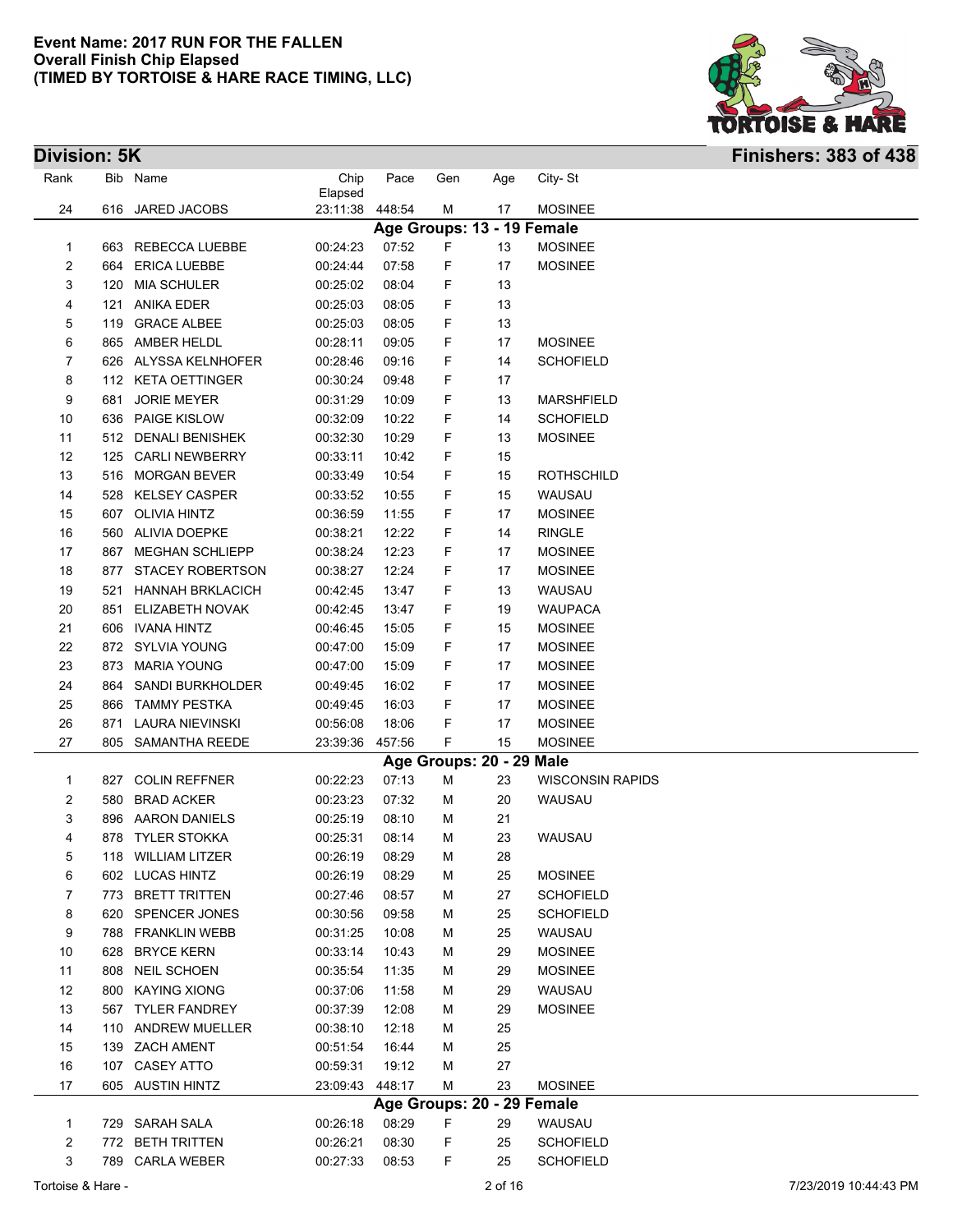

| Rank |     | Bib Name                | Chip<br>Elapsed | Pace   | Gen | Age                      | City-St                 |  |
|------|-----|-------------------------|-----------------|--------|-----|--------------------------|-------------------------|--|
| 4    |     | 828 AMY MISKOWSKI       | 00:27:53        | 08:59  | F   | 23                       | <b>WISCONSIN RAPIDS</b> |  |
| 5    |     | 730 JESSICA             | 00:28:06        | 09:03  | F   | 28                       | <b>JUNCTION CITY</b>    |  |
| 6    |     | 748 GABBY SORANO        | 00:28:23        | 09:09  | F   | 27                       | <b>ANTIGO</b>           |  |
| 7    |     | 502 KC ALFT             | 00:28:32        | 09:12  | F   | 29                       | WAUSAU                  |  |
| 8    |     | 137 WHITNEY CROCHIERE   | 00:29:33        | 09:32  | F   | 29                       |                         |  |
| 9    |     | 530 SARAH CHADWICK      | 00:29:33        | 09:32  | F   | 24                       | SCHOFIELD               |  |
| 10   |     | 726 LINDSAY ROSS        | 00:29:34        | 09:32  | F   | 29                       | <b>STEVENS POINT</b>    |  |
| 11   |     | 144 HANNAH CHADWICK     | 00:29:35        | 09:32  | F   | 24                       |                         |  |
| 12   | 594 | HANNAH HANSEN           | 00:29:51        | 09:37  | F   | 28                       | <b>MERRILL</b>          |  |
| 13   |     | 583 SARA GRIESBACH      | 00:30:33        | 09:51  | F   | 29                       | <b>STRATFORD</b>        |  |
| 14   |     | 799 ALYSON WORMSBACHER  | 00:31:39        | 10:12  | F   | 26                       | WITTENBERG              |  |
| 15   |     | 577 MARISSA GLASKE      | 00:31:53        | 10:17  | F   | 26                       | DE PERE                 |  |
| 16   |     | 504 CASSANDRA AMBROSIUS | 00:32:08        | 10:22  | F   | 28                       | WAUSAU                  |  |
| 17   |     | 854 ALEXANDRA           | 00:32:10        | 10:22  | F   | 24                       | <b>PLOVER</b>           |  |
| 18   |     | 551 ASHLEY DEMENT       | 00:32:32        | 10:29  | F   | 26                       | <b>ELAND</b>            |  |
| 19   |     | 683 MICHELLE MIELKE     | 00:32:39        | 10:32  | F   | 26                       | WAUSAU                  |  |
| 20   |     | 797 JESSICA WOLF        | 00:32:46        | 10:34  | F   | 29                       | <b>MOSINEE</b>          |  |
| 21   |     | 661 SARA LUCHINI        | 00:33:07        | 10:41  | F   | 28                       | <b>MARSHFIELD</b>       |  |
| 22   |     | 694 KAYLA NIXDORF       | 00:33:07        | 10:41  | F   | 29                       | ABBOTSFORD              |  |
| 23   |     | 629 ERIN KERN           | 00:33:16        | 10:43  | F   | 28                       | <b>MOSINEE</b>          |  |
| 24   |     | 674 HEATHER MCCLUSKEY   | 00:34:24        | 11:06  | F   | 22                       | AMHERST JUNCTION        |  |
| 25   |     | 675 LINDSEY MCCLUSKEY   | 00:34:25        | 11:06  | F   | 25                       | AMHERST JUNCTION        |  |
| 26   |     | 764 KRISTA TESCH        | 00:34:53        | 11:15  | F   | 29                       | <b>GERMANTOWN</b>       |  |
| 27   |     | 892 NIKI DALEY          | 00:35:09        | 11:20  | F   | 25                       |                         |  |
| 28   |     | 778 ANNA DODDS          | 00:36:54        | 11:54  | F   | 20                       | APPLETON                |  |
| 29   |     | 603 ERIKA HINTZ         | 00:36:56        | 11:55  | F   | 28                       | <b>MOSINEE</b>          |  |
| 30   |     | 582 REBEKAH GRIEPENTROG | 00:37:17        | 12:01  | F   | 29                       | WAUSAU                  |  |
| 31   |     | 781 JORDYN VANDERLEEST  | 00:38:25        | 12:23  | F   | 24                       | <b>MOSINEE</b>          |  |
| 32   |     | 623 KELSEY KALK         | 00:39:58        | 12:53  | F   | 24                       | SCHOFIELD               |  |
| 33   |     | 587 MANDY HABECK        | 00:44:45        | 14:26  | F   | 29                       | SCHOFIELD               |  |
| 34   |     | 780 KELSEY VANDERLEEST  | 00:45:44        | 14:45  | F   | 27                       | <b>MOSINEE</b>          |  |
| 35   | 693 | KARISSA NIEMANN         | 00:45:45        | 14:45  | F   | 27                       | <b>EDGAR</b>            |  |
| 36   | 506 | DANIELLE BACA           | 00:45:47        | 14:46  | F   | 24                       | WAUSAU                  |  |
| 37   |     | 672 COURTNEY MARVIN     | 00:45:48        | 14:46  | F   | 24                       | WAUSAU                  |  |
| 38   |     | 640 KRISTINE KONTNEY    | 00:51:00 16:27  |        | F   | 26                       | <b>WISCONSIN RAPIDS</b> |  |
| 39   |     | 526 KELLY CAROLFI       | 00:51:49        | 16:42  | F   | 21                       | <b>MOSINEE</b>          |  |
| 40   |     | 887 KAYLA DUNCAN        | 00:54:07        | 17:27  | F   | 29                       |                         |  |
| 41   |     | 537 NATALIE CONNOR      | 00:56:34        | 18:15  | F   | 28                       | WAUSAU                  |  |
| 42   |     | 536 LAURA CONNOR        | 00:56:40        | 18:17  | F   | 24                       | <b>RINGLE</b>           |  |
| 43   |     | 742 KELLY SHEVY         | 00:56:57        | 18:22  | F   | 29                       | <b>OSHKOSH</b>          |  |
| 44   |     | 106 NADINE SWITLICK     | 00:59:23        | 19:09  | F   | 23                       |                         |  |
| 45   |     | 269 CALLY GORDON        | 23:14:30        | 449:50 | F   | 26                       | <b>SCHOFIELD</b>        |  |
| 46   |     | 819 AMANDA CICHOSZ      | 23:19:12        | 451:21 | F   | 28                       | WAUSAU                  |  |
| 47   |     | 122 DAKOTAH JACOBS      | 23:26:48        | 453:48 | F   | 21                       |                         |  |
|      |     |                         |                 |        |     | Age Groups: 30 - 39 Male |                         |  |
| 1    |     | 115 KRIS BORCHARDT      | 00:17:36        | 05:40  | М   | 38                       |                         |  |
| 2    |     | 572 NICHOLAS FREUND     | 00:19:14        | 06:12  | M   | 34                       | WAUSAU                  |  |
| 3    |     | 634 ROBERT KIENBAUM     | 00:19:38        | 06:20  | M   | 38                       | <b>SCHOFIELD</b>        |  |
| 4    |     | 665 MARK LYNCH          | 00:22:22        | 07:13  | M   | 38                       | <b>HATLEY</b>           |  |
| 5    |     | 503 QUINN AMBROSIUS     | 00:22:54        | 07:23  | M   | 31                       | WAUSAU                  |  |
| 6    |     | 747 TYLER SOPATA        | 00:23:20        | 07:31  | М   | 34                       | WAUSAU                  |  |
|      |     |                         |                 |        |     |                          |                         |  |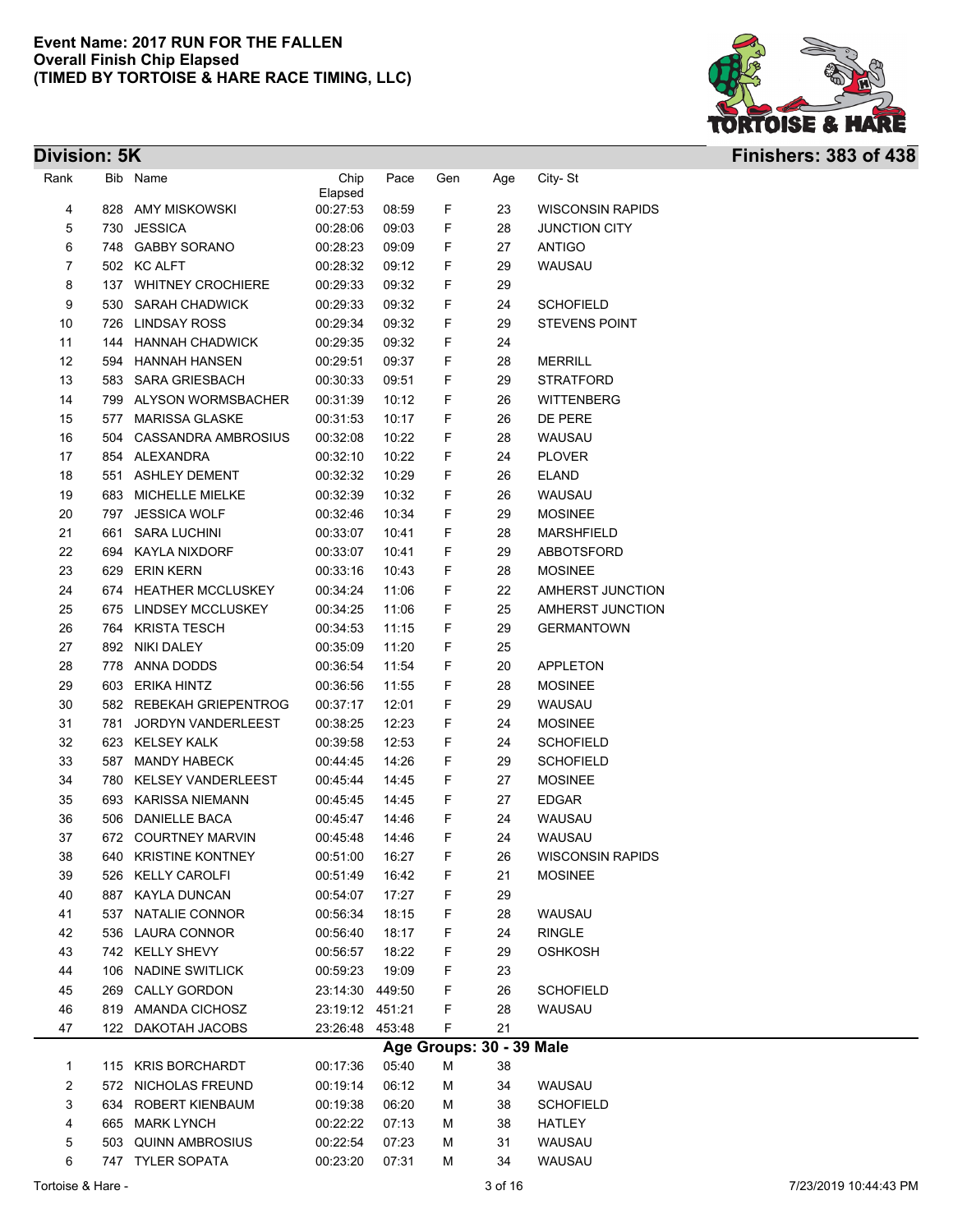

| Rank |     | Bib Name                          | Chip            | Pace           | Gen | Age                        | City-St              |  |
|------|-----|-----------------------------------|-----------------|----------------|-----|----------------------------|----------------------|--|
|      |     |                                   | Elapsed         |                |     |                            | <b>MOSINEE</b>       |  |
| 7    |     | 557 PHILLIP DOEDE                 | 00:23:20        | 07:31          | M   | 37                         |                      |  |
| 8    |     | 531 LEE CHANG                     | 00:23:20        | 07:31          | M   | 31                         | WAUSAU               |  |
| 9    |     | 848 ERIC FILTZ<br>832 JOSH PLISCH | 00:24:49        | 08:00<br>08:00 | M   | 35<br>35                   |                      |  |
| 10   |     | 886 RANDY FIFRICK                 | 00:24:49        |                | M   | 33                         |                      |  |
| 11   |     |                                   | 00:25:53        | 08:20          | M   |                            |                      |  |
| 12   |     | 814 BENJAMIN STROMBERG            | 00:26:27        | 08:31          | M   | 32                         | <b>ROTHSCHILD</b>    |  |
| 13   |     | 883 MATTHEW LANGDON               | 00:27:02        | 08:43          | М   | 33                         |                      |  |
| 14   |     | 576 SHELLY GERTZ                  | 00:27:13        | 08:46          | М   | 33                         | WAUSAU               |  |
| 15   |     | 145 NICK MINNIECHESL              | 00:27:47        | 08:58          | М   | 35                         |                      |  |
| 16   |     | 662 ANTHONY LUCHINI               | 00:29:13        | 09:25          | M   | 34                         | <b>MARSHFIELD</b>    |  |
| 17   |     | 798 JASON WOLF                    | 00:29:14        | 09:26          | M   | 36                         | <b>MOSINEE</b>       |  |
| 18   |     | 146 BRAD HATHBE                   | 00:30:10        | 09:43          | м   | 36                         |                      |  |
| 19   |     | 509 STEPHEN BAUMANN               | 00:31:00        | 10:00          | M   | 39                         | <b>SCHOFIELD</b>     |  |
| 20   |     | 533 GREGORY COLE                  | 00:31:31        | 10:10          | M   | 36                         | <b>MOSINEE</b>       |  |
| 21   |     | 776 BRUCE VAN SLEET               | 00:32:52        | 10:36          | M   | 34                         | WAUSAU               |  |
| 22   |     | 597 MICHAEL HECKENDORF            | 00:33:11        | 10:42          | M   | 38                         | WAUSAU               |  |
| 23   |     | 646 BEN KRIESCHER                 | 00:33:36        | 10:50          | M   | 33                         | WAUSAU               |  |
| 24   |     | 735 JASON SCHNEIDER               | 00:35:00        | 11:17          | M   | 35                         | SAINT NAZIANZ        |  |
| 25   |     | 834 JOHN HECK JR                  | 00:36:21        | 11:43          | M   | 34                         |                      |  |
| 26   |     | 777 SAM VANDEN                    | 00:36:55        | 11:54          | M   | 30                         | APPLETON             |  |
| 27   |     | 793 CHUCK WESENICK                | 00:42:29        | 13:42          | M   | 35                         | WAUSAU               |  |
| 28   |     | 762 DANIEL TESCH                  | 00:47:19        | 15:15          | M   | 36                         | <b>MOSINEE</b>       |  |
| 29   |     | 612 BRIAN IMHOFF                  | 00:54:53        | 17:42          | м   | 30                         | WAUSAU               |  |
| 30   |     | 678 JOSH MEIDL                    | 00:57:14        | 18:27          | M   | 32                         | <b>SCHOFIELD</b>     |  |
| 31   |     | 818 DAN GIESE                     | 23:18:43 451:11 |                | м   | 34                         | WAUSAU               |  |
|      |     |                                   |                 |                |     | Age Groups: 30 - 39 Female |                      |  |
|      |     | 899 KARLA ERICKSON                |                 |                |     | 30                         |                      |  |
| 1    |     |                                   | 00:19:28        | 06:16          | F   |                            |                      |  |
| 2    |     | 136 VALERIE CROCHIERE             | 00:22:25        | 07:14          | F   | 31                         |                      |  |
| 3    |     | 740 HEIDI SEEFELDT                | 00:22:51        | 07:22          | F   | 31                         | WAUSAU               |  |
| 4    |     | 555 CRYSTAL NORENBERG             | 00:24:19        | 07:50          | F   | 35                         | WAUSAU               |  |
| 5    |     | 575 KRYSTLE GERTSCHEN             | 00:25:39        | 08:16          | F   | 34                         | <b>MARATHON</b>      |  |
| 6    |     | 703 SARA PINSONNEAULT             | 00:26:17        | 08:28          | F   | 35                         | <b>SCHOFIELD</b>     |  |
| 7    |     | 759 NAISHA TEASLEY                | 00:27:01        | 08:43          | F   | 31                         | WAUSAU               |  |
| 8    |     | 774 LESLIE TRUDEAU                | 00:27:17        | 08:48          | F   | 31                         | WAUSAU               |  |
| 9    |     | 604 JULIA HINTZ                   | 00:27:25        | 08:50          | F   | 31                         | <b>MOSINEE</b>       |  |
| 10   |     | 823 NIKKI BROST                   | 00:27:33        | 08:53          | F   | 31                         | MEDFORD              |  |
| 11   |     | 105 SUE HOFFMAN                   | 00:27:38        | 08:55          | F   | 32                         |                      |  |
| 12   |     | 743 SARAH SICKLER                 | 00:27:55        | 09:00          | F   | 36                         | <b>SCHOFIELD</b>     |  |
| 13   |     | 701 MELISSA PETERSEN              | 00:28:05        | 09:03          | F.  | 30                         | <b>REEDSBURG</b>     |  |
| 14   |     | 816 CASSANDRA ROBEL               | 00:28:16        | 09:07          | F.  | 33                         | <b>STEVENS POINT</b> |  |
| 15   |     | 792 KATHLEEN WENZEL               | 00:28:17        | 09:07          | F   | 30                         | <b>ROTHSCHILD</b>    |  |
| 16   | 591 | NICOLE HALL                       | 00:28:21        | 09:08          | F   | 35                         | <b>MARATHON</b>      |  |
| 17   |     | 815 BETHANY FULLER                | 00:28:29        | 09:11          | F   | 33                         | ANIWA                |  |
| 18   |     | 667 JACKIE MAJEWSKI               | 00:28:32        | 09:12          | F   | 37                         | WAUSAU               |  |
| 19   |     | 670 RACHEL MANLEY                 | 00:29:11        | 09:25          | F   | 37                         | <b>MOSINEE</b>       |  |
| 20   | 544 | SONYA CZLAPINSKI                  | 00:29:42        | 09:34          | F   | 34                         | JUNCTION CITY        |  |
| 21   |     | 843 CARRIE BABIASH                | 00:29:46        | 09:36          | F   | 39                         |                      |  |
| 22   |     | 659 SAMMANTHA LEWITZKE            | 00:30:01        | 09:41          | F   | 30                         | <b>SCHOFIELD</b>     |  |
| 23   |     | 692 EMILY NEWTON                  | 00:30:14        | 09:45          | F   | 33                         | <b>MOSINEE</b>       |  |
| 24   |     | 113 JULI BIRKENMEIRER             | 00:30:25        | 09:48          | F   | 35                         |                      |  |
| 25   |     | 501 PATTI ABT                     | 00:30:30        | 09:50          | F   | 35                         | WAUSAU               |  |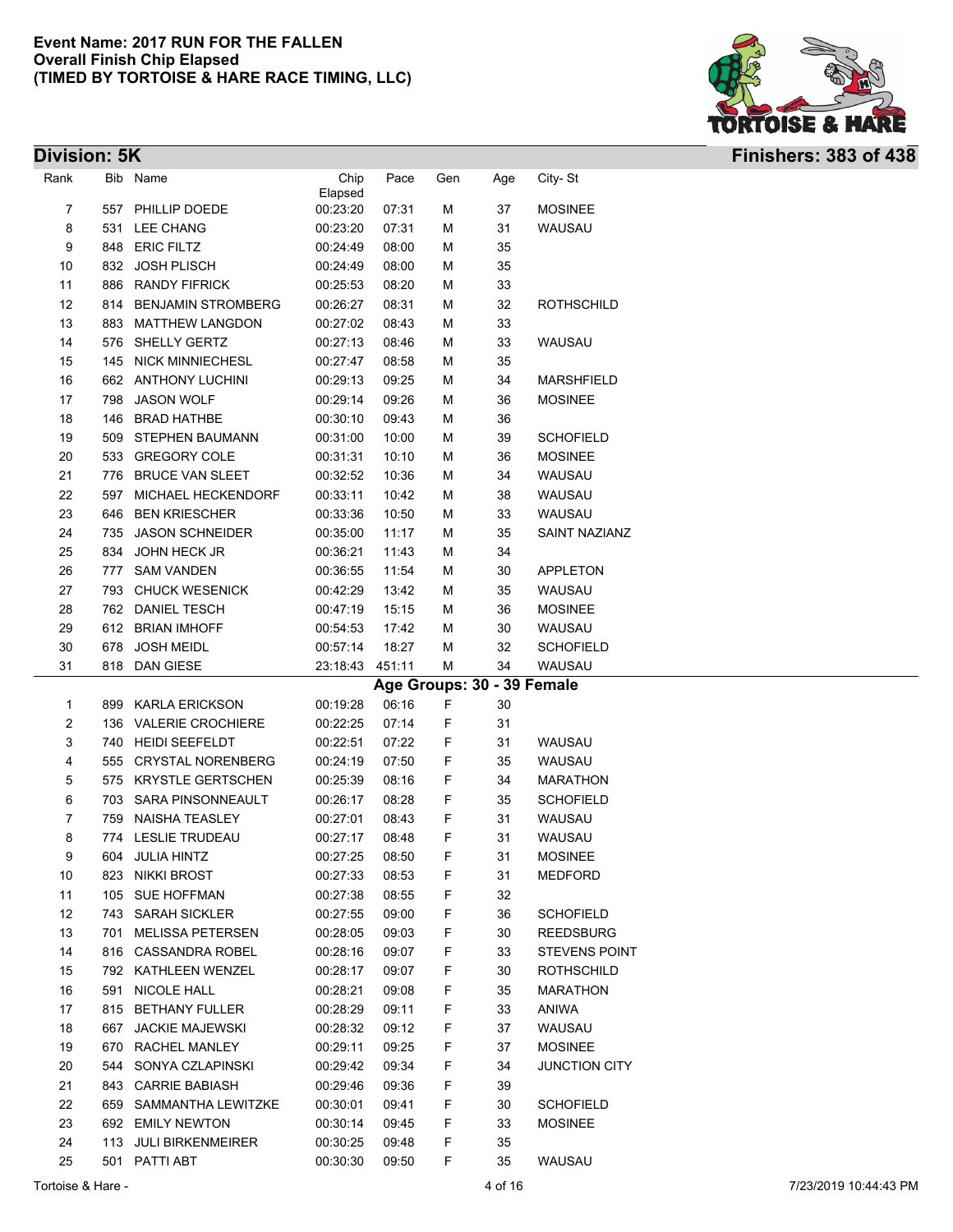

| <b>Division: 5K</b> |     |                         |                 |                |     |     |                      | <b>Finishers: 383 of 438</b> |
|---------------------|-----|-------------------------|-----------------|----------------|-----|-----|----------------------|------------------------------|
| Rank                |     | Bib Name                | Chip<br>Elapsed | Pace           | Gen | Age | City-St              |                              |
| 26                  |     | 565 SARA EDWARDSON      | 00:30:33        | 09:51          | F   | 33  | WAUSAU               |                              |
| 27                  | 541 | <b>KERRI CUNNINGHAM</b> | 00:31:08        | 10:02          | F   | 31  | <b>SCHOFIELD</b>     |                              |
| 28                  |     | 638 KRISTINE KLINE      | 00:31:17        | 10:05          | F   | 30  | <b>ELAND</b>         |                              |
| 29                  |     | 562 LAURI DOEPKE        | 00:31:23        | 10:07          | F   | 39  | <b>SCHOFIELD</b>     |                              |
| 30                  |     | 783 PAULA VESELY        | 00:31:39        | 10:12          | F   | 39  | <b>MARATHON</b>      |                              |
| 31                  | 581 | <b>KELLY GREIG</b>      | 00:31:40        | 10:13          | F   | 37  | WAUSAU               |                              |
| 32                  |     | 610 AMANDA HOPPE        | 00:31:59        | 10:19          | F   | 36  | MARSHFIELD           |                              |
| 33                  |     | 900 ALYSSA SCHNEEBERGER | 00:32:14        | 10:24          | F   | 39  |                      |                              |
| 34                  |     | 648 KRISTIN KRUZAN      | 00:32:22        | 10:26          | F   | 36  | WAUSAU               |                              |
| 35                  |     | 787 AMANDA WALTERS      | 00:32:59        | 10:38          | F   | 31  | ANIWA                |                              |
| 36                  |     | 720 SHANNON RHYNER      | 00:33:10        | 10:42          | F   | 32  | WAUSAU               |                              |
| 37                  |     | 641 ERICA KOSTICHKA     | 00:33:34        | 10:49          | F   | 39  | <b>ANTIGO</b>        |                              |
| 38                  |     | 835 CORTNEY DRAKE       | 00:33:37        | 10:50          | F   | 38  |                      |                              |
| 39                  |     | 802 SARAH ZUELKE        | 00:33:37        | 10:50          | F   | 31  | WAUSAU               |                              |
| 40                  |     | 647 JENNA KRIESCHER     | 00:33:52        | 10:55          | F   | 32  | WAUSAU               |                              |
| 41                  |     | 593 AMANDA HANDRAHAN    | 00:34:01        | 10:58          | F   | 39  | <b>SCHOFIELD</b>     |                              |
| 42                  |     | 736 CHERI SCHNEIDER     | 00:34:06        | 11:00          | F   | 37  | SAINT NAZIANZ        |                              |
| 43                  |     | 710 NATASHA PURPUS      | 00:34:07        | 11:00          | F   | 35  | <b>TOMAH</b>         |                              |
| 44                  | 601 | <b>JENNIFER HINNER</b>  | 00:34:47        | 11:13          | F   | 36  | WAUSAU               |                              |
| 45                  |     | 550 CARLY DEETS         | 00:34:51        | 11:14          | F   | 30  | <b>ALLENTON</b>      |                              |
| 46                  | 650 | <b>MELANIE KULAS</b>    | 00:35:13        | 11:21          | F   | 36  | WITTENBERG           |                              |
| 47                  |     | 654 KRISTY LEMMER       | 00:35:14        | 11:22          | F   | 37  | <b>RINGLE</b>        |                              |
| 48                  |     | 540 SHEANA COOPER       | 00:35:16        | 11:22          | F   | 35  | WAUSAU               |                              |
| 49                  | 809 | <b>CRYSTAL SCHOEN</b>   | 00:35:56        | 11:35          | F   | 31  | <b>MOSINEE</b>       |                              |
| 50                  |     | 699 LEAH PANKOW         | 00:37:35        | 12:07          | F   | 33  | <b>MOSINEE</b>       |                              |
| 51                  |     | 649 KATIE KUEHNNHOLD    | 00:38:07        | 12:17          | F   | 33  | <b>MOSINEE</b>       |                              |
| 52                  |     | 645 STACY KREMBS        | 00:38:14        | 12:20          | F   | 37  | <b>SCHOFIELD</b>     |                              |
| 53                  | 737 | <b>JESSICA SCHOLTES</b> | 00:38:14        | 12:20          | F   | 32  | RHINELANDER          |                              |
| 54                  |     | 129 AIMEE BUDLESKI      | 00:39:20        | 12:41          | F   | 38  |                      |                              |
| 55                  |     | 817 NICOLE KUKUCZKA     | 00:39:25        | 12:43          | F   | 35  | <b>MOSINEE</b>       |                              |
| 56                  |     | 807 LISA DUQUAINE       | 00:39:30        | 12:44          | F   | 34  | <b>PHELPS</b>        |                              |
| 57                  |     | 614 DANIELLE IRICK      | 00:41:57        | 13:31          | F   | 31  | WAUSAU               |                              |
| 58                  |     | 794 JENNA WESENICK      | 00:42:30        | 13:42          | F   | 32  | WAUSAU               |                              |
| 59                  |     | 804 VAL WENDORSKI       | 00:44:06        | 14:13          | F.  | 31  | HATLEY               |                              |
| 60                  |     | 637 CHRISTINA KISLOW    | 00:44:37        | 14:23          | F   | 38  | <b>SCHOFIELD</b>     |                              |
| 61                  |     | 525 ANGEL BROWNING      | 00:45:05        | 14:32          | F   | 34  | <b>RACINE</b>        |                              |
| 62                  |     | 510 ASHLEY BAUMANN      | 00:45:06        | 14:32          | F   | 32  | <b>SCHOFIELD</b>     |                              |
| 63                  |     | 721 JAMIE RICE          | 00:45:46        | 14:46          | F   | 39  | WAUSAU               |                              |
| 64                  |     | 507 ROXANNE BALTUS      | 00:45:56        | 14:49          | F   | 35  | AUBURNDALE           |                              |
| 65                  |     | 705 JALENA PITZO        | 00:46:44        | 15:04          | F   | 37  | WAUSAU               |                              |
| 66                  |     | 687 KARA MROZEK         | 00:48:27        | 15:37          | F   | 34  | <b>MOSINEE</b>       |                              |
| 67                  |     | 599 JANET HEITING       | 00:48:54        | 15:46          | F   | 37  | MARSHFIELD           |                              |
| 68                  |     | 714 JACQUIE RAUTH       | 00:49:29        | 15:58          | F   | 34  | <b>HEWITT</b>        |                              |
| 69                  |     | 573 AMANDA FRITSCHE     | 00:49:30        | 15:58          | F   | 32  | <b>STEVENS POINT</b> |                              |
| 70                  |     | 779 JOANNA VANDENBERG   | 00:49:31        | 15:58          | F   | 33  | <b>MARSHFIELD</b>    |                              |
| 71                  |     | 803 GERALYN CZERWINSKI  | 00:49:49        | 16:04          | F   | 37  | <b>STEVENS POINT</b> |                              |
| 72                  |     | 790 AMBER WEILAND       | 00:51:01        | 16:27          | F   | 32  | <b>STEVENS POINT</b> |                              |
| 73                  |     | 508 ANDREA BAUGHMAN     | 00:51:56        | 16:45          | F   | 32  | ANTIGO               |                              |
| 74<br>75            |     | 709 ELIZABETH PROCHNOW  | 00:53:01        | 17:06<br>17:22 | F   | 34  | <b>MERRILL</b>       |                              |
|                     |     | 653 AMANDA LEDUC        | 00:53:53        |                | F   | 36  | <b>SCHOFIELD</b>     |                              |
| 76                  | 784 | MICHELLE WAGGONER       | 00:53:53        | 17:23          | F.  | 36  | <b>SCHOFIELD</b>     |                              |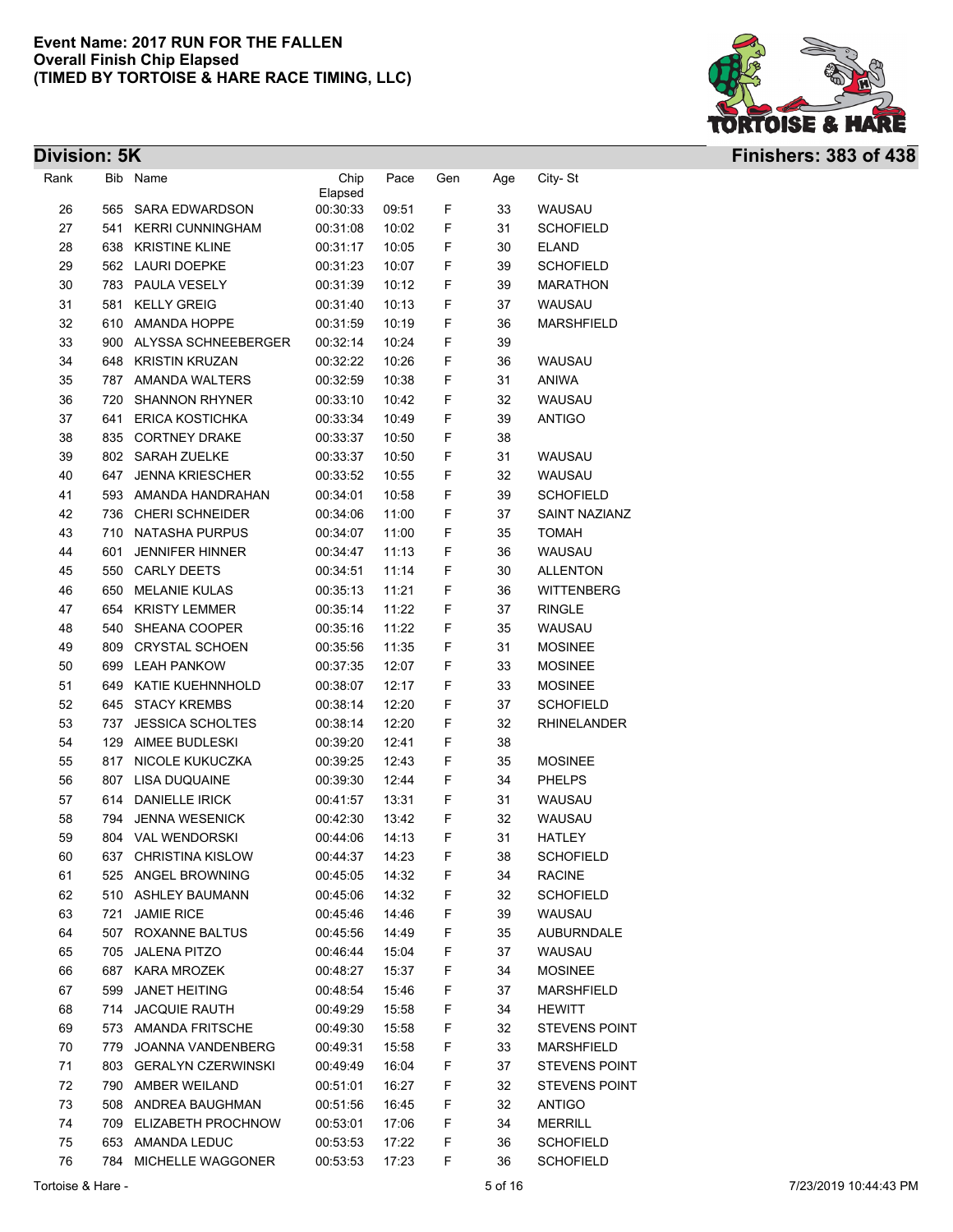

| Rank |     | Bib Name                 | Chip            | Pace   | Gen | Age                        | City-St              |
|------|-----|--------------------------|-----------------|--------|-----|----------------------------|----------------------|
|      |     |                          | Elapsed         |        |     |                            |                      |
| 77   | 888 | EMILY LEY                | 00:54:07        | 17:27  | F   | 33                         |                      |
| 78   |     | 613 LAURA IMHOFF         | 00:54:55        | 17:42  | F   | 30                         | WAUSAU               |
| 79   |     | 727 AMANDA ROWE          | 00:54:57        | 17:43  | F   | 32                         | WAUSAU               |
| 80   | 611 | <b>REBECCA HULL</b>      | 00:56:18        | 18:09  | F   | 35                         | RHINELANDER          |
| 81   |     | 751 THERESA SPRANGER     | 00:56:20        | 18:10  | F   | 35                         | WAUSAU               |
| 82   | 758 | BETTY TABAKA             | 00:56:34        | 18:15  | F   | 30                         | WAUSAU               |
| 83   |     | 725 SARA ROSENBERG       | 00:56:36        | 18:15  | F   | 39                         | WAUSAU               |
| 84   |     | 619 PAMELA JOHNSON       | 00:56:54        | 18:21  | F   | 32                         | WAUSAU               |
| 85   | 679 | <b>EMILY MEIDL</b>       | 00:57:05        | 18:25  | F   | 30                         | <b>SCHOFIELD</b>     |
| 86   |     | 143 MADONNA ENKERS       | 00:57:24        | 18:31  | F   | 33                         |                      |
| 87   |     | 763 LISA TESCH           | 00:57:45        | 18:37  | F   | 32                         | <b>MOSINEE</b>       |
| 88   |     | 132 TAMMY SOLBERG        | 00:57:56        | 18:41  | F   | 32                         |                      |
| 89   |     | 515 LAURA BERRY          | 23:10:12 448:27 |        | F   | 34                         | <b>MARATHON</b>      |
|      |     |                          |                 |        |     | Age Groups: 40 - 49 Male   |                      |
| 1    |     | 893 KEVIN LANG           | 00:22:56        | 07:24  | М   | 41                         |                      |
| 2    |     | 518 JERRY BOLLER         | 00:23:15        | 07:30  | М   | 49                         | WAUSAU               |
| 3    |     | 755 SCOTT SWOPE          | 00:26:13        | 08:27  | М   | 48                         | <b>SCHOFIELD</b>     |
| 4    | 890 | <b>JOEL STROUP</b>       | 00:27:54        | 09:00  | М   | 48                         |                      |
| 5    |     | 853 JASON NOVAK          | 00:28:38        | 09:14  | М   | 48                         | <b>WAUPACA</b>       |
| 6    | 101 | JOHN DOEPKE              | 00:29:18        | 09:27  | M   | 41                         |                      |
| 7    |     | 568 JAY FERGE            | 00:29:25        | 09:29  | М   | 47                         | <b>SCHOFIELD</b>     |
| 8    |     | 589 RON HAHN             | 00:29:48        | 09:36  | М   | 49                         | <b>MOSINEE</b>       |
| 9    | 652 | <b>BOB LARSEN</b>        | 00:30:28        | 09:49  | М   | 49                         | <b>MARSHFIELD</b>    |
| 10   |     | 767 ALLEN THUMS          | 00:30:44        | 09:54  | M   | 46                         | <b>SCHOFIELD</b>     |
| 11   |     | 775 CHAD VAN LANEN       | 00:31:40        | 10:13  | М   | 48                         | <b>NEW LONDON</b>    |
| 12   |     | 858 DOUG ROSS            | 00:32:04        | 10:20  | М   | 41                         | WAUSAU               |
| 13   |     | 598 JOSHUA HEIL          | 00:32:31        | 10:29  | М   | 40                         | WAUSAU               |
| 14   |     | 731 MATTHEW SCHILLING    | 00:35:08        | 11:20  | М   | 41                         | <b>DORCHESTER</b>    |
| 15   |     | 548 KEVIN DAY            | 00:37:46        | 12:11  | М   | 49                         | <b>WAUPUN</b>        |
| 16   |     | 716 JACK REEVES          | 00:37:54        | 12:13  | М   | 43                         | WAUSAU               |
| 17   |     | 682 TODD MEYER           | 00:40:17        | 12:59  | М   | 45                         | <b>MARSHFIELD</b>    |
| 18   | 786 | CARL WALPORT             | 00:53:58        | 17:24  | М   | 43                         | <b>MOSINEE</b>       |
| 19   |     | 845 JOE MCCABE           | 23:07:08        | 447:27 | М   | 49                         |                      |
| 20   | 820 | <b>GARY GOSDA</b>        | 23:12:29 449:11 |        | М   | 48                         | <b>COMSTOCK</b>      |
| 21   |     | 520 ROY BRION            | 23:16:23 450:26 |        | м   | 41                         | <b>SLINGER</b>       |
|      |     |                          |                 |        |     | Age Groups: 40 - 49 Female |                      |
| 1    |     | 117 JENNIFER DVORAK      | 00:26:05        | 08:24  | F   | 40                         |                      |
| 2    | 821 | <b>HEIDI LATENDRESSE</b> | 00:28:02        | 09:02  | F   | 43                         | <b>MOSINEE</b>       |
| 3    |     | 632 DAWN KERSKE          | 00:28:11        | 09:05  | F   | 47                         | <b>STEVENS POINT</b> |
| 4    |     | 142 JANA SWENSON         | 00:28:19        | 09:08  | F   | 40                         |                      |
|      |     | 842 HEATHER GRUSZYNSKI   | 00:29:45        | 09:36  | F   |                            |                      |
| 5    |     | 579 JAMIE GOLDSMITH      | 00:30:02        | 09:41  |     | 41                         |                      |
| 6    |     |                          |                 |        | F   | 40                         | ROTHSCHILD           |
| 7    |     | 513 CONNIE BENISHEK      | 00:30:03        | 09:41  | F   | 47                         | <b>MOSINEE</b>       |
| 8    | 549 | <b>BECKY DAY</b>         | 00:32:09        | 10:22  | F   | 47                         | <b>WAUPUN</b>        |
| 9    | 554 | MICHELLE DOBBE           | 00:32:30        | 10:29  | F   | 44                         | WAUSAU               |
| 10   | 791 | <b>LYNN WENGELSKI</b>    | 00:33:10        | 10:42  | F   | 43                         | <b>MOSINEE</b>       |
| 11   |     | 882 KRISTI PALMER        | 00:34:57        | 11:16  | F   | 49                         |                      |
| 12   |     | 700 ALBERTA PESAVENTO    | 00:35:29        | 11:27  | F   | 48                         | WAUSAU               |
| 13   |     | 625 AMY KAMPMEYER        | 00:35:45        | 11:32  | F   | 41                         | <b>COLBY</b>         |
| 14   |     | 627 CHRIS KELNHOFER      | 00:36:15        | 11:41  | F   | 45                         | <b>SCHOFIELD</b>     |
| 15   |     | 744 ALISON SIMON         | 00:37:52        | 12:13  | F   | 40                         | WAUSAU               |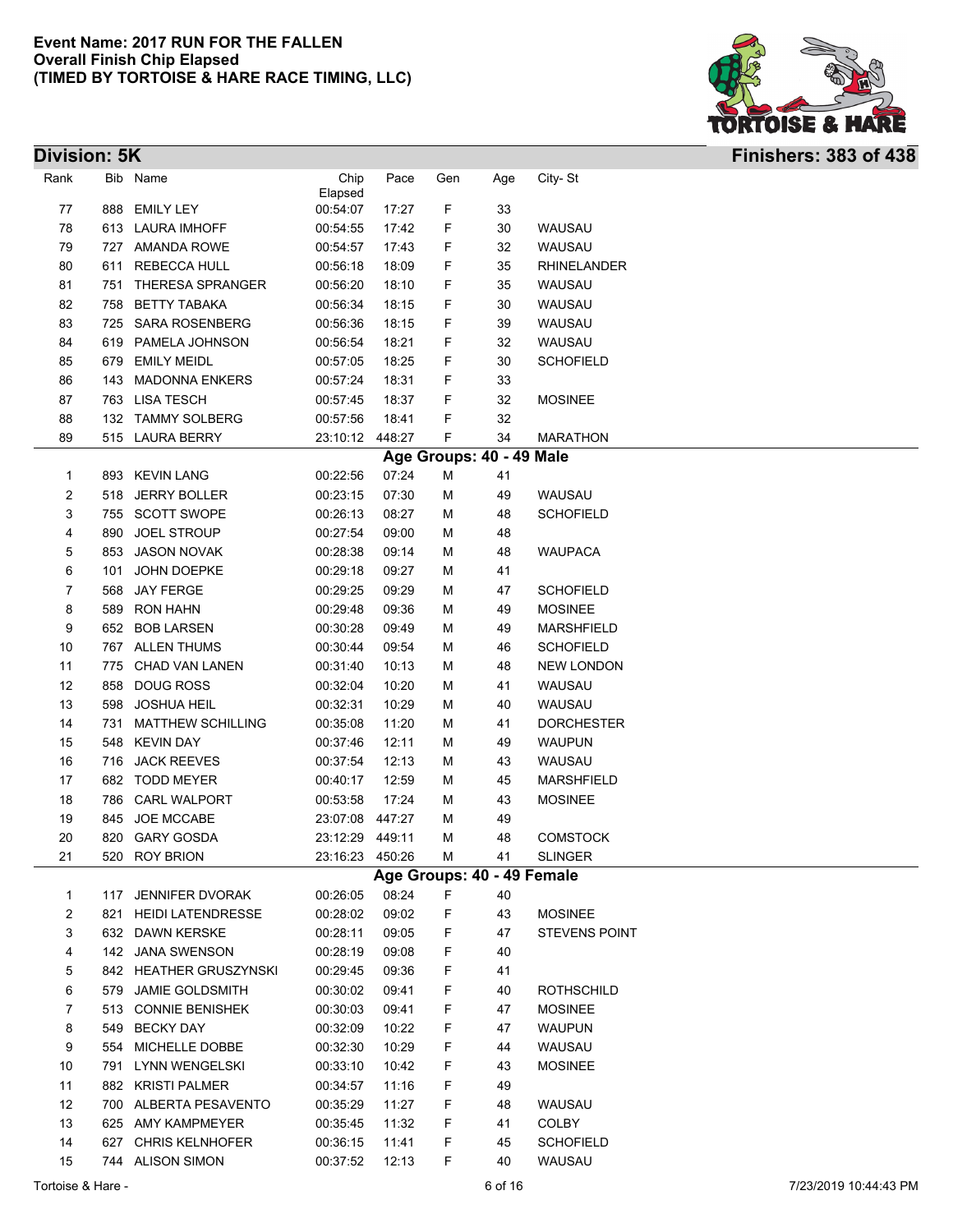

| Rank |     | Bib Name                 | Chip<br>Elapsed | Pace   | Gen                        | Age | City-St                 |  |
|------|-----|--------------------------|-----------------|--------|----------------------------|-----|-------------------------|--|
| 16   |     | 715 JENNIFER REEVES      | 00:37:56        | 12:14  | F                          | 43  | WAUSAU                  |  |
| 17   |     | 590 EDITH HAHN           | 00:42:32        | 13:43  | F                          | 48  | <b>MOSINEE</b>          |  |
| 18   |     | 522 JEN BRKLACICH        | 00:42:45        | 13:47  | F                          | 40  | WAUSAU                  |  |
| 19   |     | 757 TINA SZEMBORSKI      | 00:44:37        | 14:23  | F                          | 48  | <b>MARATHON</b>         |  |
| 20   |     | 812 TRINA PILSNER        | 00:44:56        | 14:29  | F                          | 47  | <b>MOSINEE</b>          |  |
| 21   |     | 561 MARIA DOEPKE         | 00:44:56        | 14:29  | F                          | 41  | <b>RINGLE</b>           |  |
| 22   |     | 711 JENNIFER QUELLE      | 00:49:34        | 15:59  | F                          | 43  | <b>HEWITT</b>           |  |
| 23   |     | 127 ROBERTA WHITE        | 00:52:22        | 16:53  | F                          | 43  |                         |  |
| 24   |     | 578 LINDSEY GLODOWSKI    | 00:53:36        | 17:17  | F                          | 40  | WAUSAU                  |  |
| 25   | 889 | <b>MELISSA STROUP</b>    | 00:53:39        | 17:18  | F                          | 40  |                         |  |
| 26   |     | 242 TAMMY BEHNKE         | 00:53:52        | 17:22  | F                          | 49  | <b>SCHOFIELD</b>        |  |
| 27   |     | 754 LEIGH STUBB          | 00:53:55        | 17:23  | F                          | 40  | WAUSAU                  |  |
| 28   |     | 785 MANI WALPORT         | 00:53:59        | 17:24  | F                          | 40  | <b>MOSINEE</b>          |  |
| 29   |     | 542 DEIDRE CYCHOSZ       | 00:59:53        | 19:19  | F                          | 40  | <b>MOSINEE</b>          |  |
| 30   | 671 | <b>MELANIE MARTIN</b>    | 23:07:09        | 447:28 | F                          | 40  | <b>MARATHON</b>         |  |
|      |     |                          |                 |        | Age Groups: 50 - 59 Male   |     |                         |  |
| 1    |     | 825 JAY PUNKE            | 00:20:57        | 06:45  | М                          | 57  | WAUSAU                  |  |
| 2    |     | 585 JERRY HABECK         | 00:22:48        | 07:21  | М                          | 56  | <b>SCHOFIELD</b>        |  |
| 3    |     | 126 GREG JACKAN          | 00:23:54        | 07:42  | М                          | 56  |                         |  |
| 4    |     | 749 JEFF SPIELVOGEL      | 00:24:13        | 07:48  | М                          | 50  | APPLETON                |  |
| 5    |     | 771 DAN TRITTEN          | 00:25:13        | 08:08  | М                          | 53  | WAUSAU                  |  |
| 6    |     | 746 LOUIS SMITH          | 00:25:34        | 08:15  | М                          | 52  | WAUSAU                  |  |
| 7    |     | 631 MARK KERN            | 00:28:16        | 09:07  | М                          | 53  | <b>MOSINEE</b>          |  |
| 8    |     | 621 MARTY KAISER         | 00:31:35        | 10:11  | М                          | 57  | <b>COLBY</b>            |  |
| 9    |     | 712 RON RACZKOWSKI       | 00:32:40        | 10:32  | М                          | 55  | <b>MOSINEE</b>          |  |
| 10   |     | 690 JOSEPH MUELLER       | 00:35:06        | 11:19  | М                          | 56  | <b>COLBY</b>            |  |
| 11   |     | 524 PAUL BROWN           | 00:39:49        | 12:50  | М                          | 50  | <b>STETSONVILLE</b>     |  |
| 12   |     | 738 GREGG SCHROEDER      | 00:46:38        | 15:02  | М                          | 50  | <b>MOSINEE</b>          |  |
| 13   |     | 123 ROY BRANDELL         | 00:47:09        | 15:12  | M                          | 54  |                         |  |
| 14   |     | 116 MIKE BROST           | 23:10:55        | 448:41 | М                          | 57  |                         |  |
|      |     |                          |                 |        | Age Groups: 50 - 59 Female |     |                         |  |
| 1    |     | 830 SHERRI PLISCH        | 00:24:50        | 08:00  | F                          | 57  |                         |  |
| 2    |     | 615 LESLI IVERSON        | 00:26:27        | 08:31  | F                          | 57  | WAUSAU                  |  |
| 3    |     | 884 JANE REILLY-SMITH    | 00:27:05        | 08:44  | F                          | 59  |                         |  |
| 4    |     | 630 MARIETTA KERN        | 00:28:18        | 09:07  | F                          | 53  | <b>MOSINEE</b>          |  |
| 5    |     | 706 CHAR PLOWMAN         | 00:28:20        | 09:08  | F                          | 56  | <b>WISCONSIN RAPIDS</b> |  |
| 6    |     | 596 LAURA HAYDEN         | 00:30:15        | 09:45  | F                          | 54  | <b>STETSONVILLE</b>     |  |
| 7    |     | 722 NICHOL RIEDEL        | 00:30:18        | 09:46  | F                          | 51  | <b>SCHOFIELD</b>        |  |
| 8    |     | 695 ANITA NORTON-HEIL    | 00:31:25        | 10:08  | F                          | 55  | WAUSAU                  |  |
| 9    |     | 519 SANDRA BRADY         | 00:34:00        | 10:58  | F                          | 55  | <b>WITTENBERG</b>       |  |
| 10   | 571 | <b>RICHELLE FLEMING</b>  | 00:36:01        | 11:37  | F                          | 50  | WAUSAU                  |  |
| 11   | 556 | DIANE DODDS              | 00:36:55        | 11:54  | F                          | 56  | WAUSAU                  |  |
| 12   |     | 622 GWENN KAISER         | 00:37:27        | 12:04  | F                          | 54  | <b>COLBY</b>            |  |
| 13   |     | 734 DENISE SCHMIDT VOIGT | 00:37:46        | 12:11  | F                          | 52  | WAUSAU                  |  |
| 14   |     | 801 KELLY ZAGRZEBSKI     | 00:38:45        | 12:30  | F                          | 51  | <b>MOSINEE</b>          |  |
| 15   |     | 517 LINDA BLUME          | 00:41:54        | 13:31  | F                          | 52  | <b>SCHOFIELD</b>        |  |
| 16   |     | 697 DENISE OSTROWSKI     | 00:42:35        | 13:44  | F                          | 58  | ELAND                   |  |
| 17   |     | 689 SUE MUELLER          | 00:44:41        | 14:24  | F                          | 58  | <b>SPENCER</b>          |  |
| 18   |     | 691 LENORA MUELLER       | 00:44:41        | 14:25  | F                          | 53  | <b>COLBY</b>            |  |
| 19   |     | 879 NICHOLE REIMER       | 00:46:18        | 14:56  | F                          | 51  | <b>JUNCTION CITY</b>    |  |
| 20   |     | 852 LAURIE NOVAK         | 00:47:06        | 15:11  | F                          | 50  | <b>WAUPACA</b>          |  |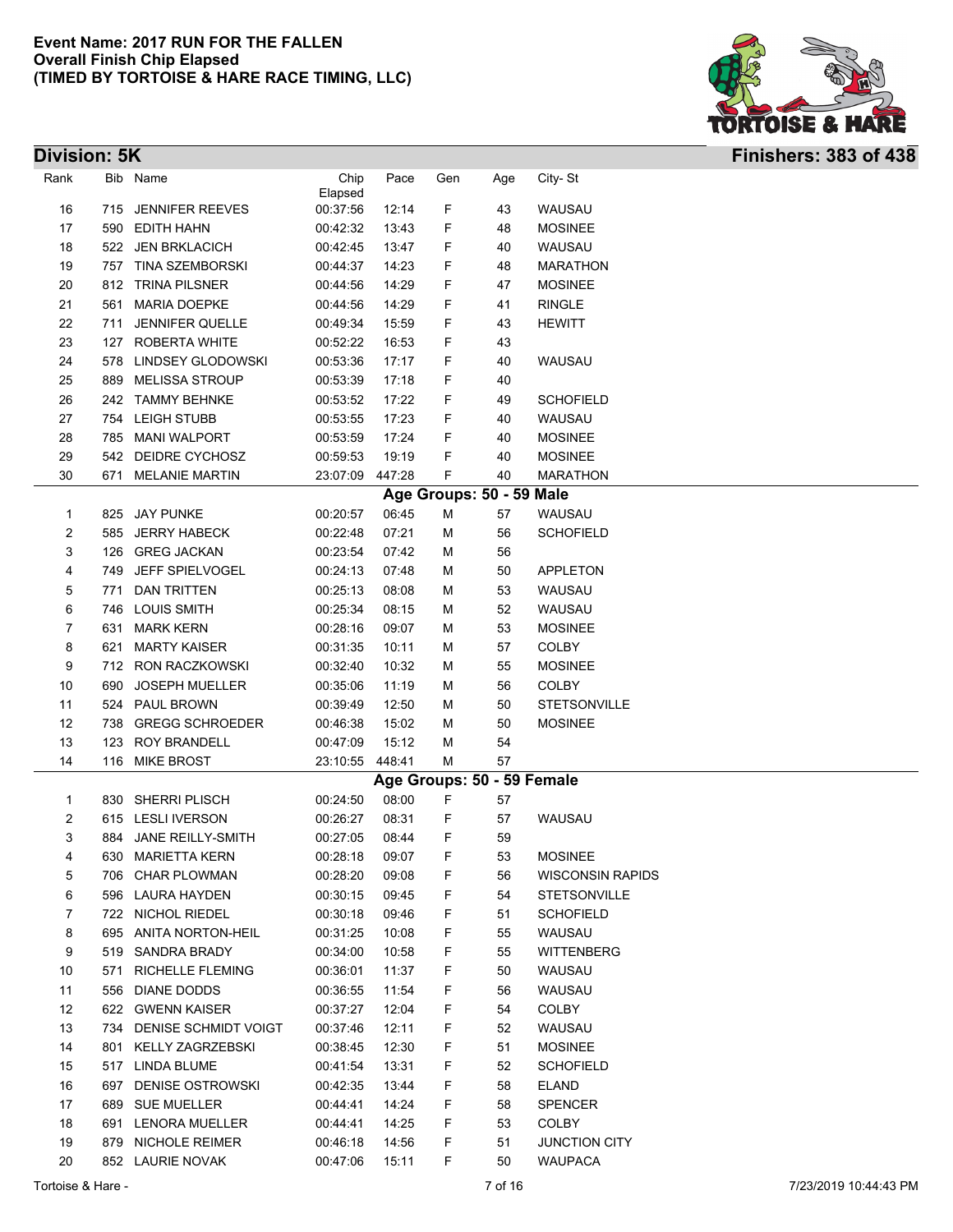

| Rank   |     | Bib Name                | Chip            | Pace  | Gen    | Age                        | City-St              |
|--------|-----|-------------------------|-----------------|-------|--------|----------------------------|----------------------|
|        |     |                         | Elapsed         |       |        |                            |                      |
| 21     |     | 651 JEANNE KUSKI        | 00:50:25        | 16:16 | F      | 57                         | <b>MOSINEE</b>       |
| 22     |     | 713 KATHY RACZKOWSKI    | 00:52:20        | 16:53 | F      | 52                         | <b>MOSINEE</b>       |
| 23     |     | 897 JANE ENKERS         | 00:52:23        | 16:54 | F      | 54                         |                      |
| 24     |     | 633 VICKI KIELMAN       | 00:53:47        | 17:21 | F      | 57                         | WAUSAU               |
| 25     |     | 862 CATHLEEN GEORGE     | 00:57:09        | 18:26 | F      | 59                         | <b>SCHOFIELD</b>     |
| 26     |     | 586 MARCIA HABECK       | 00:57:25        | 18:31 | F      | 56                         | <b>RINGLE</b>        |
| 27     |     | 108 TIFFANI PEITE       | 00:59:24        | 19:09 | F      | 54                         |                      |
| 28     | 656 | <b>DOREEN LENT</b>      | 00:59:53        | 19:19 | F      | 58                         | <b>MOSINEE</b>       |
| 29     |     | 655 DOTTIE LENT         | 00:59:57        | 19:20 | F      | 52                         | <b>MOSINEE</b>       |
| 30     |     | 696 KATHY OKSUITA       | 01:00:04        | 19:22 | F      | 54                         | <b>MOSINEE</b>       |
| 31     |     | 535 MARY JO COLEMAN     | 23:36:00 456:46 |       | F      | 53                         | WAUSAU               |
|        |     | 104 KEN MILZ            | 00:20:54        | 06:44 | м      | Age Groups: 60 - 69 Male   |                      |
| 1<br>2 |     | 826 JEFF MILLS          | 00:21:29        | 06:56 |        | 60<br>62                   | <b>MOSINEE</b>       |
| 3      |     | 708 LES PRIHODA         | 00:38:33        | 12:26 | м      |                            | <b>MARATHON</b>      |
| 4      |     | 545 BILL DANENS         | 00:45:32        | 14:41 | м<br>м | 66<br>69                   | <b>MOSINEE</b>       |
|        |     |                         |                 |       |        | Age Groups: 60 - 69 Female |                      |
| 1      |     | 657 MARCY LEWENS        | 00:26:48        | 08:38 | F.     | 68                         | <b>SCHOFIELD</b>     |
| 2      |     | 824 JUDY PUNKE          | 00:26:51        | 08:39 | F      | 63                         | WAUSAU               |
| 3      |     | 514 BARBARA BERRY       | 00:31:38        | 10:12 | F      | 65                         | <b>ROTHSCHILD</b>    |
| 4      | 741 | <b>JOAN SEUBERT</b>     | 00:32:28        | 10:28 | F      | 60                         | <b>MARATHON</b>      |
| 5      |     | 563 MARIE DOEPKE        | 00:39:01        | 12:35 | F      | 67                         | <b>SCHOFIELD</b>     |
| 6      | 138 | <b>CINDI CROCHIERE</b>  | 00:42:21        | 13:39 | F      | 62                         |                      |
| 7      |     | 588 ANN HAGMAN          | 00:48:27        | 15:37 | F      | 64                         | <b>MOSINEE</b>       |
| 8      |     | 676 SANDY MCCRORY       | 00:49:16        | 15:53 | F      | 62                         | <b>GLEASON</b>       |
| 9      |     | 684 BONNIE MITTLESTEADT | 00:50:21        | 16:14 | F      | 60                         | <b>MOSINEE</b>       |
| 10     |     | 704 ELIZABETH PIONEK    | 00:50:36        | 16:19 | F      | 62                         | <b>STEVENS POINT</b> |
| 11     | 505 | MICHELE ANDERSON        | 00:52:56        | 17:04 | F      | 63                         | <b>SAINT PAUL</b>    |
| 12     | 898 | JAN KIMBALL             | 00:54:01        | 17:25 | F      | 68                         |                      |
| 13     |     | 728 CHRISTINE ROWE      | 00:54:57        | 17:43 | F      | 65                         | WAUSAU               |
| 14     |     | 527 CHAR CARROLL        | 00:56:07        | 18:06 | F      | 68                         | <b>ROTHSCHILD</b>    |
| 15     | 756 | <b>DEBRA SYRING</b>     | 00:56:09        | 18:06 | F      | 61                         | <b>MOSINEE</b>       |
| 16     |     | 745 MARY SLOMINSKI      | 00:56:13        | 18:08 | F      | 65                         | WAUSAU               |
| 17     |     | 750 SUSANN SPRANGER     | 00:56:20        | 18:10 | F      | 63                         | <b>SCHOFIELD</b>     |
| 18     |     | 134 KATHY ASCHENBRENER  | 00:57:57        | 18:41 | F      | 68                         |                      |
| 19     |     | 698 SHARON PALLEN       | 01:00:02        | 19:22 | F      | 68                         | <b>MOSINEE</b>       |
|        |     |                         |                 |       |        | Age Groups: 70 - 98 Male   |                      |
| 1      |     | 135 JIM ASCHENBRENER    | 00:57:37        | 18:35 | м      | 70                         |                      |
|        |     |                         |                 |       |        | Age Groups: 70 - 98 Female |                      |
| 1      |     | 584 PAT GLINIECKI       | 00:39:09        | 12:37 | F      | 71                         | STEVENS POINT        |
|        |     |                         |                 |       |        | Age Groups: 99 - 99 Male   |                      |
| 1      |     | 124 JAY CRICKS          | 00:31:41        | 10:13 | м      | 99                         |                      |
| 2      |     | 109 CARL VLARAW         | 00:47:09        | 15:12 | М      | 99                         |                      |
| 3      | 140 | <b>BRYAN GILLIS</b>     | 00:49:43        | 16:02 | М      | 99                         |                      |
| 4      |     | 128 RICHARD DOWNEY      | 00:52:20        | 16:53 | м      | 99                         |                      |
|        |     |                         |                 |       |        | Age Groups: 99 - 99 Female |                      |
| 1      |     | 608 CARINA HINTZ        | 00:31:57        | 10:18 | F      | 99                         | <b>MOSINEE</b>       |
| 2      |     | 761 AIDEN TESCH         | 00:57:08        | 18:25 | F      | 99                         | <b>MOSINEE</b>       |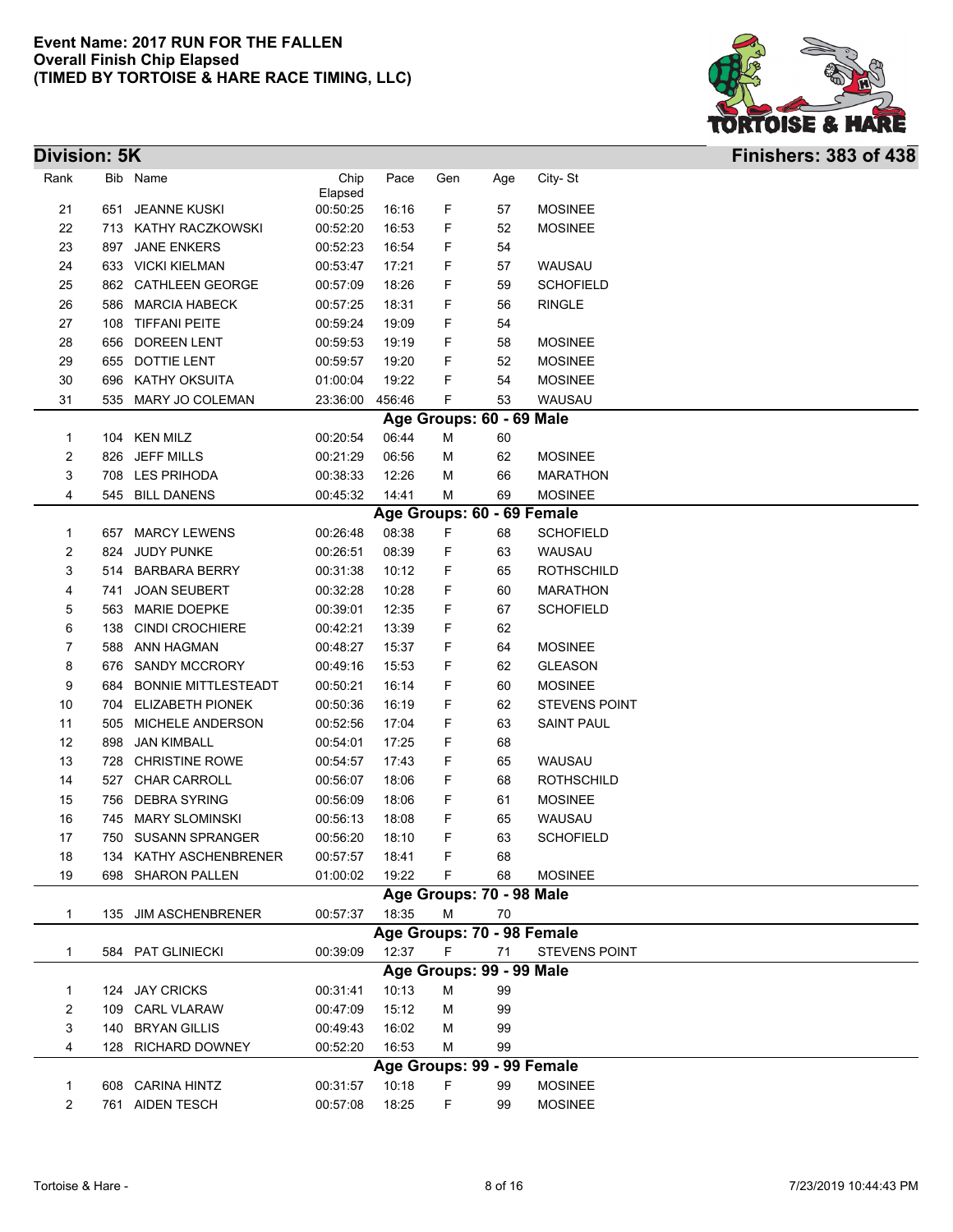

| Division: 10K |                                        |                      |                |                                  |          |                            | <b>Finishers: 136 of 152</b> |
|---------------|----------------------------------------|----------------------|----------------|----------------------------------|----------|----------------------------|------------------------------|
| Rank          | Bib Name                               | Chip                 | Pace           | Gen                              | Age      | City-St                    |                              |
|               |                                        | Elapsed              |                | <b>Top Overall in 10K Male</b>   |          |                            |                              |
| 1             | 391 DAN BESSETTE                       | 00:39:00             | 06:17          | M                                | 39       |                            |                              |
|               |                                        |                      |                | <b>Top Overall in 10K Female</b> |          |                            |                              |
| 1             | 363 STACEY GUSMAN                      | 00:43:39             | 07:02          | F                                | 39       | WAUSAU                     |                              |
|               |                                        |                      |                | Age Groups: 1 - 12 Male          |          |                            |                              |
| 1             | 283 MAX HETZE                          | 00:49:19             | 07:57          | М                                | 11       | <b>RUDOLPH</b>             |                              |
|               |                                        |                      |                | Age Groups: 13 - 19 Male         |          |                            |                              |
| 1             | 337 LUCAS TOBALSKY                     | 00:54:32             | 08:47          | м                                | 16       | WAUSAU                     |                              |
|               |                                        |                      |                | Age Groups: 13 - 19 Female       |          |                            |                              |
| 1             | 243 ASHLEY BENDER                      | 01:03:18             | 10:12          | F                                | 19       | WAUSAU                     |                              |
| 2             | 324 SHAYLYNN ROWE                      | 01:05:11             | 10:30          | F                                | 16       | <b>MOSINEE</b>             |                              |
| 3             | 288 KAYT KAMPMEYER                     | 01:45:39             | 17:02          | F                                | 14       | ABBOTSFORD                 |                              |
|               |                                        |                      |                | Age Groups: 20 - 29 Male         |          |                            |                              |
| 1             | 301 BEN MAHONEY                        | 00:44:19             | 07:09          | м                                | 29       | <b>STEVENS POINT</b>       |                              |
| 2             | 237 COLE BARWICK                       | 00:47:59             | 07:44          | м                                | 20       | <b>MOSINEE</b>             |                              |
| 3             | 238 ALEXANDER BEACH                    | 00:55:55             | 09:01          | M                                | 24       | <b>STEVENS POINT</b>       |                              |
| 4             | 260 BRANDON FANDREY                    | 00:59:18             | 09:34          | M                                | 27       | <b>MOSINEE</b>             |                              |
|               |                                        |                      |                | Age Groups: 20 - 29 Female       |          |                            |                              |
| 1             | 259 JULIA ERICKSON                     | 00:44:20             | 07:09          | F                                | 20       | <b>MOSINEE</b>             |                              |
| 2             | 278 JESSICA HEGEWALD                   | 00:44:57             | 07:15          | F                                | 22       | <b>GREEN BAY</b>           |                              |
| 3             | 357 MIRANDA YOOSE                      | 00:54:27             | 08:47          | F                                | 25       | <b>PLOVER</b>              |                              |
| 4             | 282 BRIDGET HESSELBERG                 | 00:55:53             | 09:00          | F                                | 21       | <b>COLUMBUS</b>            |                              |
| 5             | 300 JAMIE LYNCH                        | 00:58:25             | 09:25          | F                                | 25       | <b>RICE LAKE</b>           |                              |
| 6             | 272 KELSEY HAELFRISCH                  | 00:59:23             | 09:34          | F                                | 23       | <b>MOSINEE</b>             |                              |
| 7             | 317 KAYLA PACOCHA                      | 01:00:12             | 09:42          | F                                | 27       | <b>AMHERST</b>             |                              |
| 8             | 310 JOELLE MIZGALSKI                   | 01:01:17             | 09:53          | F                                | 27       | WAUSAU                     |                              |
| 9             | 302 BROOKE MAHONEY                     | 01:03:38             | 10:15          | F                                | 29       | <b>STEVENS POINT</b>       |                              |
| 10            | 352 EMILY WIESMAN                      | 01:03:54             | 10:18          | F                                | 29       | <b>MADISON</b>             |                              |
| 11            | 277 HALEY HEBEIN                       | 01:06:10             | 10:40          | F                                | 27       | <b>RINGLE</b>              |                              |
| 12            | 306 PATIENCE MCCORD                    | 01:06:12             | 10:40          | F                                | 27       | FOND DU LAC                |                              |
| 13            | 314 MACKENZIE NELSON                   | 01:08:31             | 11:03          | F                                | 28       | <b>STEVENS POINT</b>       |                              |
| 14            | 252 JENNIFER DAY                       | 01:18:49             | 12:42          | F                                | 24       | LA CROSSE                  |                              |
| 15            | 355 SUZI WOPP                          | 01:23:14             | 13:25          | F                                | 29       | <b>MOSINEE</b>             |                              |
| 16            | 334 CASEY TAPPE                        | 01:26:26             | 13:56          | F                                | 25       | <b>SCHOFIELD</b>           |                              |
| 17            | 239 SANDY BECKER                       | 01:26:27             | 13:56          | F                                | 26       | <b>MOSINEE</b>             |                              |
| 18            | 359 ASHLEY ZICK                        | 23:38:03             | 228:43         | F                                | 23       | WAUSAU                     |                              |
|               |                                        |                      |                | Age Groups: 30 - 39 Male         |          |                            |                              |
| 1<br>2        | 391 DAN BESSETTE<br>251 BRANDON CUNICO | 00:39:00             | 06:17<br>06:42 | M                                | 39<br>35 |                            |                              |
| 3             | 276 RYAN HARTMAN                       | 00:41:36             | 06:44          | M                                |          | <b>MERRILL</b><br>APPLETON |                              |
| 4             | 266 NATHAN FREY                        | 00:41:45<br>00:44:17 | 07:08          | M                                | 35       | WAUSAU                     |                              |
| 5             | 387 BRAD YANKE                         | 00:46:17             | 07:28          | M<br>M                           | 36<br>31 | <b>STEVENS POINT</b>       |                              |
| 6             | 284 DAVID HETZE                        | 00:47:24             | 07:38          | M                                | 37       | <b>RUDOLPH</b>             |                              |
| 7             | 271 GARY GRANGER                       | 00:49:57             | 08:03          | M                                | 35       | <b>ROTHSCHILD</b>          |                              |
| 8             | 248 SHAUN BRUSKI                       | 00:51:07             | 08:14          | M                                | 39       | <b>ELAND</b>               |                              |
| 9             | 401 JASON WROBLEWSKI                   | 00:59:02             | 09:31          | M                                | 31       |                            |                              |
| 10            | 349 SHANE WIERCINSKI                   | 00:59:46             | 09:38          | M                                | 32       | WAUSAU                     |                              |
| 11            | 241 BRIAN BEDNARCZYK                   | 01:11:32             | 11:32          | M                                | 34       | <b>PLOVER</b>              |                              |
|               |                                        |                      |                | Age Groups: 30 - 39 Female       |          |                            |                              |
| 1             | 363 STACEY GUSMAN                      | 00:43:39             | 07:02          | F                                | 39       | WAUSAU                     |                              |
| 2             | 400 NIKKI BESSETTE                     | 00:44:53             | 07:14          | F                                | 36       |                            |                              |
|               |                                        |                      |                |                                  |          |                            |                              |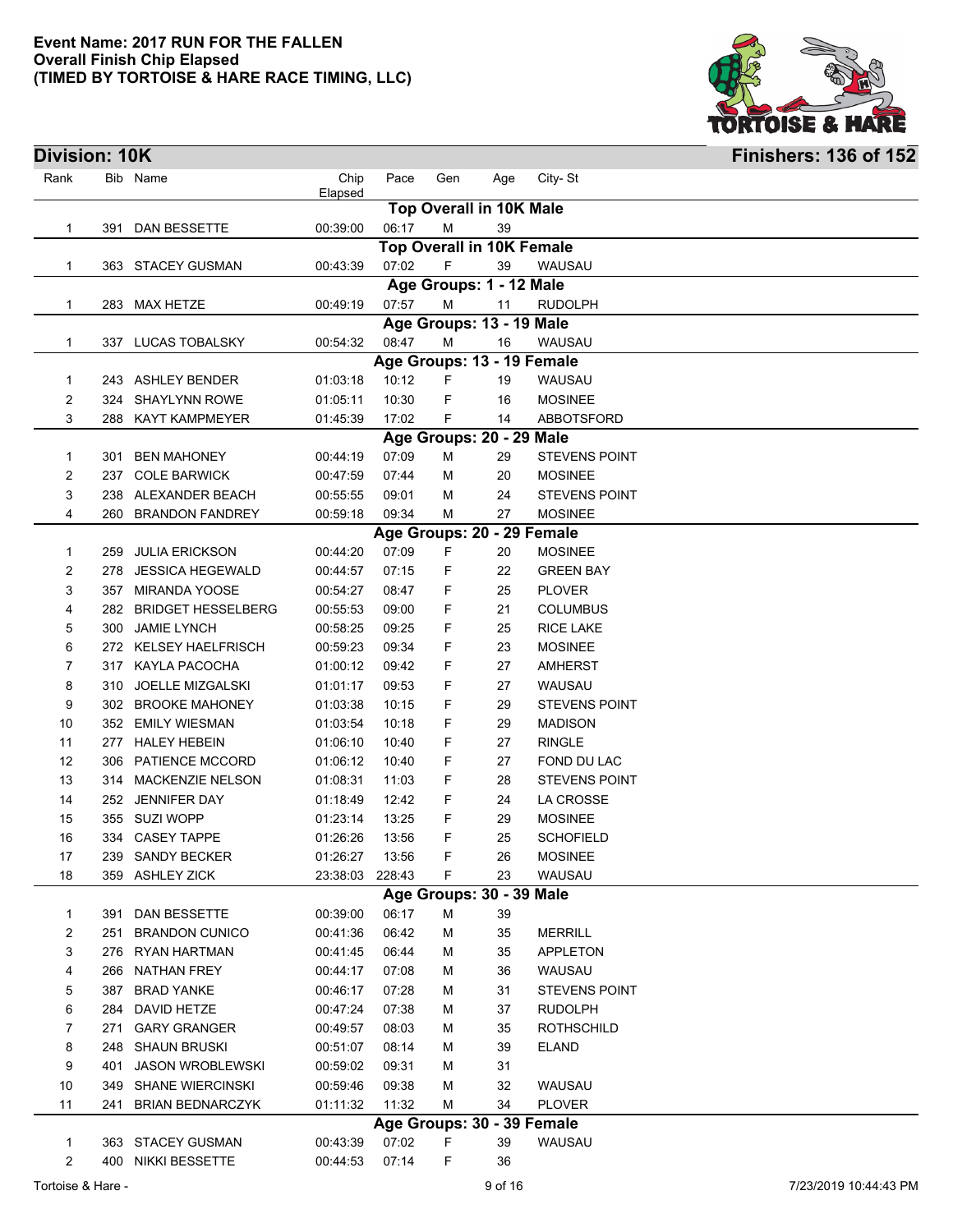

**Division: 10K Finishers: 136 of 152**

| Rank              |     | Bib Name                 | Chip                | Pace   | Gen | Age                        | City-St                 |                       |
|-------------------|-----|--------------------------|---------------------|--------|-----|----------------------------|-------------------------|-----------------------|
| 3                 | 286 | KAT JACKAN               | Elapsed<br>00:46:17 | 07:28  | F   | 32                         | WAUSAU                  |                       |
| 4                 | 396 | <b>JENNI CIHLAR</b>      | 00:49:25            | 07:58  | F   | 38                         |                         |                       |
| 5                 | 236 | <b>BRITTANY BABIK</b>    | 00:52:02            | 08:23  | F   | 31                         | <b>MOSINEE</b>          |                       |
| 6                 | 250 | MELISSA CUNICO           | 00:54:06            | 08:43  | F   | 34                         | <b>MERRILL</b>          |                       |
| 7                 |     | 375 ELIZABETH BORCHARDT  | 00:55:10            | 08:53  | F   | 32                         | <b>WITTENBERG</b>       |                       |
| 8                 |     | 389 AMANDA BOREEN        | 00:56:34            | 09:07  | F   | 35                         | <b>WESTON</b>           |                       |
| 9                 |     | 360 MICHELLE AUGUSTINE   | 00:56:49            | 09:09  | F   | 31                         | <b>SCHOFIELD</b>        |                       |
| 10                |     | 292 TAMARA KING          | 00:57:15            | 09:14  | F   | 33                         | <b>SCHOFIELD</b>        |                       |
| 11                |     | 366 HOLLY PAGEL          | 00:57:58            | 09:21  | F   | 34                         | <b>SCHOFIELD</b>        |                       |
| 12                |     | 361 KELLY DENZIN         | 00:59:02            | 09:31  | F   | 33                         | WAUSAU                  |                       |
| 13                |     | 332 JOLENE STREMKOWSKI   | 00:59:20            | 09:34  | F   | 37                         | AMHERST JUNCTION        |                       |
| 14                |     | 270 ANDREA GRANGER       | 01:00:04            | 09:41  | F   | 33                         | <b>ROTHSCHILD</b>       |                       |
| 15                |     | 287 KRISTIN JOHNSON      | 01:01:18            | 09:53  | F   | 31                         | <b>STEVENS POINT</b>    |                       |
| 16                |     | 365 HEIDI MARCKX         |                     | 09:59  | F   | 36                         | <b>ANTIGO</b>           |                       |
|                   |     | 313 KRISTEN NELSON       | 01:01:55            |        |     |                            |                         |                       |
| 17                |     |                          | 01:02:41            | 10:06  | F   | 32                         | WAUSAU                  |                       |
| 18                |     | 392 JAYME RUSINEK        | 01:03:48            | 10:17  | F   | 33                         |                         |                       |
| 19                |     | 358 DANIELLE ZDROIK      | 01:03:52            | 10:18  | F   | 34                         | <b>MOSINEE</b>          |                       |
| 20                |     | 296 TINA LANG            | 01:07:37            | 10:54  | F   | 37                         | <b>MOSINEE</b>          |                       |
| 21                |     | 281 HEATHER HESSE        | 01:11:26            | 11:31  | F   | 38                         | <b>NEENAH</b>           |                       |
| 22                |     | 240 MEGAN BEDNARCZYK     | 01:11:32            | 11:32  | F   | 30                         | <b>PLOVER</b>           |                       |
| 23                |     | 290 MELISSA KIEPER       | 01:14:32            | 12:01  | F   | 32                         | <b>MERRILL</b>          |                       |
| 24                | 261 | SARAHJEAN FLEMING        | 01:15:42            | 12:12  | F   | 33                         | WAUSAU                  |                       |
| 25                |     | 336 LINDSAY TIETZ        | 01:18:08            | 12:36  | F   | 31                         | <b>STEVENS POINT</b>    |                       |
| 26                |     | 262 LISA FLOADING        | 01:21:10            | 13:05  | F   | 39                         | MILWAUKEE               |                       |
| 27                | 307 | <b>NICOLE MEGAHAN</b>    | 01:27:20            | 14:05  | F   | 31                         | <b>NEKOOSA</b>          |                       |
| 28                |     | 285 AMANDA HUFF          | 01:44:38            | 16:52  | F   | 37                         | <b>PLOVER</b>           |                       |
| 29                | 341 | <b>CRYSTAL VOLLERT</b>   | 01:45:31            | 17:01  | F   | 38                         | <b>STEVENS POINT</b>    |                       |
| 30                | 351 | NIKKI WIERZBA            | 23:07:46            | 223:50 | F   | 36                         | <b>CUSTER</b>           |                       |
| 31                | 350 | <b>TRACEY WIERCINSKI</b> | 23:16:16            | 225:12 | F   | 31                         | WAUSAU                  |                       |
|                   |     |                          |                     |        |     | Age Groups: 40 - 49 Male   |                         |                       |
| $\mathbf{1}$      |     | 384 JEFF SCHULTZ         | 00:45:44            | 07:22  | М   | 46                         |                         |                       |
| 2                 |     | 347 GREG WEBSTER         | 00:51:38            | 08:19  | м   | 44                         | <b>WISCONSIN RAPIDS</b> |                       |
| 3                 |     | 245 WILLIAM BEST         | 00:51:55            | 08:22  | M   | 44                         | <b>MOSINEE</b>          |                       |
| 4                 |     | 297 JASON LANG           | 00:53:13            | 08:35  | M   | 45                         | WAUSAU                  |                       |
| 5                 |     | 385 CHRIS WAGENSON       | 00:54:27            | 08:46  | м   | 48                         |                         |                       |
| 6                 | 280 | <b>PAUL HESSE</b>        | 00:54:48            | 08:50  | M   | 42                         | <b>NEENAH</b>           |                       |
| 7                 |     | 399 CARLOS SEAPINELLES   | 00:56:42            | 09:08  | M   | 45                         |                         |                       |
| 8                 |     | 339 ADAM TOPPER          | 00:57:24            | 09:15  | M   | 42                         | <b>MOSINEE</b>          |                       |
| 9                 |     | 343 JOSHUA WARREN        | 00:57:58            | 09:20  | М   | 40                         | <b>OSHKOSH</b>          |                       |
|                   |     |                          |                     |        |     | Age Groups: 40 - 49 Female |                         |                       |
| 1                 |     | 295 JEN KRAUSE           | 00:49:56            | 08:03  | F   | 44                         | <b>SCHOFIELD</b>        |                       |
| 2                 |     | 374 SHEILA SOULSBY       | 00:53:08            | 08:34  | F   | 42                         | <b>AMHERST</b>          |                       |
| 3                 |     | 265 SHARON FOX           | 00:56:50            | 09:10  | F   | 49                         | <b>CUSTER</b>           |                       |
| 4                 |     | 315 RHONDA NOUSEN        | 00:59:40            | 09:37  | F   | 42                         | <b>BIRNAMWOOD</b>       |                       |
| 5                 |     | 305 KAREN MCCHRYSTAL     | 01:00:24            | 09:44  | F   | 45                         | <b>STEVENS POINT</b>    |                       |
| 6                 |     | 368 CHERYL MARTINSON     | 01:03:16            | 10:12  | F   | 42                         | <b>KRONENWETTER</b>     |                       |
| 7                 |     | 330 SARA SOMMER          | 01:03:26            | 10:13  | F   | 42                         | WAUSAU                  |                       |
| 8                 |     | 316 KRYSTAL OKITE        | 01:03:32            | 10:14  | F   | 44                         | WAUSAU                  |                       |
| 9                 | 395 | <b>DEANNA MURPHY</b>     | 01:03:42            | 10:16  | F   | 40                         |                         |                       |
| 10                | 398 | DEB HEILMANN             | 01:03:50            | 10:17  | F   | 42                         |                         |                       |
| 11                |     | 319 RENEE PIOTROWSKI     | 01:07:32            | 10:53  | F   | 43                         | <b>HATLEY</b>           |                       |
| Tortoise & Hare - |     |                          |                     |        |     | 10 of 16                   |                         | 7/23/2019 10:44:43 PM |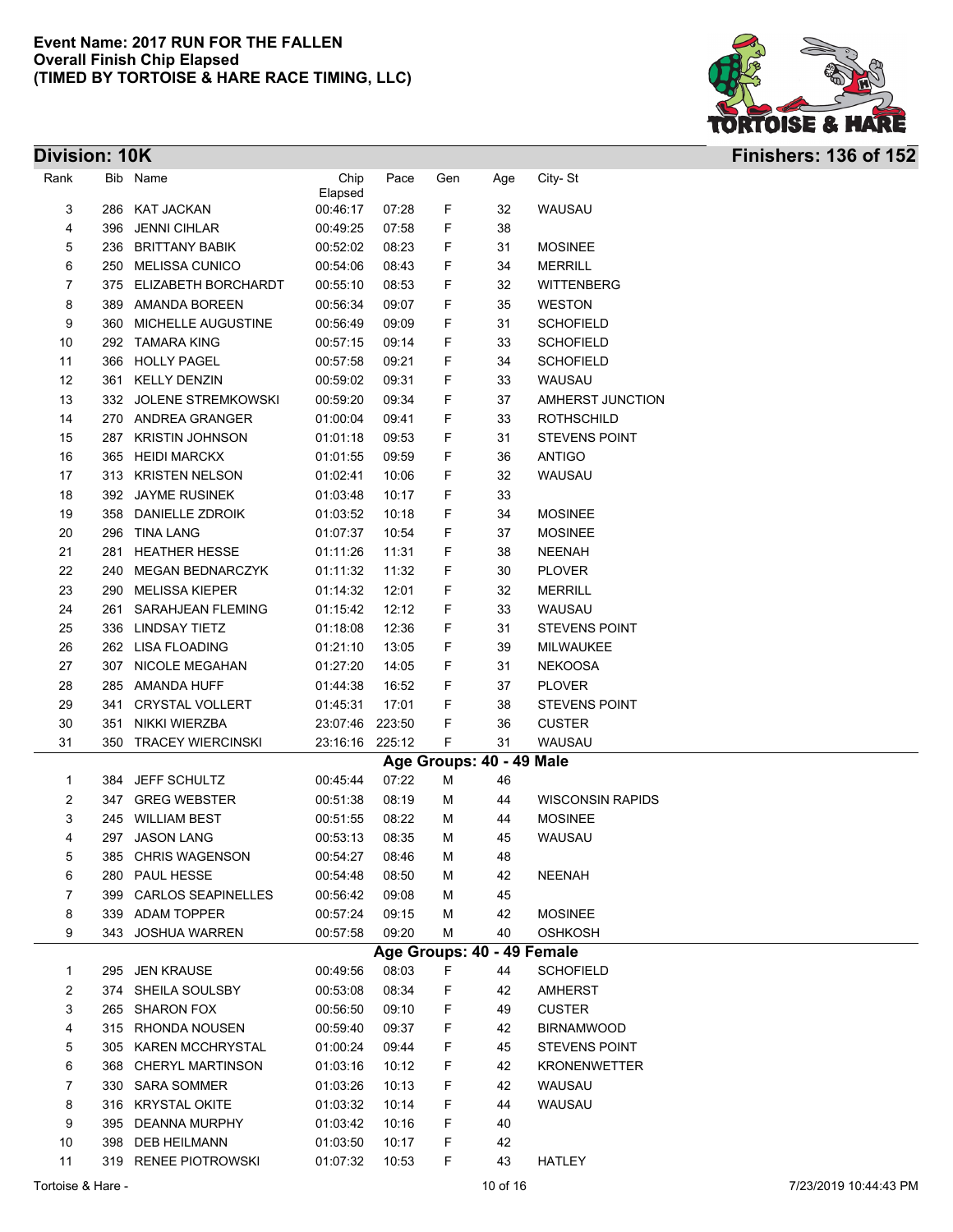

**Division: 10K Finishers: 136 of 152**

| Rank                                                                                                               |     | Bib Name                              | Chip                 | Pace   | Gen    | Age                        | City-St                     |  |  |  |
|--------------------------------------------------------------------------------------------------------------------|-----|---------------------------------------|----------------------|--------|--------|----------------------------|-----------------------------|--|--|--|
| 12                                                                                                                 |     | 320 WENDY PODACH                      | Elapsed<br>01:07:46  | 10:55  |        | 48                         | <b>MOSINEE</b>              |  |  |  |
| 13                                                                                                                 |     | 255 TONIA DZIAK                       | 01:07:55             | 10:57  | F<br>F | 47                         | WAUSAU                      |  |  |  |
| 14                                                                                                                 |     | 246 SWATI BISWAS                      | 01:09:16             | 11:10  | F      | 48                         | WAUSAU                      |  |  |  |
| 15                                                                                                                 |     | 326 TAMMY SCHOEPKE                    | 01:13:06             | 11:47  | F      | 40                         | <b>ATHENS</b>               |  |  |  |
| 16                                                                                                                 |     | 362 JENNIFER BARTH                    | 01:17:12             | 12:27  | F      | 40                         | WAUSAU                      |  |  |  |
|                                                                                                                    |     |                                       |                      | 12:27  | F      |                            |                             |  |  |  |
| 17<br>18                                                                                                           |     | 338 MARCY TOBALSKY<br>274 JENI HARRIS | 01:17:12<br>01:18:12 | 12:36  | F      | 41<br>42                   | WAUSAU<br><b>ROTHSCHILD</b> |  |  |  |
| 19                                                                                                                 | 364 | DANIELLE WINCENTSEN                   | 01:18:49             | 12:42  | F      | 40                         | <b>BIRNAMWOOD</b>           |  |  |  |
|                                                                                                                    |     | 342 PATTI WADZINSKI                   | 01:38:25             | 15:52  | F      | 48                         | <b>HATLEY</b>               |  |  |  |
| 20                                                                                                                 |     | 369 HEATHER MESCHEFSKE                | 01:44:22             | 16:50  | F      | 45                         |                             |  |  |  |
| 21<br>22                                                                                                           |     | 267 TRACY GENGALO                     | 23:13:01 224:40      |        | F      |                            | WAUSAU<br><b>MERRILL</b>    |  |  |  |
| 23                                                                                                                 | 388 | MICHELLE SCHEY                        | 23:26:09             | 226:48 | F      | 40<br>49                   | <b>JUNCTION CITY</b>        |  |  |  |
|                                                                                                                    |     |                                       |                      |        |        |                            |                             |  |  |  |
| F<br>24<br>303 PATRICE MARQUARDT<br>23:37:49 228:40<br>47<br>WAUSAU                                                |     |                                       |                      |        |        |                            |                             |  |  |  |
| Age Groups: 50 - 59 Male<br>354 CHUCK WIRSBINSKI<br>00:49:19<br>07:57<br>М<br><b>MOSINEE</b><br>$\mathbf{1}$<br>58 |     |                                       |                      |        |        |                            |                             |  |  |  |
| 2                                                                                                                  |     | 333 BRYAN TACKES                      | 00:52:52             | 08:31  | М      | 55                         | <b>MOSINEE</b>              |  |  |  |
| 3                                                                                                                  |     | 308 SCOTT MISKOWSKI                   | 00:53:08             | 08:34  | М      | 52                         | <b>STEVENS POINT</b>        |  |  |  |
| 4                                                                                                                  |     | 312 JOHN MURRA                        | 00:54:20             | 08:45  | М      | 51                         | <b>GRANDVILLE</b>           |  |  |  |
| 5                                                                                                                  |     | 256 MARK ECKLUND                      | 00:55:12             | 08:54  | М      | 51                         | <b>SCHOFIELD</b>            |  |  |  |
| 6                                                                                                                  |     | 329 GREG SMITH                        | 00:57:02             | 09:12  | М      | 55                         | <b>ADELL</b>                |  |  |  |
| 7                                                                                                                  | 273 | <b>DON HARNISCH</b>                   | 01:01:29             | 09:55  | М      | 53                         | <b>NEKOOSA</b>              |  |  |  |
| 8                                                                                                                  | 348 | DAVE WIENSCH                          | 01:07:46             | 10:55  | М      | 58                         | <b>MERRILL</b>              |  |  |  |
| 9                                                                                                                  |     | 249 MARK CARLSON                      | 01:16:48             | 12:23  | М      | 51                         | <b>SAINT PAUL</b>           |  |  |  |
| 10                                                                                                                 |     | 264 STEVEN FOX                        | 23:14:05 224:51      |        | М      | 50                         | <b>CUSTER</b>               |  |  |  |
|                                                                                                                    |     |                                       |                      |        |        | Age Groups: 50 - 59 Female |                             |  |  |  |
| 1                                                                                                                  |     | 353 BARB WILKE                        | 00:45:51             | 07:23  | F      | 52                         | <b>WEST BEND</b>            |  |  |  |
| 2                                                                                                                  |     | 373 JACKIE KELLNER                    | 00:52:11             | 08:25  | F      | 56                         | <b>MEDFORD</b>              |  |  |  |
| 3                                                                                                                  |     | 257 CHRISTINE ECKLUND                 | 00:52:50             | 08:31  | F      | 54                         | <b>SCHOFIELD</b>            |  |  |  |
| 4                                                                                                                  |     | 346 JUDY WEBER                        | 00:57:08             | 09:13  | F      | 52                         | <b>EDGAR</b>                |  |  |  |
| 5                                                                                                                  |     | 322 SANDY RABEN                       | 00:59:56             | 09:40  | F      | 53                         | WAUSAU                      |  |  |  |
| 6                                                                                                                  |     | 331 JAYNE SPIELVOGEL                  | 01:02:16             | 10:02  | F      | 50                         | APPLETON                    |  |  |  |
| 7                                                                                                                  |     | 325 PAULA ROWE                        | 01:11:28             | 11:31  | F      | 50                         | <b>MOSINEE</b>              |  |  |  |
| 8                                                                                                                  |     | 386 TERRI SODERBERG                   | 01:18:58             | 12:44  | F      | 54                         |                             |  |  |  |
| 9                                                                                                                  | 328 | DONNA SMITALA                         | 01:23:15             | 13:25  | F      | 57                         | <b>SCHOFIELD</b>            |  |  |  |
| 10                                                                                                                 |     | 327 KIM SEAL                          | 01:24:32             | 13:38  | F      | 51                         | <b>MERCER</b>               |  |  |  |
| 11                                                                                                                 |     | 294 TERRI KOCH                        | 01:38:25             | 15:52  | F      | 50                         | WAUSAU                      |  |  |  |
| 12                                                                                                                 |     | 309 CARLA MISKOWSKI                   | 23:13:59 224:50      |        | F      | 51                         | <b>STEVENS POINT</b>        |  |  |  |
| 13                                                                                                                 |     | 275 LISA HARTEL                       | 23:37:39 228:39      |        | F      | 52                         | WAUSAU                      |  |  |  |
| 14                                                                                                                 |     | 340 PAM TRAVIS                        | 23:38:15 228:45      |        | F      | 55                         | NEILLSVILLE                 |  |  |  |
|                                                                                                                    |     |                                       |                      |        |        | Age Groups: 60 - 69 Male   |                             |  |  |  |
| 1                                                                                                                  |     | 323 DAVE RAU                          | 00:51:22             | 08:17  | М      | 62                         | <b>DORCHESTER</b>           |  |  |  |
| 2                                                                                                                  |     | 397 DAVID HELMER                      | 00:52:27             | 08:27  | М      | 65                         |                             |  |  |  |
| 3                                                                                                                  |     | 299 DICK LANGE                        | 00:59:28             | 09:35  | М      | 63                         | <b>COLBY</b>                |  |  |  |
|                                                                                                                    |     |                                       |                      |        |        | Age Groups: 60 - 69 Female |                             |  |  |  |
| 1                                                                                                                  |     | 298 MICHELLE LANGE                    | 00:57:50             | 09:19  | F      | 62                         | <b>COLBY</b>                |  |  |  |
| 2                                                                                                                  |     | 304 JANE MATTIAS                      | 00:57:55             | 09:20  | F      | 60                         | <b>ADELL</b>                |  |  |  |
| 3                                                                                                                  |     | 247 BERNIE BOSTWICK                   | 01:37:26             | 15:42  | F      | 67                         | <b>ROTHSCHILD</b>           |  |  |  |
| 4                                                                                                                  |     | 356 BARBARA WOYAK                     | 01:37:28             | 15:43  | F      | 68                         | <b>STEVENS POINT</b>        |  |  |  |
|                                                                                                                    |     |                                       |                      |        |        | Age Groups: 70 - 98 Male   |                             |  |  |  |
| 1                                                                                                                  |     | 289 BOB KELLEY                        | 00:56:07             | 09:03  | М      | 70                         | <b>WISCONSIN RAPIDS</b>     |  |  |  |
|                                                                                                                    |     |                                       |                      |        |        | Ago Croune: 00 00 Eomaio   |                             |  |  |  |

### **Age Groups: 99 - 99 Female**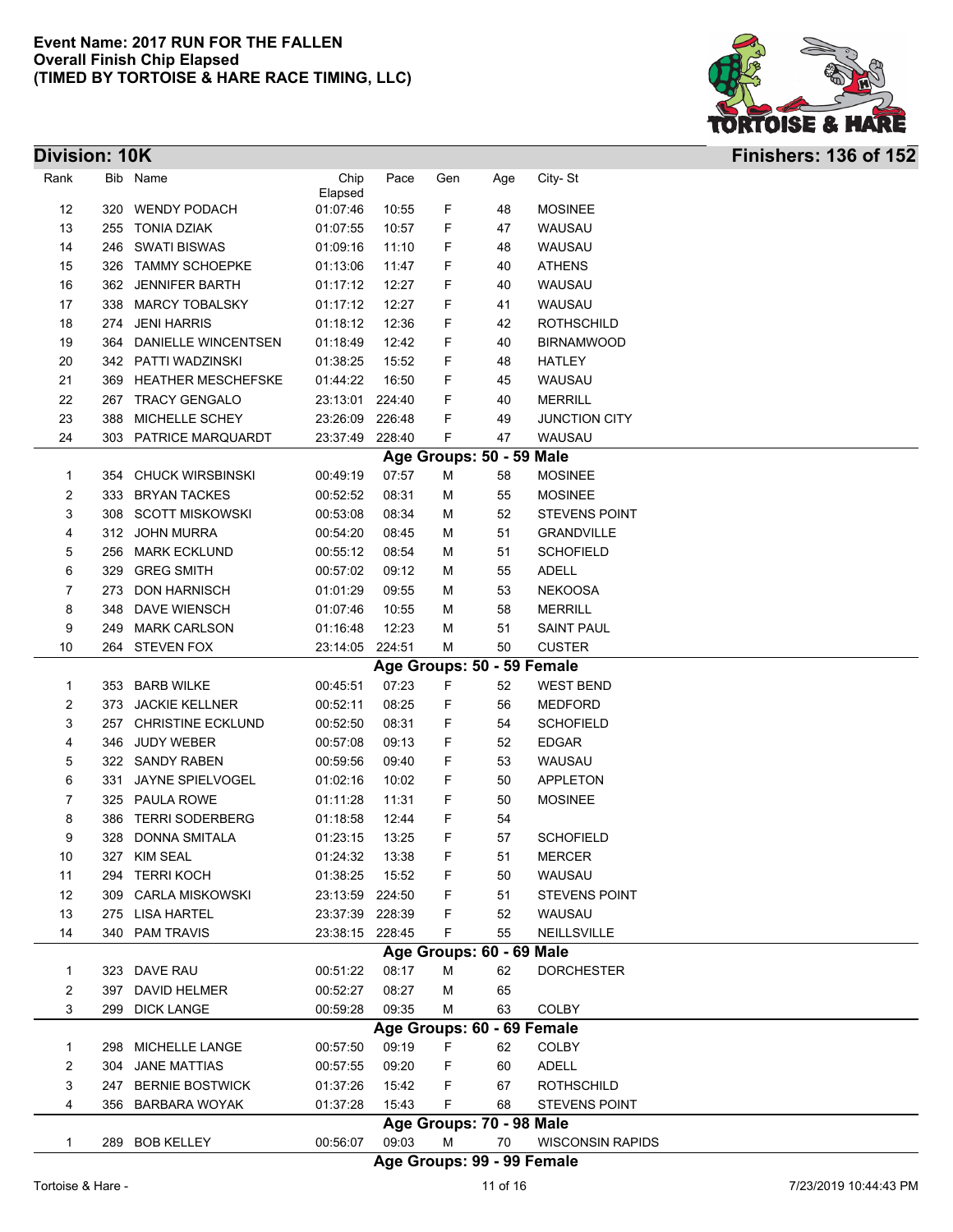

| Division: 10K |     |                |                 |       |     |     |          | <b>Finishers: 136 of 152</b> |
|---------------|-----|----------------|-----------------|-------|-----|-----|----------|------------------------------|
| Rank          |     | Bib Name       | Chip<br>Elapsed | Pace  | Gen | Aae | City-St  |                              |
|               | 279 | HEIDI HELLESEN | 01:01:31        | 09:55 |     | 99  | ALLENTON |                              |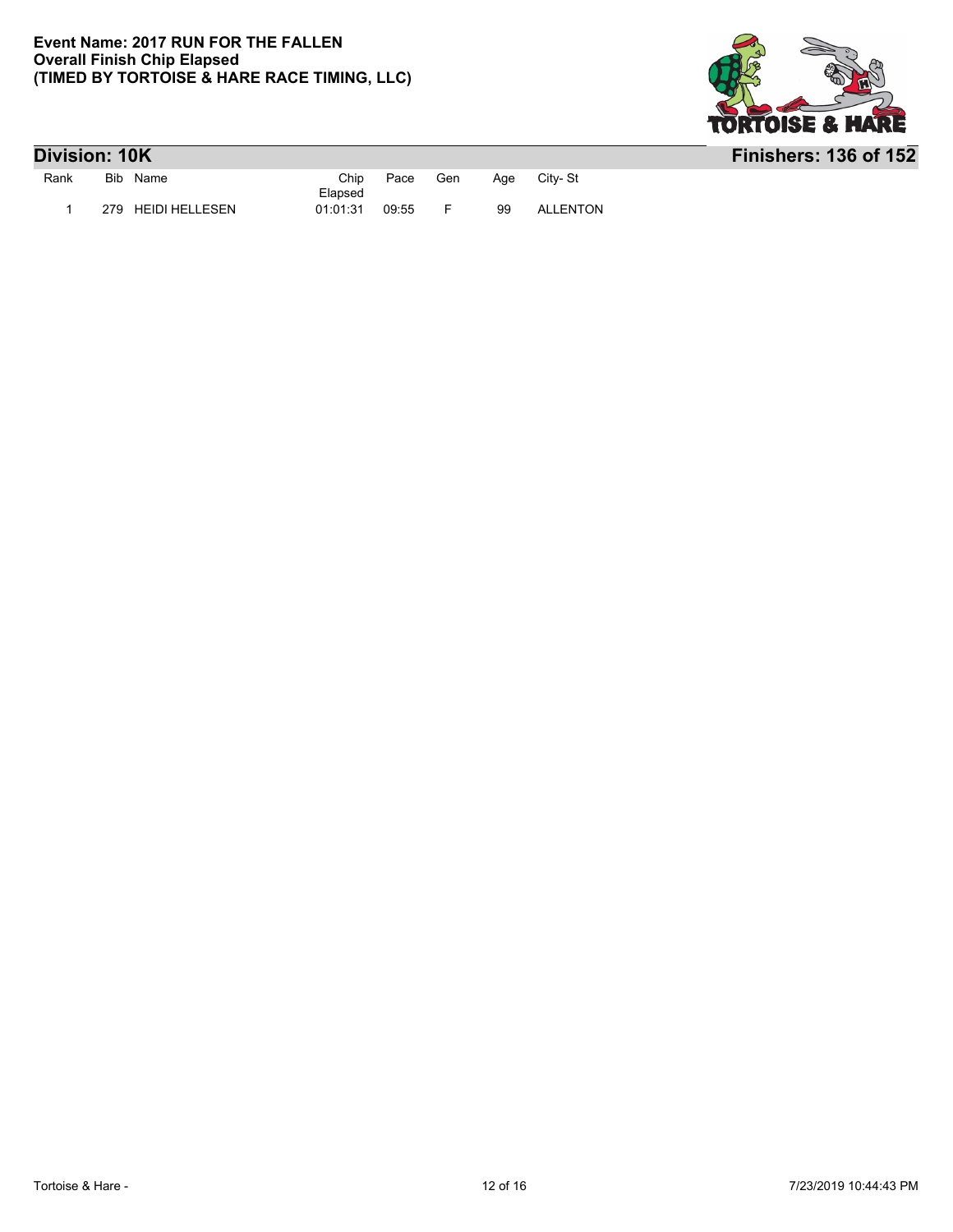

|      |     | <b>Division: 5K TEAM TRIUMPH</b> |                 |       |     |                           |                                       | Finishers: 5 of 10 |
|------|-----|----------------------------------|-----------------|-------|-----|---------------------------|---------------------------------------|--------------------|
| Rank | Bib | Name                             | Chip<br>Elapsed | Pace  | Gen | Age                       | City-St                               |                    |
|      |     |                                  |                 |       |     |                           | Top Overall in 5K TEAM TRIUMPH Male   |                    |
|      | 844 | DARRIN ALBRECHT                  | 00:25:42        | 01:42 | м   | 18                        | <b>GREEN BAY</b>                      |                    |
|      |     |                                  |                 |       |     |                           | Top Overall in 5K TEAM TRIUMPH Female |                    |
|      | 837 | KIM KOHLBECK                     | 00:25:44        | 01:42 | F   | 51                        | <b>GREEN BAY</b>                      |                    |
|      |     |                                  |                 |       |     | Age Groups: 1 - 99 Male   |                                       |                    |
|      | 844 | <b>DARRIN ALBRECHT</b>           | 00:25:42        | 01:42 | м   | 18                        | <b>GREEN BAY</b>                      |                    |
|      |     |                                  |                 |       |     | Age Groups: 1 - 99 Female |                                       |                    |
|      | 837 | KIM KOHLBECK                     | 00:25:44        | 01:42 | F   | 51                        | <b>GREEN BAY</b>                      |                    |
| 2    | 836 | MADDIE ZELEDON                   | 00:30:39        | 02:02 | F   | 8                         | <b>GREEN BAY</b>                      |                    |
| 3    | 841 | ELIZABETH BLENKER                | 00:35:28        | 02:21 | F   | 16                        | <b>GREEN BAY</b>                      |                    |
| 4    | 846 | <b>CALLIE TEETERS</b>            | 00:43:10        | 02:52 | F   | 8                         | <b>GREEN BAY</b>                      |                    |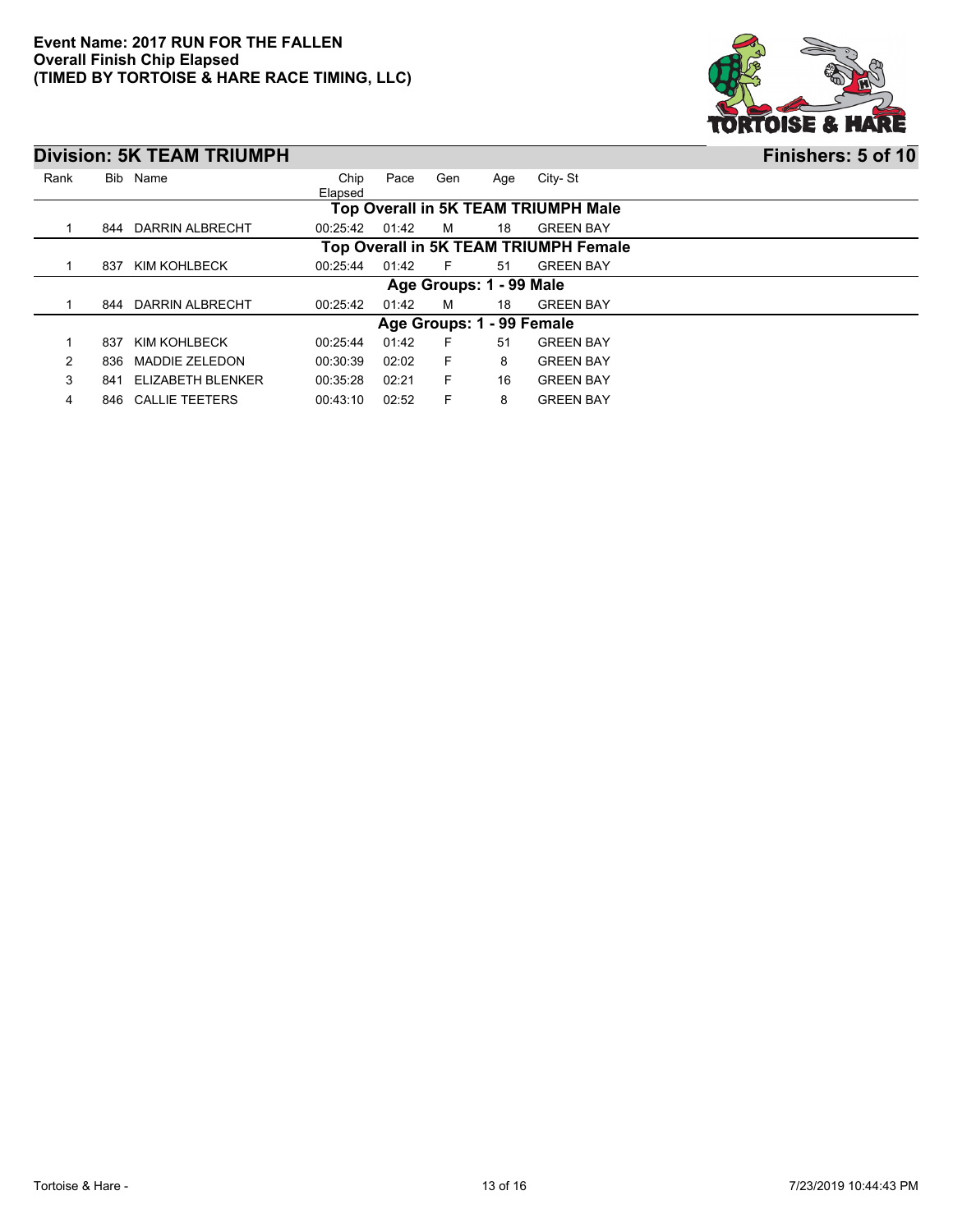

|      |                                        | <b>Division: 10K TEAM TRIUMPH</b> |          |       |     |                         |                                      | Finishers: 3 of 12 |  |  |
|------|----------------------------------------|-----------------------------------|----------|-------|-----|-------------------------|--------------------------------------|--------------------|--|--|
| Rank |                                        | Bib Name                          | Chip     | Pace  | Gen | Age                     | City-St                              |                    |  |  |
|      |                                        |                                   | Elapsed  |       |     |                         |                                      |                    |  |  |
|      |                                        |                                   |          |       |     |                         | Top Overall in 10K TEAM TRIUMPH Male |                    |  |  |
|      |                                        | 376 ZAK TEETERS                   | 01:12:10 | 11:38 | м   | 12                      | <b>GREEN BAY</b>                     |                    |  |  |
|      | Top Overall in 10K TEAM TRIUMPH Female |                                   |          |       |     |                         |                                      |                    |  |  |
|      | 381                                    | <b>DEVIN JONES</b>                | 00:49:54 | 08:02 | F.  | 13                      | <b>GREEN BAY</b>                     |                    |  |  |
|      |                                        |                                   |          |       |     | Age Groups: 1 - 99 Male |                                      |                    |  |  |
|      | 376                                    | ZAK TEETERS                       | 01:12:10 | 11:38 | м   | 12                      | <b>GREEN BAY</b>                     |                    |  |  |
|      | Age Groups: 1 - 99 Female              |                                   |          |       |     |                         |                                      |                    |  |  |
|      | 381                                    | DEVIN JONES                       | 00:49:54 | 08:02 | F   | 13                      | <b>GREEN BAY</b>                     |                    |  |  |
|      | 372                                    | AUTUMN MOEN                       | 01:02:35 | 10:05 | F.  | 34                      | <b>GREEN BAY</b>                     |                    |  |  |
|      |                                        |                                   |          |       |     |                         |                                      |                    |  |  |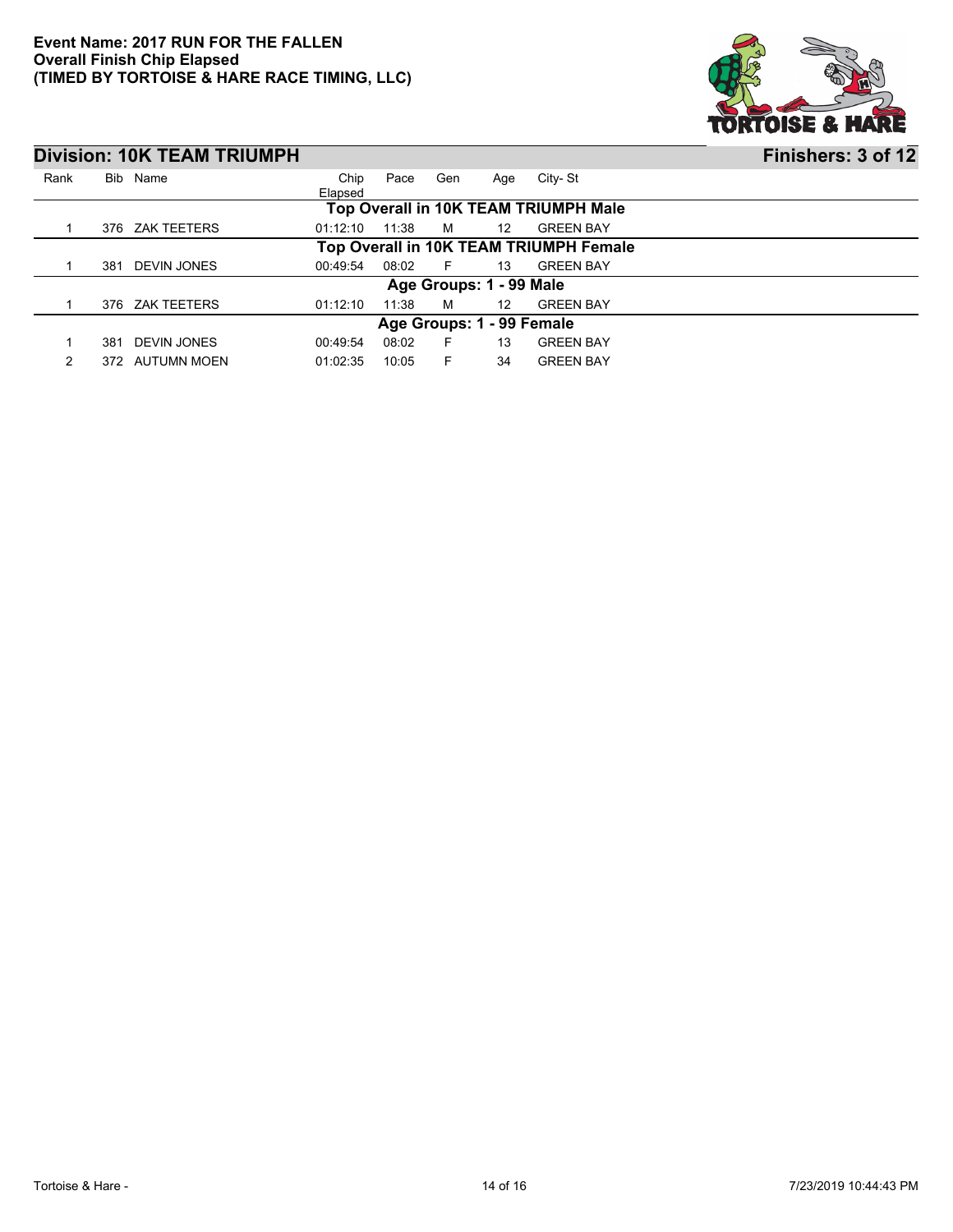

|      |    | <b>Division: 1 MILE FF</b> |          |       |     |                         |                                 | Finishers: 67 of 81 |
|------|----|----------------------------|----------|-------|-----|-------------------------|---------------------------------|---------------------|
| Rank |    | Bib Name                   | Chip     | Pace  | Gen | Age                     | City-St                         |                     |
|      |    |                            | Elapsed  |       |     |                         | Top Overall in 1 MILE FF Male   |                     |
| 1    |    | 44 CRAIG PRIHODA           | 00:07:18 | 07:18 | М   | 42                      | <b>MARATHON</b>                 |                     |
|      |    |                            |          |       |     |                         | Top Overall in 1 MILE FF Female |                     |
| 1    |    | 22 CAL GORDON              | 00:10:43 | 10:43 | F   | 26                      | <b>SCHOFIELD</b>                |                     |
|      |    |                            |          |       |     | Age Groups: 1 - 99 Male |                                 |                     |
| 1    | 44 | <b>CRAIG PRIHODA</b>       | 00:07:18 | 07:18 | M   | 42                      | <b>MARATHON</b>                 |                     |
| 2    | 49 | PAUL RHEINSCHMIDT          | 00:07:56 | 07:56 | M   | 48                      | <b>MOSINEE</b>                  |                     |
| 3    |    | 16 JASON DOEPKE            | 00:08:18 | 08:18 | M   | 41                      | <b>RINGLE</b>                   |                     |
| 4    | 33 | <b>JEREMY LANDOWSKI</b>    | 00:08:29 | 08:29 | M   | 16                      | <b>WITTENBERG</b>               |                     |
| 5    |    | 72 ANDREW WOZNICKI         | 00:08:59 | 08:59 | M   | 32                      |                                 |                     |
| 6    | 54 | <b>CODY TESCH</b>          | 00:09:08 | 09:08 | М   | 29                      | MILWAUKEE                       |                     |
| 7    | 73 | <b>GARY GOSDA</b>          | 00:09:25 | 09:25 | M   | 48                      |                                 |                     |
| 8    | 66 | <b>DYLAN BASINSKI</b>      | 00:09:30 | 09:30 | M   | 24                      |                                 |                     |
| 9    |    | 24 TOMMY HUFF              | 00:09:47 | 09:47 | M   | 39                      | <b>COLOMA</b>                   |                     |
| 10   |    | 77 AVERY BRANDT            | 00:10:19 | 10:19 | M   | 18                      |                                 |                     |
| 11   | 14 | <b>IAN CONKEY</b>          | 00:10:20 | 10:20 | M   | 17                      | RHINELANDER                     |                     |
| 12   | 38 | ANDREW NAESETH             | 00:10:24 | 10:24 | M   | 34                      | <b>RHINELANDER</b>              |                     |
| 13   | 6  | <b>ROY BRION</b>           | 00:10:25 | 10:25 | M   | 41                      | <b>SLINGER</b>                  |                     |
| 14   | 71 | <b>CHANCE OLSON</b>        | 00:10:39 | 10:39 | M   | 44                      |                                 |                     |
| 15   | 36 | <b>AARON MARTIN</b>        | 00:10:45 | 10:45 | M   | 42                      | <b>MARATHON</b>                 |                     |
| 16   |    | 67 TOM JANSSEN             | 00:10:50 | 10:50 | M   | 39                      |                                 |                     |
| 17   | 79 | <b>D'KOTA ENGLER</b>       | 00:11:10 | 11:10 | M   | 21                      |                                 |                     |
| 18   |    | 42 BRAD PEDERSEN           | 00:11:13 | 11:13 | М   | 37                      | NEILLSVILLE                     |                     |
| 19   | 4  | <b>JEREMY BOZINSKI</b>     | 00:11:16 | 11:16 | М   | 34                      | WAUSAU                          |                     |
| 20   | 34 | <b>CHRIS LANDOWSKI</b>     | 00:11:21 | 11:21 | М   | 34                      | <b>WITTENBERG</b>               |                     |
| 21   | 23 | <b>TIMOTHY GREEN</b>       | 00:11:26 | 11:26 | М   | 36                      | <b>MERRILLAN</b>                |                     |
| 22   | 81 | <b>JOSH SCHAECHERT</b>     | 00:12:00 | 12:00 | М   | 29                      |                                 |                     |
| 23   |    | 45 SCOTT PROCHNOW          | 00:12:17 | 12:17 | М   | 33                      | <b>MERRILL</b>                  |                     |
| 24   |    | 75 ERIC STEPHENS           | 00:12:21 | 12:21 | М   | 27                      |                                 |                     |
| 25   |    | 52 JEREMY SHALTIS          | 00:12:22 | 12:22 | M   | 34                      | RHINELANDER                     |                     |
| 26   | 3  | <b>NEAL BLASZKE</b>        | 00:12:26 | 12:26 | М   | 32                      | <b>RHINELANDER</b>              |                     |
| 27   |    | 43 LUCAS PRICE             | 00:12:53 | 12:53 | М   | 20                      | RHINELANDER                     |                     |
| 28   | 12 | <b>MARK CONKEY</b>         | 00:12:58 | 12:58 | M   | 53                      | <b>RHINELANDER</b>              |                     |
| 29   |    | 57 STEVEN TOBOYEK          | 00:13:39 | 13:39 | M   | 49                      | <b>MOSINEE</b>                  |                     |
| 30   |    | 29 TOM KINGSTON            | 00:13:44 | 13:44 | M   | 27                      | RHINELANDER                     |                     |
| 31   |    | 32 KEVIN KRUG              | 00:13:47 | 13:47 | М   | 32                      | <b>VESPER</b>                   |                     |
| 32   | 50 | <b>JASON SCHNEIDER</b>     | 00:13:57 | 13:57 | М   | 35                      | SAINT NAZIANZ                   |                     |
| 33   | 15 | <b>ROBERT DIEDRICK</b>     | 00:14:15 | 14:15 | М   | 58                      | <b>BABCOCK</b>                  |                     |
| 34   | 30 | <b>MATTHEW KOEHLER</b>     | 00:14:20 | 14:20 | М   | 19                      | <b>PLOVER</b>                   |                     |
| 35   | 78 | <b>BRIAN ANDERSON</b>      | 00:14:32 | 14:32 | М   | 44                      |                                 |                     |
| 36   | 76 | <b>TODD ENGLER</b>         | 00:14:33 | 14:33 | М   | 48                      |                                 |                     |
| 37   | 31 | <b>DONALD KORT</b>         | 00:14:35 | 14:35 | М   | 62                      | <b>MINOCQUA</b>                 |                     |
| 38   |    | 80 KURT KAUTMAN            | 00:14:51 | 14:51 | M   | 41                      |                                 |                     |
| 39   | 5  | JOE BOZINSKI               | 00:15:01 | 15:01 | M   | 60                      | WAUSAU                          |                     |
| 40   |    | 2 MARC BABEL               | 00:15:08 | 15:08 | М   | 42                      | WAUSAU                          |                     |
| 41   |    | 28 CORDELL KING            | 00:15:08 | 15:08 | М   | 21                      | <b>MOSINEE</b>                  |                     |
| 42   |    | 47 TAYLOR RANDALL          | 00:15:49 | 15:49 | М   | 20                      | <b>TOMAHAWK</b>                 |                     |
| 43   |    | 7 MATTHEW BUENNING         | 00:16:15 | 16:15 | М   | 47                      | <b>MOSINEE</b>                  |                     |
| 44   |    | 26 WARREN JACOBS           | 00:16:28 | 16:28 | М   | 45                      | <b>MOSINEE</b>                  |                     |
| 45   |    | 74 TED WEEKS               | 00:16:57 | 16:57 | м   | 41                      |                                 |                     |

### **Age Groups: 1 - 99 Female**